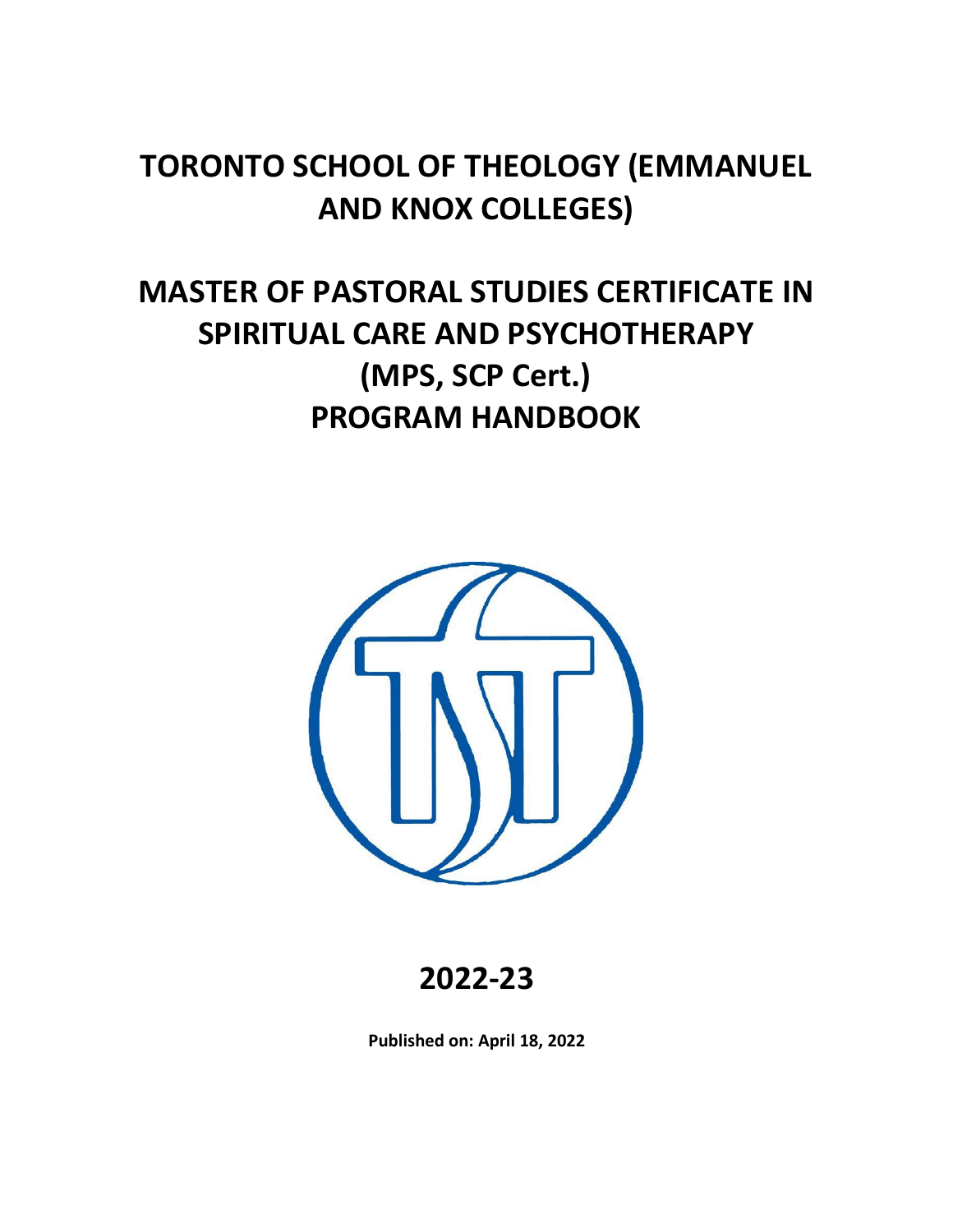#### **IMPORTANT NOTICES:**

Where there is a discrepancy between the *MPS, SCP Cert. Program Handbook* and the *TST Basic Conjoint Degree Handbook*, then the current edition of the *TST Basic Conjoint Degree Handbook* shall prevail.

TST and the University of Toronto deliver academic programs through an in-person learning environment. All students should therefore plan to attend on-campus activities in-person in order to successfully complete their program/degree unless: (i) students have been approved by the home college to participate in off-campus activities (such as study through a Letter of Permission or practicum), or (ii) the handbook entry for a program/degree explicitly states that no in-person activities are required.

While TST and Member Colleges strive to maintain an in-person learning environment, TST and Member Colleges reserve the right to alter the manner in which they deliver their courses and co-curricular opportunities in response to health and safety emergencies and public health guidance.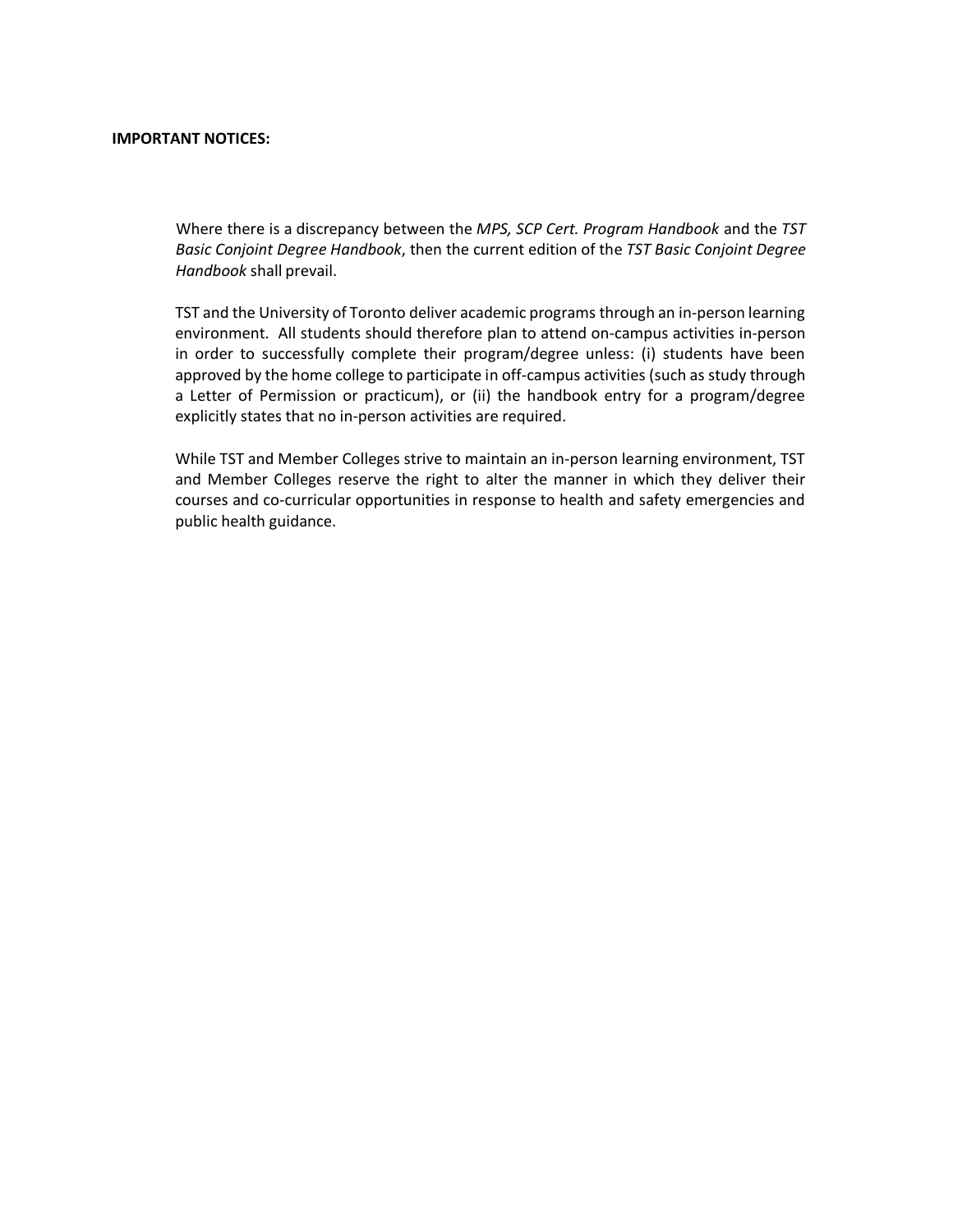## Contents

| 1  |                  |  |  |  |  |
|----|------------------|--|--|--|--|
|    |                  |  |  |  |  |
|    | 1.2              |  |  |  |  |
|    | 1.3              |  |  |  |  |
|    | 1.4              |  |  |  |  |
|    | 1.5              |  |  |  |  |
|    | 1.6              |  |  |  |  |
|    | 1.7              |  |  |  |  |
|    | 1.8              |  |  |  |  |
|    | 1.9              |  |  |  |  |
| 2  |                  |  |  |  |  |
|    | 2.1              |  |  |  |  |
|    | $2.2\phantom{0}$ |  |  |  |  |
|    | 2.3              |  |  |  |  |
|    | 2.4              |  |  |  |  |
|    | 2.5              |  |  |  |  |
|    | 2.6              |  |  |  |  |
|    | 2.7              |  |  |  |  |
|    | 2.8              |  |  |  |  |
| 3  |                  |  |  |  |  |
|    | 3.1              |  |  |  |  |
|    | 3.2              |  |  |  |  |
|    | 3.2              |  |  |  |  |
|    |                  |  |  |  |  |
|    | 3.4              |  |  |  |  |
| 4. |                  |  |  |  |  |
|    | 4.1              |  |  |  |  |
|    |                  |  |  |  |  |
| 5. |                  |  |  |  |  |
|    |                  |  |  |  |  |
|    |                  |  |  |  |  |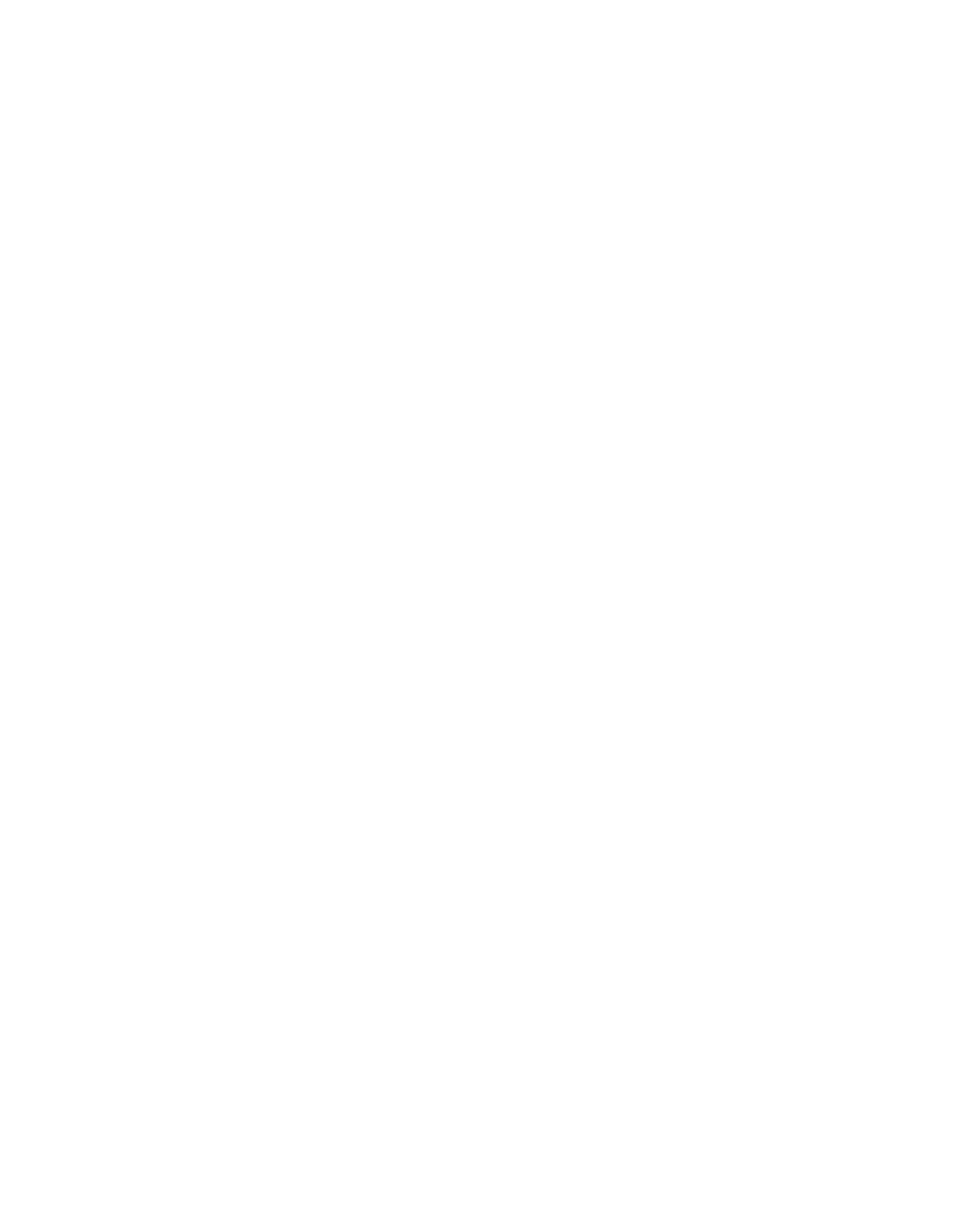### <span id="page-6-1"></span><span id="page-6-0"></span>**1 INTRODUCTION**

### 1.1 Welcome and Overview of theProgram

Welcome to the Master Pastoral Studies, Spiritual Care and Psychotherapy Certificate (MPS, SCP Cert.) Program offered through Emmanuel and Knox Colleges in affiliation with the Toronto School of Theology (TST). The MPS, SCP Cert. is a recognized education and training program with the College of Registered Psychotherapists of Ontario (CRPO). We are so pleased that you have decided to join our community of learners.

The MPS, SCP Cert. is a fully integrated and structured educational program, comprising of a foundational understanding of faith and spirituality, psychotherapeutic theory, spiritual assessment, skills development, and praxis reflection designed specially to prepare people for Entry-to-Practice Competencies required by CRPO. The CRPO is under the Regulated Health Professions Act and regulates registrant engagement in the protected act of psychotherapy. The MPS, SCP Certificate fulfills the educational requirements of registration with the CRPO<sup>[1](#page-6-2)</sup>. Those who offer psychotherapy in Ontario must be registered with the College of Registered Psychotherapists.

Students in the MPS, SCP Certificate are trained in spiritually integrated psychotherapy, combining spirituality, spiritual practices and assessment with a spectrum of psychotherapeutic modalities including the following: Family Systems, Psychodynamic, Cognitive-Behavioral, Post-Modern, or Non-western theories. The program aligns with the basic level competencies of the Canadian Association for Spiritual Care (CASC)<sup>[2](#page-6-3)</sup> which is a national organization for spiritual care professionals. Students may concurrently work toward certification in CASC. The MPS, SCP Cert. welcomes students from a wide variety of faith traditions and students may meet their theological/ philosophical requirements of the MPS degree from a Christian, Buddhist or Muslim specialization.

The Master of Pastoral Studies (MPS) degree is conjointly conferred by the University of Toronto (UofT) and either Emmanuel College or Knox College. Both Colleges are members of the Toronto School of Theology (TST). The Spiritual Care and Psychotherapy Certificate, SCP Cert., is embedded within the MPS degree and requires a separate application process, once students have begun the MPS (See 2.1 Admission Requirements for the MPS, SCP Certificate). The MPS requires satisfactorily completion a total of twenty credit courses, each credit course is weighted 0.5 full course equivalent (FCE). The two-year professional degree may be completed in five consecutive semesters (full time for two years) or part-time study is also allowed.

The MPS, SCP Cert. program provides students with fundamental theories as well as contextual applications of spiritually integrated psychotherapy and includes foundational knowledge of various faith traditions and spiritual worldviews. Throughout this document, the terms "psycho-spiritual therapist" includes pastoral counselling/psycho-spiritual therapy and some aspects of spiritual care-giving. Through the program, students focus on psychotherapeutic theories and the integration of self-knowledge, embedded learning, interpersonal communication, spiritual assessment, and practical skills as these relate to the practice of spiritually integrated psychotherapy. Their emerging practice builds on the ethical, safe, and effective use of self in therapy and incorporates the principles of self-care and a commitment to ongoing learning. A variety of educational methodsis engaged including academic courses, learning group

<span id="page-6-2"></span> $1$  At the time this handbook was published.

<span id="page-6-3"></span> $2$  The full legal name is the Canadian Association for Spiritual Care/ Association canadienne de soins spirituels (CASC/ACSS). Throughout this document we will use CASC to refer to CASC/ACSS).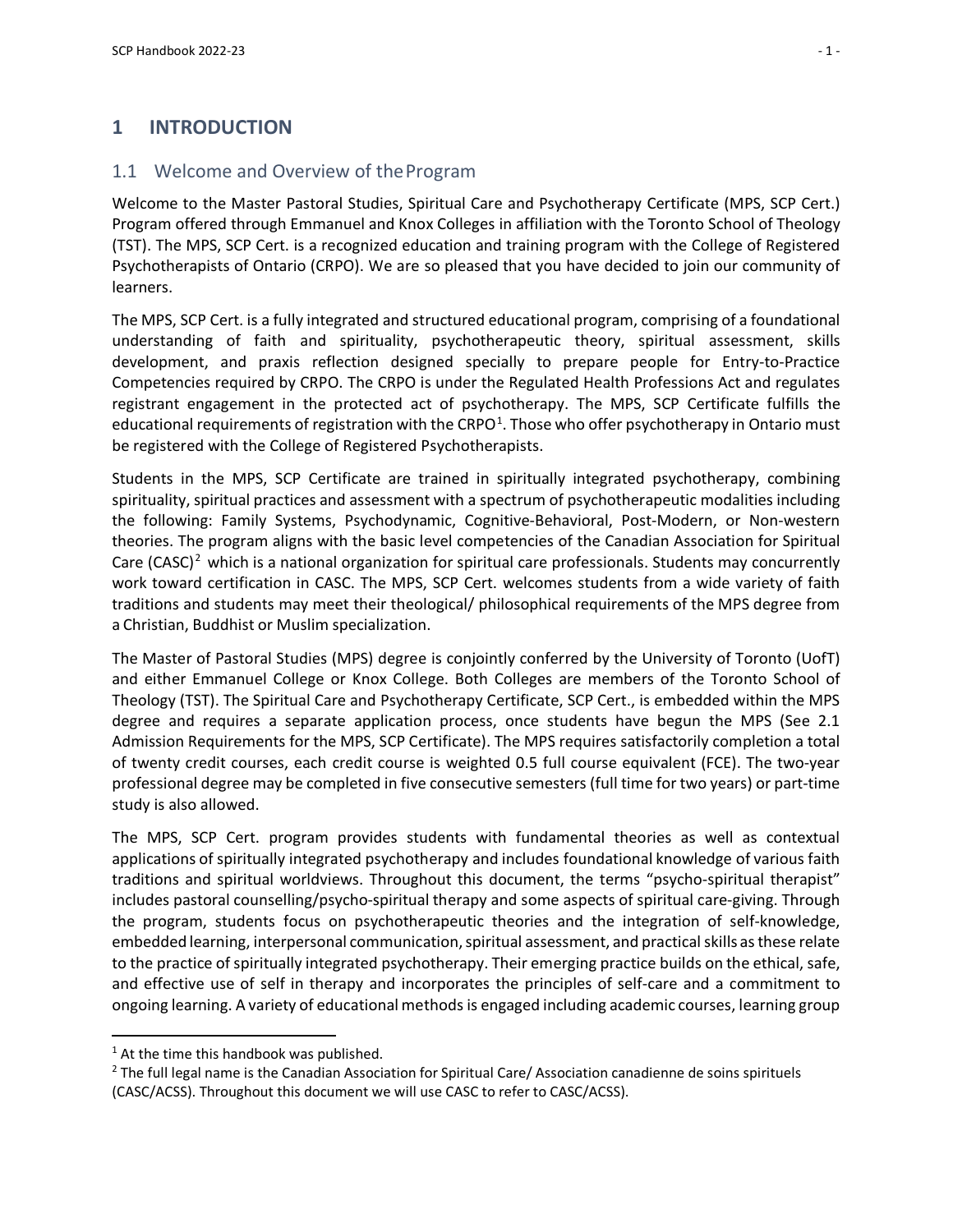seminars, independent learning, reflections, dialogue with colleagues and faculty, supervised clinical practica, and a "Capstone" course at the end of the program that focuses on the integration of the theory and practice of spiritually integratedpsychotherapy.

The program includes one clinical practicum with the option of completing a second clinical practicum or two courses (1 FCE) in psycho-spiritual education (See 3.5). Each clinical practica incorporate supervised clinical practice, group and individual supervision, and other education central to the practice of psychotherapy. Through these clinical practica, students develop the arts and skills to deliver competent spiritually integrated psychotherapy.

The MPS, SCP Cert. has been designed utilizing the professional practice competencies identified by both the CRPO and the CASC. More specifically, the program has been structured to prepare graduates for the Entry-to-Practice Competencies of the College of Registered Psychotherapists of Ontario (CRPO) and the course requirementsleading towards professional certification with the Canadian Association for Spiritual Care (CASC). Students are responsible for educating themselves regarding the further requirements for admission to the CRPO [\(http://www.crpo.ca/\)](http://www.crpo.ca/) and to the CASC [\(http://www.spiritualcare.ca/\)](http://www.spiritualcare.ca/). Students may also consider the professional requirements for becoming a member of the Canadian Counselling and Psychotherapy Association (CCPA) [\(https://www.ccpa-accp.ca/\)](http://www.ccpa-accp.ca/).

Goal – To engage in the act of psychotherapy: In Ontario, graduates of the MPS, SCP Certificate will apply for registration with CRPO.

Goal – To engage in the act of spiritual care: Spiritual Care is not regulated by government but many employers look for membership and certification with CASC or with CCPA (with the spiritual care certificate). Some healthcare institutions also require registration with CRPO.

An MPS, SCP Cert. is awarded to those who successfully complete all requirements of the program at a satisfactory level as evidenced by the student transcript, clinical practica evaluations and student conduct throughout the program. To graduate, students must successfully complete the foundational curriculum, all required courses in each program area, including one or two clinical practica (i.e, Supervised Pastoral Education (SPE) accredited by CASC and approved by TST; or a SPE equivalent practica approved by TST or through an accredited university on a letter of permission, See 3.5), and the integrative capstone course.

This *MPS, SCP Cert. Program Handbook* supplements the *TST Basic Degree (BD) Handbook* which includes information regarding the structure of the basic degree programs, student records and privacy, convocations, accommodations, appeals processes, grievances, and discipline. Please read this *Handbook*  alongside the *TST BD Handbook*. This *Handbook* is designed to give an overview of the MPS, SCP Cert. Program and its requirements. It includes a description of the philosophy, principles, curriculum, learning methods, hours required, current fees, and policies and procedures, as well as links for forms to be used. All students and faculty in the MPS, SCP Cert. Program must consult this *Handbook* and be aware of any current information and changes that supplement the *TST BD Handbook* and that may affect them. As well, while the program includes the same components at both Knox and Emmanuel Colleges, all students must consult with their respective College to ensure they are meeting the specific College requirements.

### <span id="page-7-0"></span>1.2 History

For decades, the TST has worked with the CASC and its predecessor organizationsin the training of psychospiritual therapists and spiritual care practitioners. SPE is a form of clinical practica that draws heavily upon experiential learning. SPE has been included in the course offerings of the TST colleges since the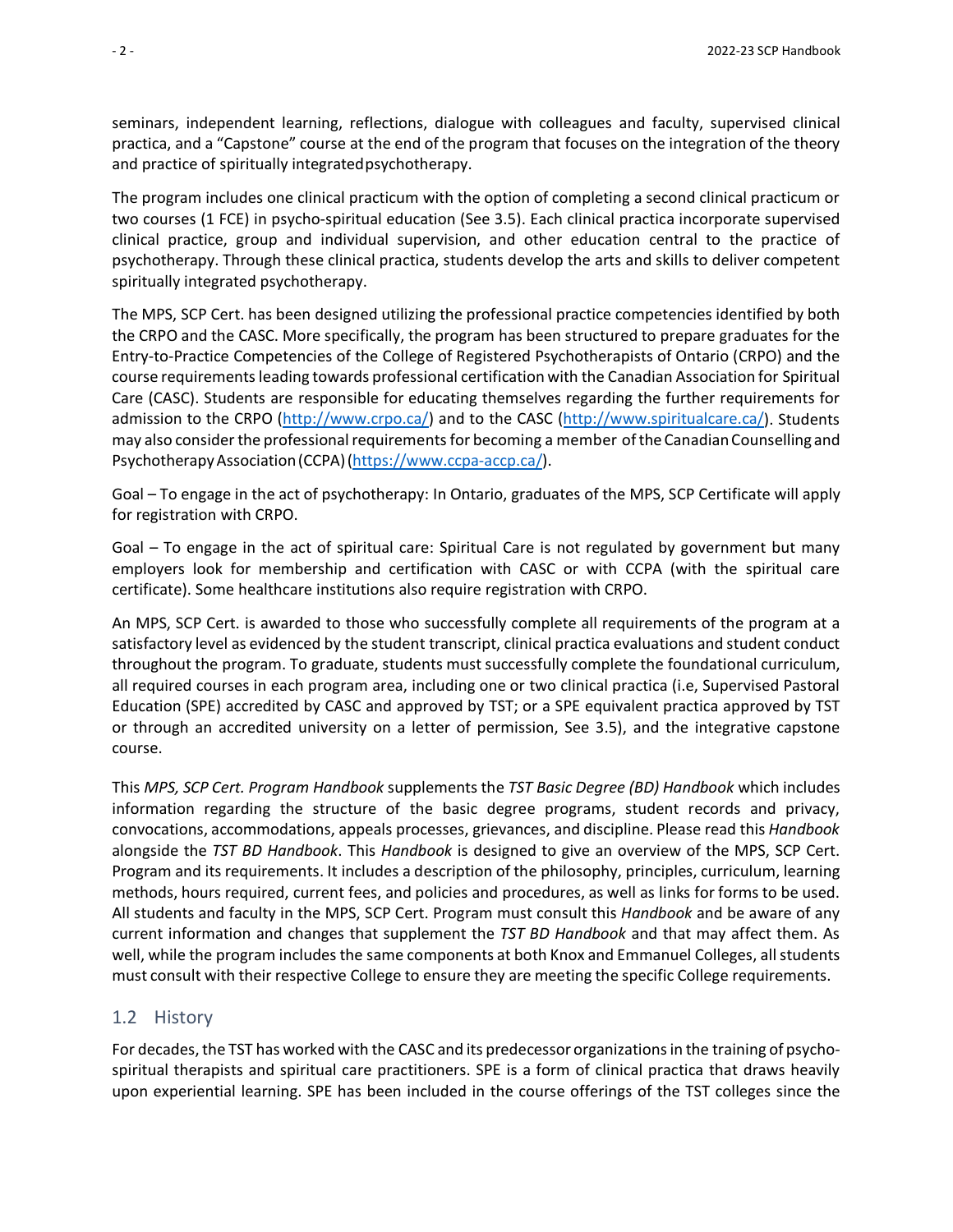1960s. It has been a fundamental component of training for many practitioners in the field of spiritual care and psycho-spiritual therapy. What makes the MPS, SCP Cert. new in its design is that, taken as part of the MPS, it is conceived as a fully integrated and structured educational program, comprising a foundational understanding of faith and spirituality, psychotherapeutic theory, skills development, and praxisreflection that are designed specifically to prepare people for Entry-to-Practice Competencies(EPC) required by the CRPO. (See https:/[/www.crpo.ca/all-resources/\).](http://www.crpo.ca/all-resources/)) As well, the MPS, SCP Cert. may support students in their process toward certification with theCASC.

### <span id="page-8-0"></span>1.3 Purpose and Goals

The need for psycho-spiritual therapists (including spiritual care practitioners) in Canada is increasing. On the one hand, Canada is becoming more religiously pluralistic; on the other hand, more Canadians identify themselves as "spiritual but not religious." Hospitals, Long-Term Care, Hospice, correctional facilities, family therapy practices, counselling services, schools, palliative care hospices, the Canadian Armed Forces, and other settings require psycho-spiritual therapists who can attend to the psycho-spiritual needs of a pluralistic social and inter-faith context. These therapists need to be able to work competently, supportively, and effectively with persons of diverse faiths, as well as with those who do not identify with a faith tradition.

Psycho-spiritual therapists specialize in the modality of Spiritually Integrated Psychotherapy - a modality that integrates spirituality, spiritual practices and assessment with a variety of psychotherapeutic modalities to serve wholistic care. Psycho-spiritual therapists attend psycho-therapeutically to clients' spiritual, psychological, emotional, moral, and existential distress often related to issues of meaning and purpose, identity, vocation, and hope. Working closely with the clients' psycho-spiritual frameworks (including those who identify as "spiritual but not religious"), they conduct comprehensive psychospiritual assessments and employ interventions based on a spiritually integrated psychotherapeutic practice, focusing specialized attention on the spiritual dimensions of psychotherapy.

Many psycho-spiritual therapists are employed in healthcare institutions, prisons, private practice, and employee assistance programs that require or recommend certification/training with the Canadian Association for Spiritual Care (CASC) or the Canadian Counselling and Psychotherapy Association (CCPA). In addition, many therapists and their employers believe that spiritually integrative psychotherapy (whether in institutional or counselling centre contexts) includes the controlled act of psychotherapy as described by the Psychotherapy Act of Ontario (2007)<sup>[3](#page-8-1)</sup>; consequently, many have registered with the College of Registered Psychotherapists of Ontario (CRPO). Accordingly, the learning outcomes for the MPS, SCPCert. program have been designed to address the Entry-to-Practice Competencies (EPC) outlined by the CRPO so that students have the educational requirements to apply for qualifying membership.

Religious practitioners are exempted under the Psychotherapy Act; thus, congregationally-based clergy who provide pastoral care are not required to register with the CRPO and do not need to complete the SCP Cert. within the MPS. Similarly, "spiritual counselling," utilizing the practices and understandings of a spiritual tradition in a helping relationship, is also exempted from the Act.

The MPS, SCP Cert. program aligns with the TST mission and vision by being a collaborative project in the formation of spiritual leaders in the world and in religious institutions, through excellence in teaching that is

<span id="page-8-1"></span> $3$  In the course of engaging in the practice of psychotherapy, a member is authorized, subject to the terms, conditions and limitations imposed on his or her certificate of registration, to treat, by means of psychotherapy technique delivered through a therapeutic relationship, an individual's serious disorder of thought, cognition, mood, emotional regulation, perception or memory that may seriously impair the individual's judgement, insight, behaviour, communication or social functioning. See Psychotherapy Act, 2007, section 4.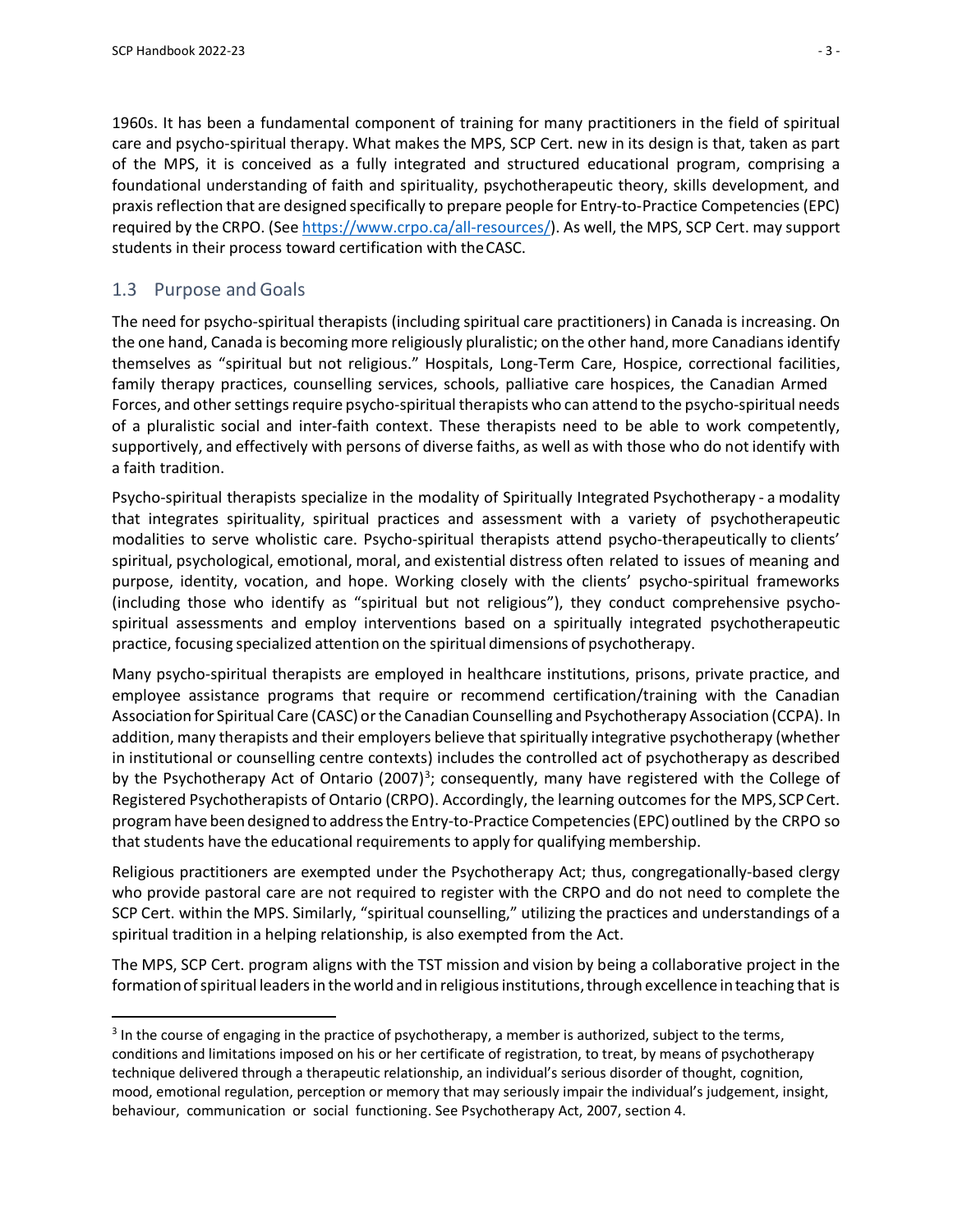grounded in university-level research. It is also consistent with the TST's recent strategic direction to practice hospitality toward other faiths in the inter-faith context of Canada today. The MPS, SCP Cert. also aligns with the mission and objectives of the University of Toronto by deploying excellent scholarship and teaching in the education of professionals to give service and leadership both locally and globally.

#### <span id="page-9-0"></span>1.4 Philosophy of Education

The philosophy undergirding the MPS, SCP Cert. program has been informed by experiential learning models. These models presuppose that knowledge and meaning are generated when human experience and ideas interact (Piaget, Kolb, Rogers, Brookfield, MacKeracher, and others). Fundamentally, the program offers learners various opportunities to explore, experiment, critique, and reflect with others while learning, practicing, and integrating specific therapeutic skills.

The teaching philosophy is built on two foundations: the needs of the students and the learning outcomes of the program. In the more traditional setting of the lecture, faculty demonstrate a mastery and excitement for the subject area and helping students access and judge critically bodies of relevant literature and research, especially that pertaining to the theory base for spiritually integrated psychotherapeutic practice. In experiential pedagogies central to most courses (discussions, role plays, case studies, and so on), students experience practical applications of the subject area and explore the important role that their own values and beliefs play in therapeutic interactions (safe and effective use of self). The components of the courses (lectures, readings, experiential activities) are geared to help the student integrate both content and process. The program balances the needs of individual learners in tandem with the desired learning outcomes/competencies of the program, the CRPO, and the CASC.

The clinical practica are based on an adult education learning model that seeks to develop the full potential of the student. This methodology focuses on the needs of the learners and engages them in an experiential and reflective process of action  $\rightarrow$  reflection  $\rightarrow$  new action. The overarching goal of the training is to equip students both internally (through development of self-awareness, professional identity, and the safe and effective use of self) and externally (through development of therapeutic skills and clinical competencies) for the work of psycho-spiritualtherapy.

### <span id="page-9-1"></span>1.5 Teaching Methods (ProgramDelivery)

Methods of program delivery include faculty lectures and/or power point presentations and incorporate group discussions, small-group work, case studies, verbatim reports (transcriptions of counselling interventions), and role plays to reinforce the objectives of the learning plans and to ensure that students become proficient in the CRPO/CASCcompetencies.

The majority of the courses are designed to be in-person synchronous. Some courses are offered online asynchronous. During the Covid -19 Pandemic the majority of courses were offered exclusively via remote delivery using video-conferencing technology (Zoom). As we transition back to in-person learning, we will continue to offer a variety of coursesin the following formats: in person synchronous; online synchronous, online asynchronous, and some hybrid courses that combine in person and online learning.

The clinical practica includes time spent developing skills in spiritually integrated psychotherapy in a variety of contexts, such as hospitals, prisons, long term care facilities, counselling centres, mental health facilities, etc. Each practica also includes didactic lectures, clinical seminars or a student learning plan, along with case studies, small-group work, role plays, and clinical skills integration exercises (practice counselling, for example).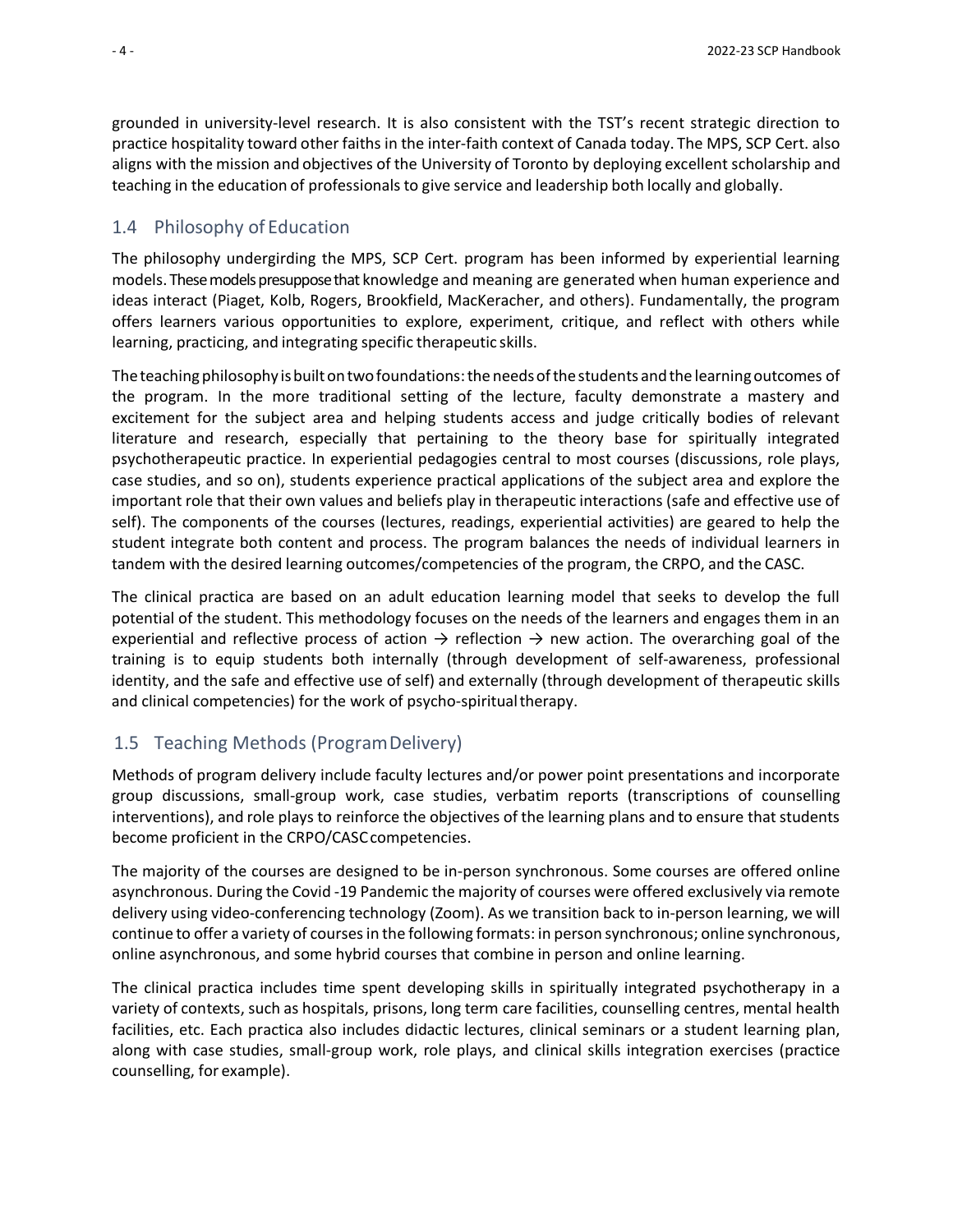### <span id="page-10-0"></span>1.6 Overall EducationalOutcomes

The program learning outcomes for the MPS, SCP Cert. are intended to equip graduates to pursue professional designations following their degree completion (if they choose to do so). These professional designations include RP (Qualifying) status with CRPO and/or psycho-spiritual therapist/spiritual care practitioner certification with CASC. The program learning outcomes are shaped by: the MPS degree level expectations (DLEs) as per the Council of Ontario Academic Vice-Presidents; the Entry-to-Practice Competency Profile (EPCP) of the CRPO; and the competencies of the CASC. (Please see Appendix I for the complete DLE chart and Appendix II and III forthe CRPO and CASC Competency charts).

As part of the MPS, SCP Certificate degree expectation of integrating spirituality and psychotherapy, students complete seven faith foundation courses (7 X 0.5 FCE). These courses enable students to gain an understanding of their own and other faith traditions and meet the faith-based course requirements for CASC certification. The seven faith foundational courses are in the following 5 areas:

- Sacred Texts
- Tenets of Faith
- Faith-based Ethics
- History
- Leadership Context

Of the 20 course credits (20 X 0.5 FCE) required for the MPS, SCP Cert. Program, 13 credits (13 X 0.5 FCE) specifically address the CRPO entry-to-practice competencies (EPC – see Appendix II) and the CASC competencies (see Appendix III). And seven credits(7 X 0.5 FCE) are faith foundation courses. All aspects of the degree embrace the MPS DegreeOutcomes:

### **Depth and Breadth of Knowledge**

- Students integrate knowledge of human, cultural, andspiritual diversity. (CRPO EPC 1; CASC 1 & 2.1)
- Students develop knowledge of psychological theories and development, and knowledge of established theories in Spiritual Care andPsychotherapy. (CRPO EPC 1; CASC 2.2)
- Students gain a knowledge of psychotherapeutic methodologies and the ability to: access information from a variety of sources, including professional literature; analyze information and research findings critically; and integrate and apply research methods and practices. (CRPO EPC 1 & 5; CASC 2.3)

### **Application of Knowledge**

- Studentslearntoapplyclassroomandfieldlearningandskills,includingtheabilitytoorientclients to the practice of spiritual care, establishing and maintaining core conditions for therapy, conducting a risk assessment, structuring and facilitating the process of spiritually integrated psychotherapy (psycho-spiritual therapy), making referrals, and conducting effective closure. (CRPO EPC 4; CASC 3, 4.1, 4.2,4.3)
- Students understand the importance of the "Safe and Effective Use of Self" and the related priority of self-awareness and use of self in the therapeuticrelationship. (CRPO EPC 4; CASC 1, 4)

### **Development of Professional Capacity and Accountability**

• Students develop the intellectual, affective, and professional capacities required for spiritual care and psycho-spiritual therapy. This includes maintaining effective relationships, contributing to a collaborative and productive atmosphere, complying with legal and professional obligations, applying ethical decision-making processes related to self-care and health, evaluating and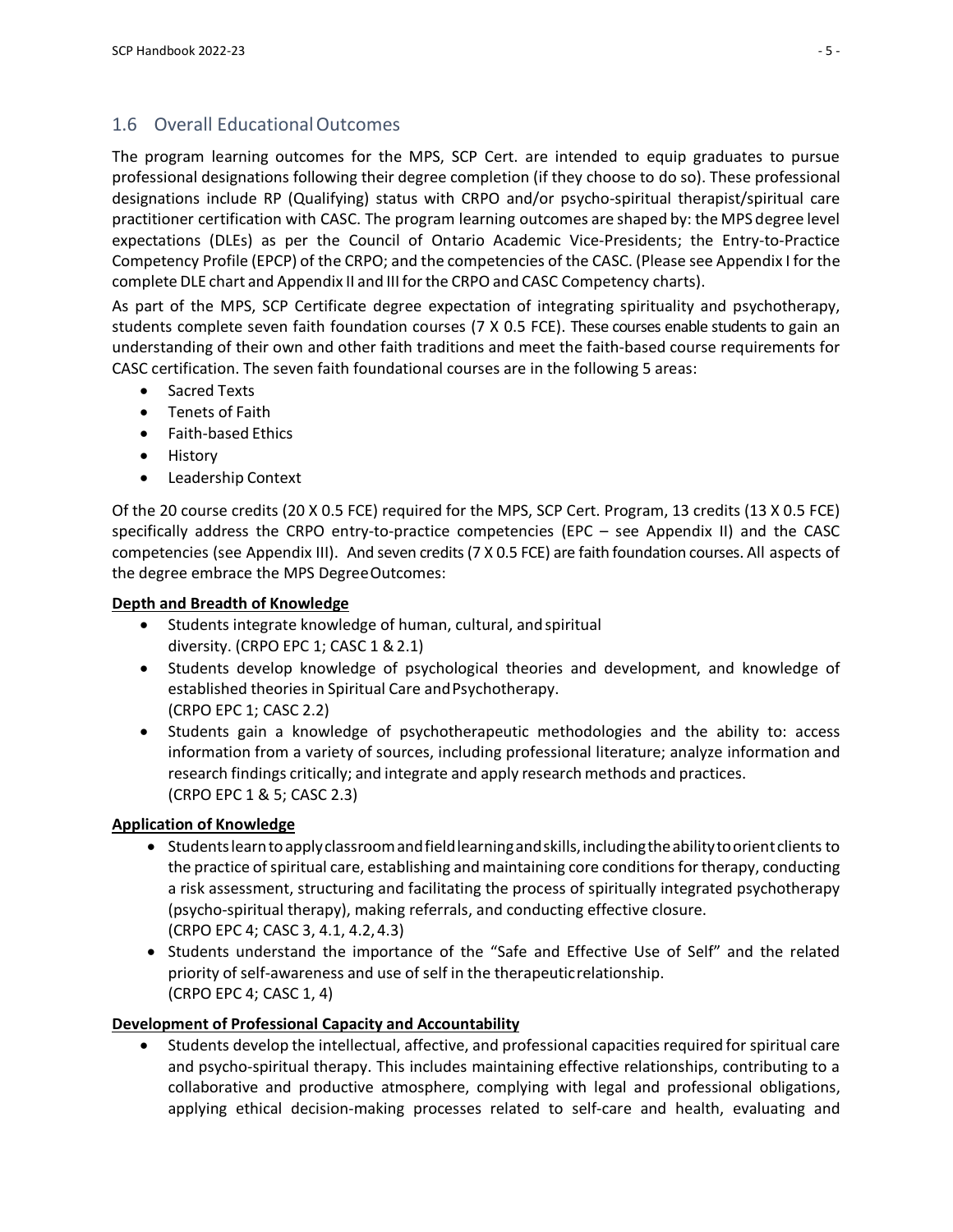enhancing professional practice, obtaining clinical supervision, and additional requirements regarding education, record-keeping, reporting, and appropriate business practices. (CRPO EPC 2 & 3; CASC 3, 4)

#### **Communication Skills**

• Students learn to develop collegial and inter-professional relationships by using effective professional communication (e.g., in orienting clients, maintaining accurate and appropriate records, communicating assessments and plans for care, makingreferrals). CRPO EPC 2; CASC 4)

#### **Scope of Practice**

• Students will be aware of the scope of practice and the limits of their professional expertise, articulating parameters of supervision or consultation, obtaining feedback, modifying practices as appropriate, and participating in professionaldevelopment. (CRPO EPC 3; CASC 3)

#### <span id="page-11-0"></span>1.7 Academic Governance of theProgram

The TST Academic Council establishes common minimum academic standards and common policies related to admissions, curriculum, degree requirements, and student discipline for conjoint basic degree programs. The TST Basic Degree Common Stream Committee of the Basic Degree Council (BDC) administers admissions and quality assurance and interprets issues of policy and procedure. Student advisement and routine program administration are handled by the student's member college – either Emmanuel or Knox. The BDC normally meets three times during the academic year. For more information, please refer to the *TST BD Handbook* (Section 2). The core faculty members who oversee the MPS, SCP Cert. have direct communication with and responsibility to the Basic Degree Council by way of the TST Basic Degree Common Stream Committee. Faculty who teach in the Certificate program meet regularly as required. SPE Supervisors are appointed as Adjunct faculty to either Knox College or Emmanuel College. They meet as a cohort body to plan for practicum offerings and consistency in supervisory practice in dialogue with the Common Stream Committeerepresentatives.

#### <span id="page-11-1"></span>1.8 Faculty

Faculty members from each member college offer courses that are components of the degree (Appendix V). To ensure standards are maintained, designated faculty from Emmanuel and Knox Colleges provide administrative oversight and leadership for this degree program. This program is subject to the UofT's Quality Assurance Process (UTQAP) and conforms in every respect to the University's quality standards.

The MPS, SCP Cert. makes use of existing faculty resources and community partnerships. The core faculty for the Certificate comprises of eight TST faculty members: all eight are in the professorial ranks. In addition, there are several supporting faculty members. As well, there is a large group of clinical supervisors who have committed themselves to this program. All those who teach SPE are CASC-certified Supervisor-Educators and Registered Psychotherapists (CRPO), and all are appointed as adjunct faculty within Knox or Emmanuel Colleges. Those who supervise within the SPE equivalent options meet the requirements to supervise according to theCRPO.

#### <span id="page-11-2"></span>1.9 Faculty Advisors

All students in the MPS, SCP Cert. program must ensure regular contact with their faculty advisors at their respective College. All courses should be approved by the faculty advisor to ensure requirements of the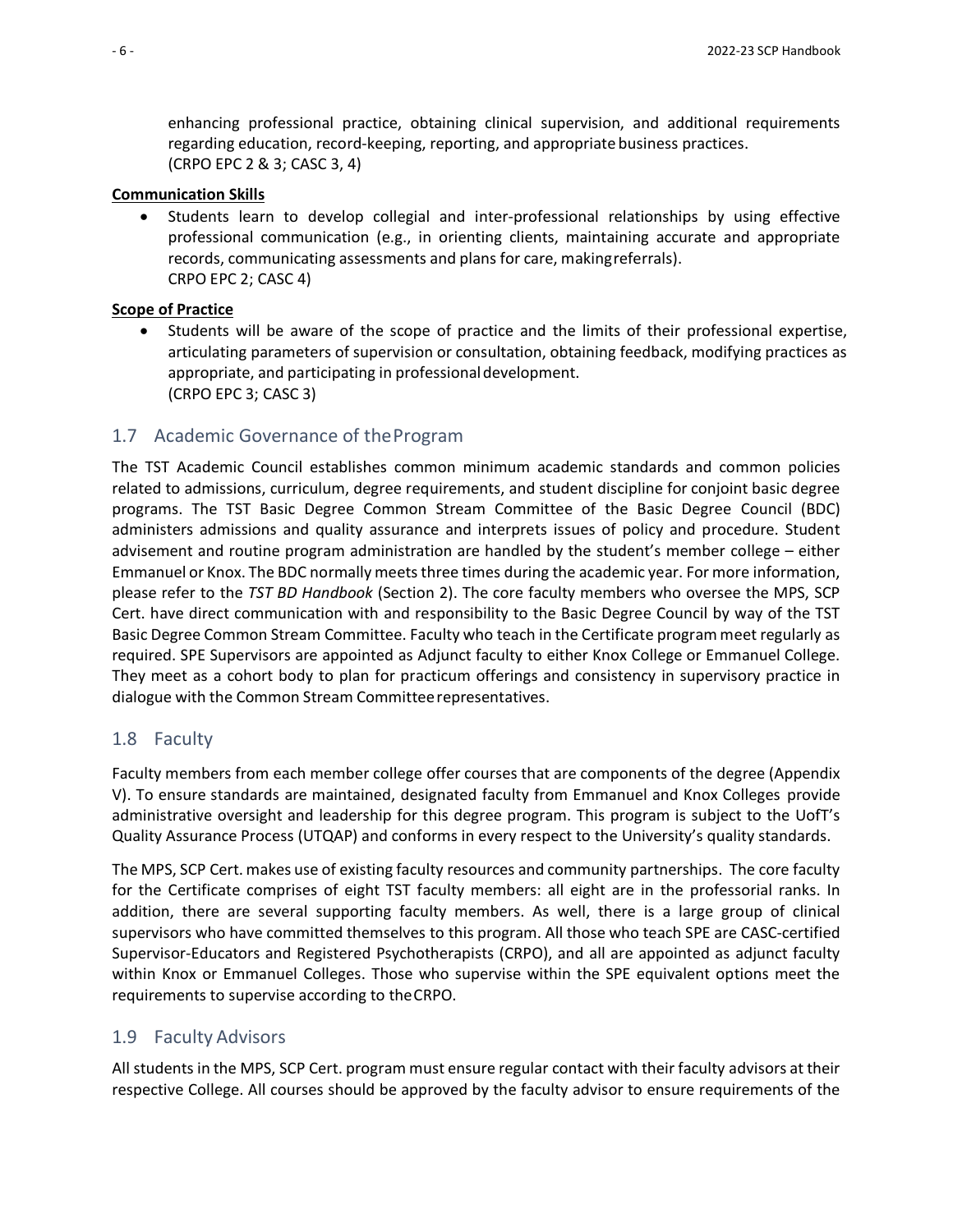program are appropriately fulfilled. Advisors may offer regular information sessions to ensure students follow the sequence of courses and for required practica.

### <span id="page-12-0"></span>**2 POLICIES AND PROCEDURES**

### <span id="page-12-1"></span>2.1 Admission Requirements

Consistent with the criteria established in the *TST BD Handbook*, to be admitted to the MPS degree, a student must have completed a first university degree with at least a B-standing in their final year or the demonstrated educational equivalent of a North American baccalaureate degree.

To be admitted to the MPS, SCP Certificate, an MPS student must a) have successfully completed 5 credits (5 X 0.5 FCE) in their program; b) have a letter of offer for admission to a clinical practicum course (SPE or SPE equivalent Practicum); and c) apply to the MPS, SCP Certificate by a specified date, normally later in April. There are a limited number of spaces. The application process is detailed on the TST site [\(www.tst.edu/academic/programs/content/certificate-spiritual-care-and-psychotherapy\)](http://www.tst.edu/academic/programs/content/certificate-spiritual-care-and-psychotherapy) and includes:a completed application form, a personal statement outlining academic interests and purposes, transcripts/academic history, curriculum vitae, a brief statement describing identity as a psycho-spiritual provider along with growing sense of spiritual maturation, and documentation indicating admission to a clinical practicum (letter of offer) or completion of a clinical practicum, and the approved application fee.

One clinical practicum course (2 X 0.5 FCE) (SPE or SPE equivalent) is required. A second practicum may be taken (2 X 0.5 FCE) or the student may take two approved psycho-spiritual courses from the MPS, SCP Certificate program. Since students in these courses often work at a sensitive therapeutic level with persons in crisis, they need to possess maturity, emotional integrity, and responsibility. To be admitted to and maintain standing in the practica that are required for successful completion of the Certificate, students must maintain: a Vulnerable Sector Check, updated immunization records, ethical behaviour, and evidence of aptitude. They must observe the TST Standards for Professional Practice Behaviour. While completing practica, they are accountable also to the codes of conduct at their respective placement sites.

**Students who are not admitted to a clinical practicum will not be admitted to the MPS, SCP Cert. Program; they may, however, pursue other MPS degree options.** This condition is communicated to all prospective applicants andstudents.

The SPE practica fulfill the degree requirement for a clinical placement but also may be recognized by the CASC and used toward the certification process with the CASC.

### <span id="page-12-2"></span>2.2 Application Requirements andProcedures

WhenapplyingforadmissiontotheMPSprogram,applicantsarerequiredtoindicatewhethertheyexpect to apply to the SCP Cert. because the number of spaces available is limited. Not all persons who are accepted into the MPS program will be admitted into the MPS, SCP Cert.program.

To be eligible to apply for the MPS, SCP Cert. Program, applicants must be registered in the Master of Pastoral Studies degree program, either in the "spiritual care focus" (at Knox) or the "spiritual care stream" (at Emmanuel).

MPS students intending to complete the SCP Cert. will normally make their application for admission to the Certificate to TST after completing their first 5 MPS credits. **Admission to the MPS, SCP Certificate is not automatic**. Admission to the MPS, SCP Cert. program is only available for the Fall intake. Applications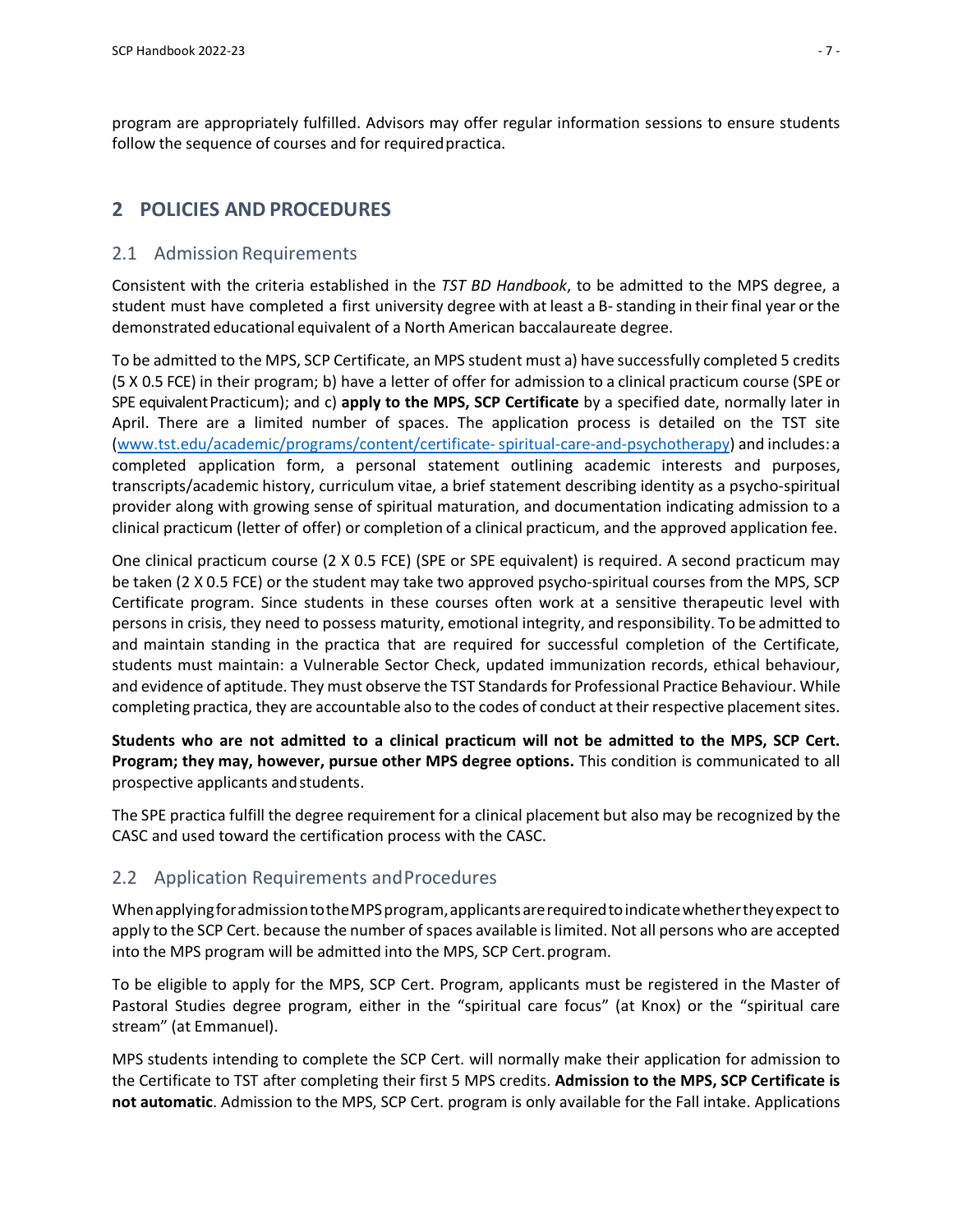are usually due in the April prior to the September of each new intake. Please see the TST website for the MPS, SCP Cert. application form, due dates, and other relevant information: <http://www.tst.edu/academic/programs/content/certificate-spiritual-care-and-psychotherapy>

Admission decisions will be based on the following criteria:

- Academic performance.
- Evidence of preparation, aptitude, and likelihood of completion of program, including evidence of community service, understanding of and sensitivity to human interaction, aptitude for leadership, maturity, emotional integrity, andresponsibility.
- Admission to a clinical practicum (SPE or SPE equivalent). More information about these clinical courses can be found at [http://cpe-toronto.ca/.](http://cpe-toronto.ca/)
- Number of openings in the program.

Students receive formal notification of the admission decision made TST Basic Degree Common Stream Committee. Offers of admission may contain conditions with a deadline by which conditions must be met. Admission decisions are not appealable under Section 16 of the *Basic DegreeHandbook.*

The MPS, SCP Cert. can be taken only in conjunction with the MPS. Students who have graduated with the MPS cannot return to complete the Certificate.

#### <span id="page-13-0"></span>2.3 Grades

All courses must be completed with a grade of at least a 70 (B-)to count as credit towards the MPS, SCP Cert. Program. The grade scale is as follows:

| $90-100(A+)$ | Exceptional |
|--------------|-------------|
| 85-89 (A)    | Outstanding |
| 80-84 (A-)   | Excellent   |
| $77-79(B+)$  | Very Good   |
| 73-76 (B)    | Good        |
| 70-72 (B-)   | Acceptable  |
| $0-69$ (FZ)  | Failure     |
|              |             |

Clinical practica are assessed as a pass/fail. Basic units of SPE are assessed as pass or fail; advanced units of SPE receive numerical grades and grades of at least a 70 (B-) are considered a pass. Please see the *TST BD Handbook* for more information on grading processes and procedures.

#### <span id="page-13-1"></span>2.4 Non-Grade Categories

Non-grade course reports may be entered on ROSI by the college registrar and include:

- SDF: (standing deferred) is given when a student has been granted an extension to complete the requirements for a course. SDF carries no credit for the course and is not considered for averaging purposes. A grade of SDFmust eventually be changed to a letter and number grade, or to an INC (permanent incomplete).
- INC: (permanent incomplete) is assigned in special circumstances where course requirements have not been completed but a failing grade is inappropriate or unwarranted (e.g., medical reasons, etc.). An INC carries no credit for the course and is not considered for averaging purposes.

WDR:(withdrawn)is assignedwhen a student haswithdrawnfroma coursewith no academicpenalty.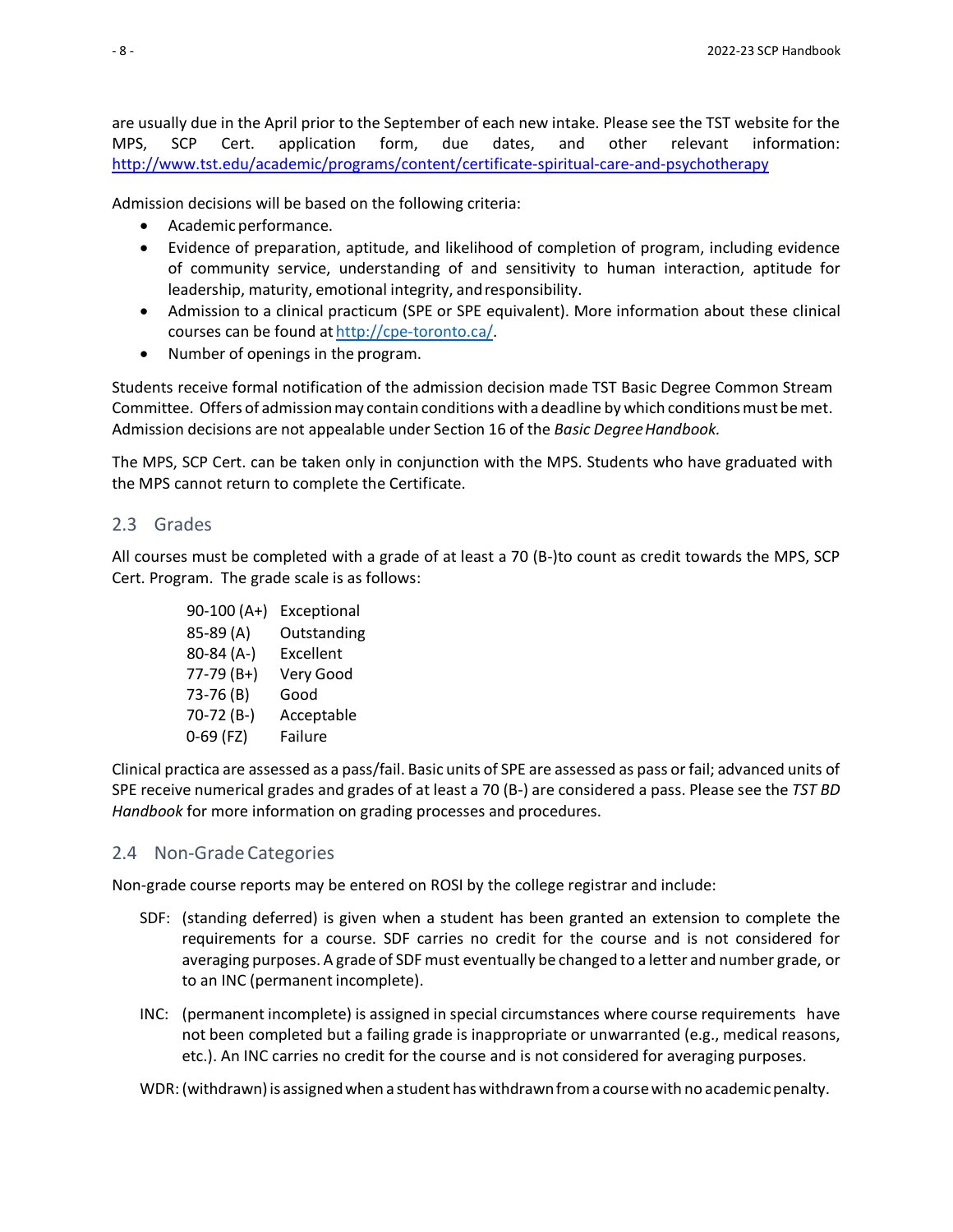### <span id="page-14-0"></span>2.5 Tuition Fees and Other Charges

A schedule of approved tuition fees is published annually on the TST website: <http://www.tst.edu/academic/financial-information/current-tuition-fees>

A schedule of approved Ancillary Fee Schedules for colleges and TST can be found at: [http://www.planningandbudget.utoronto.ca/Tuition\\_and\\_Ancillary\\_Fees\\_Cover/Ancillary\\_Fees.htm](http://www.planningandbudget.utoronto.ca/Tuition_and_Ancillary_Fees_Cover/Ancillary_Fees.htm)

### <span id="page-14-1"></span>2.6 Special Considerations

Students in the MPS, SCP Cert. program are encouraged to obtain student membership in the appropriate professional association (usually the CASC) during their SPE practica if they seek to pursue professional recognition in CASC. More information can be obtained from the specific Practicum site Supervisor-Educator.

All students in the MPS, SCP cert. are strongly urged to engage in their own process of psycho-spiritual therapy, another form of psychotherapy, orspiritual direction while they are in training. Research on best practice in education and training in psycho-spiritual therapy (and other psychotherapeutic modalities) demonstrates the importance of practitioners-in-training engaging in theirown therapy.

Students can maintain their status in the MPS, SCP Cert. program while completing further clinical practica and pursuing direct client contact hours toward professional recognition as long as they are still working on the degree requirements. Please review the requirements for CRPO qualifying membership [\(http://www.crpo.ca/\)](http://www.crpo.ca/) and for CASC certification [\(http://www.spiritualcare.ca/\)](http://www.spiritualcare.ca/). It is the responsibility of the student to ensure requirements for professional recognition aremet.

### <span id="page-14-2"></span>2.7 Admission to Clinical Practicum

Students are required to familiarize themselves with the admission/application processesforthese clinical placements as per the respective site. For more information about SPE practicum sites and contact information for SPE Supervisor-Educators, please visit the following link: [http://cpe-toronto.ca/.](http://cpe-toronto.ca/) SPE equivalent courses, which have syllabi approved by the TST Curriculum Committee, will be advertised internally within the students' respective college and admittance is only for students of that college.

### <span id="page-14-3"></span>2.8 Other Policies and Procedures

For other relevant policies and procedures, please refer to:

*TST BD Handbook:* <http://www.tst.edu/academic/resources-forms/handbooks>

TST website:<http://www.tst.edu/about/policies>

For specific policies and procedures related to your college of registration, please refer to:

Emmanuel College Website: [http://www.emmanuel.utoronto.ca](http://www.emmanuel.utoronto.ca/)

Knox College Website:<http://www.knox.utoronto.ca/>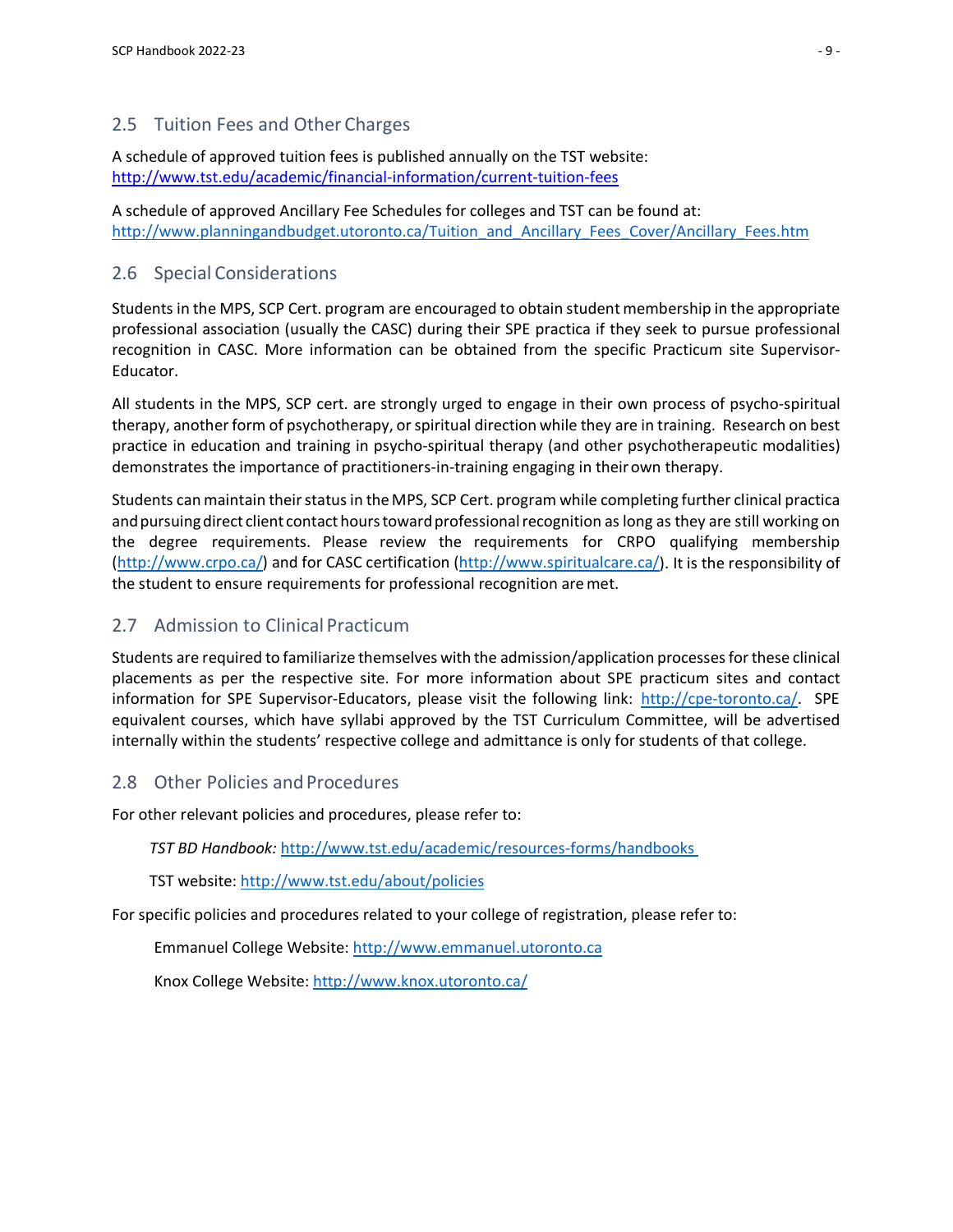### <span id="page-15-0"></span>**3 MPS, SCP Cert. PROGRAM OUTLINE**

#### <span id="page-15-1"></span>3.1 Program Requirements

Students should refer to the course charts provided by their respective College (Knox or Emmanuel) to ensure specific course requirements are met.

Allstudentsmust complete the faithfoundational 7 credits(5X0.5FCE)fromthe following 5 areas: Sacred Texts; Tenets of Faith; Faith-based Ethics; History; and LeadershipContext.

Thirteen credits fulfill the SCP Certificate portion of the requirements of the MPS degree. In the requirements listed below, the categories reflect the CRPO Entry to Practice Competency (EPC) priorities for Registered Psychotherapists<sup>[4](#page-15-2)</sup>. To graduate, students must demonstrate all CRPO competencies at the entry-to-practice level.

The following chart includes the course name and number as well as the number of contact hours. Please see the TST course listings for links to specific syllabi after March 1. The syllabi detail the CRPO competencies addressed in the course. Not all courses are offered every semester nor every academic year.

**Note:** Course codes below ending in H are 1 X 0.5 FCE and course codes ending in Y are 2 X 0.5 FCE.

### **Requirements for the MPS, SCP Cert. by category[5](#page-15-3) (please see Appendix IV)**

**1. Foundations for Spiritually Integrated Psychotherapeutic Practice 1 course (1 X 0.5 FCE), 36 hrs:**

Options include:

• KNP1512H Foundational Counselling and Spiritual Care Skills for Helping Professionals **OR**

• KNP1443H Human Growth and the SpiritualJourney

#### **3. Professional Ethics**

**1 course (1 X 0.5 FCE), 36 hrs:**

Options include:

- RGP3564H Professional Ethics in Counselling and Spiritual Care
- **OR**
- EMP3521H Professional Ethics Spiritual Care & Psycho-spiritual Therapy
- **4. Mental Disorders/Psychopathologies/Assessment: 1 course (1 X 0.5 FCE), 36hours:** Options include:
	- KNP3511H Psycho-Spiritual Assessment and Therapy: Integrating Theory andPractice **OR**
	- EMP2581H Psychopathology in Mental Health
- **5. Theories of Psychotherapeutic Practice: 3- 5 courses, 96-144 hours: Required 1 core course (1 X 0.5 FCE) on Psychotherapeutic theories**
	- KNP3521H Psychotherapeutic Theories for Spiritual Care andCounselling

<span id="page-15-2"></span><sup>4</sup> See: http://www.crpo.ca/home/education-programs/reviewingrecognizing-education-programs/

<span id="page-15-3"></span><sup>&</sup>lt;sup>5</sup> Faculty may change subject to the applicable TST Governance Approval and program requirements. Courses may be added or closed subject to the applicable TST Governance Approval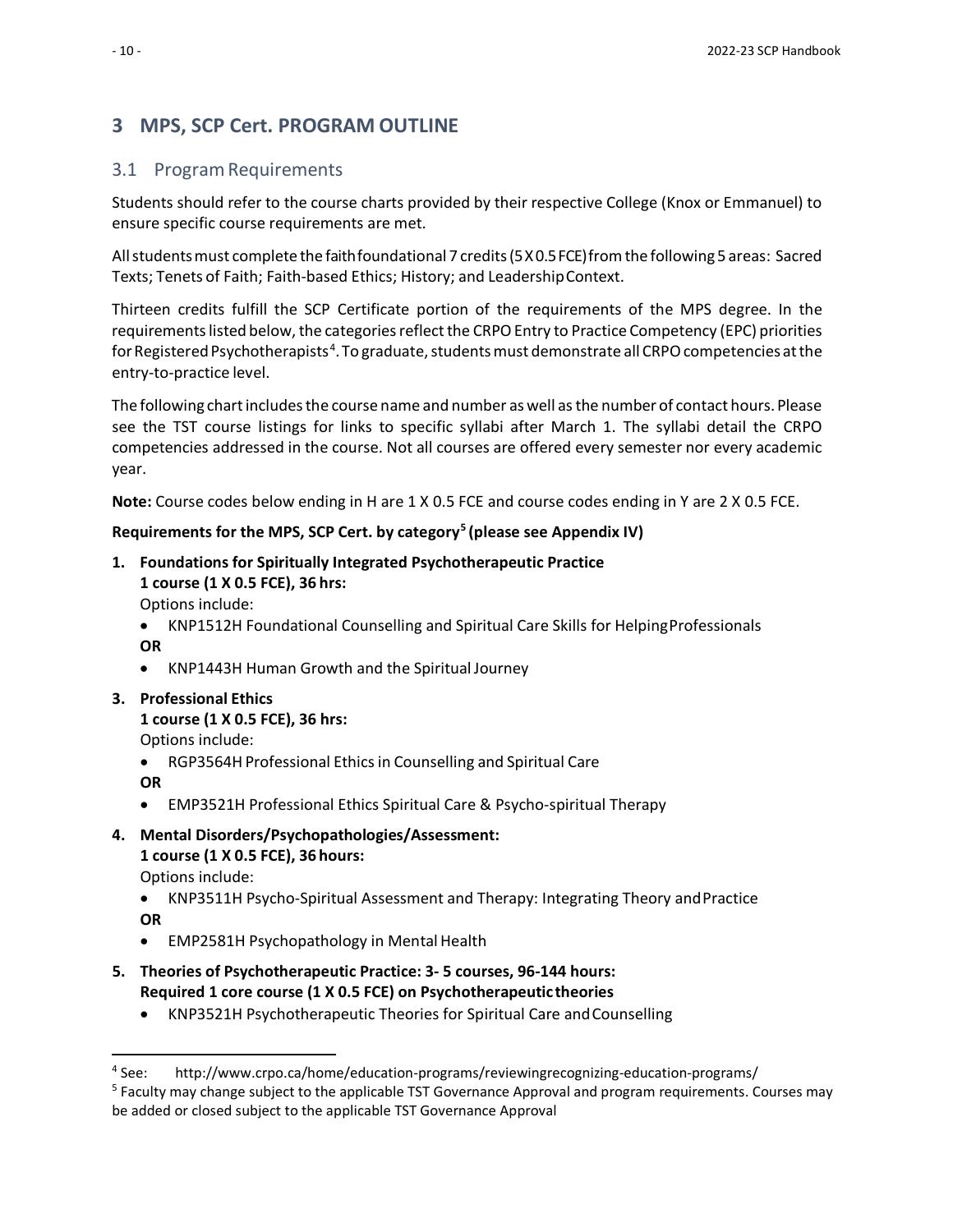### **AND**

### **Choose 2-4 courses (2 or 3 X 0.5 FCE) from any of the following - courses (4 X 0.5 FCE) if taking one practicum, 2 courses (2 X 0.5 FCE) if taking 2 practica):**

#### Systems Theories/Family Therapy

- RGP3565H Contemporary Family Therapy and SpiritualCare
- EMP3561H Family Systemsfor Spiritually Integrated Psychotherapy
- KNP2548H Self, Family, Cultures: Spiritual Care inContext

### Psychodynamic

- EMP3538H Dreams: Psycho-Spiritual Therapy and the Symbolic Language of theSoul
- TRP3523H Trauma, Healing and Transformation: Psychodynamic Theory and Practice

### Cognitive-Behavioral Therapies

- KNP3531H Worry and Anxiety Using CBT, DBT andACT
- EMP3547H Mindfulness- Based Modalities for Spiritually integrated Psychotherapy
- TRP2511H CBT & Spiritually Integrated Psychotherapy

### Post-Modern Constructivist Therapies

- RGP3561H Postmodern Constructivist Psychotherapy & Spiritual Care
- EMP3651H Narrative Therapy
- RGP3535H Integrative Approaches to Trauma in Spiritual Care & Psychotherapy
- EMP3563H Aging and Spiritually Integrated Psychotherapy
- EMP3558H Trauma-Informed Psychotherapies
- KNP3506H Addictions and Spirituality

### Non-Western Psychotherapies

- EMP2015H Buddhism and Psychotherapy
- EMP2537H Islamic Psychotherapy & Spiritual Care
- EMP2538H Abhidahmma Buddhist Psychology
- **6. Professional Functioning, Therapeutic Process, Self-awareness, Safe and Effective Use of Self Required 2 course credits (2 X 0.5 FCE), 72 hours (with option to take 2nd practicum also worth 2 credits (2 X 0.5 FCE), 72 course contact hours, plus clinical supervision and Direct Client Contact hours):**
	- SPE Clinical Practicum

#### **OR**

• SPE Clinical Practicum (SPE-Equivalent)(See Section 3.5below)

# **7. Required Capstone Course**

#### **1 course (1 X 0.5 FCE) 36 hours:**

• EMP3541H Integrating Theory and Practice – Spiritual Care & Psycho-Spiritual Therapy

### **8. Special Topics in Spiritual Care and Psychotherapy**

### **1 -2 credits (1 or 2 X 0.5 FCE), 36-72 hours (depending on 1 or 2 practica):**

- EMP3559H Spiritual Care with Dying and Grieving Persons
- RGP3251H Psychotherapy and Spiritual Direction
- EMP2010H Buddhist Mindfulness Approaches to Mental Health
- EMP2520H Buddhist Mindfulness and Counselling in theCommunity
- EMP2522H Muslim Mental Health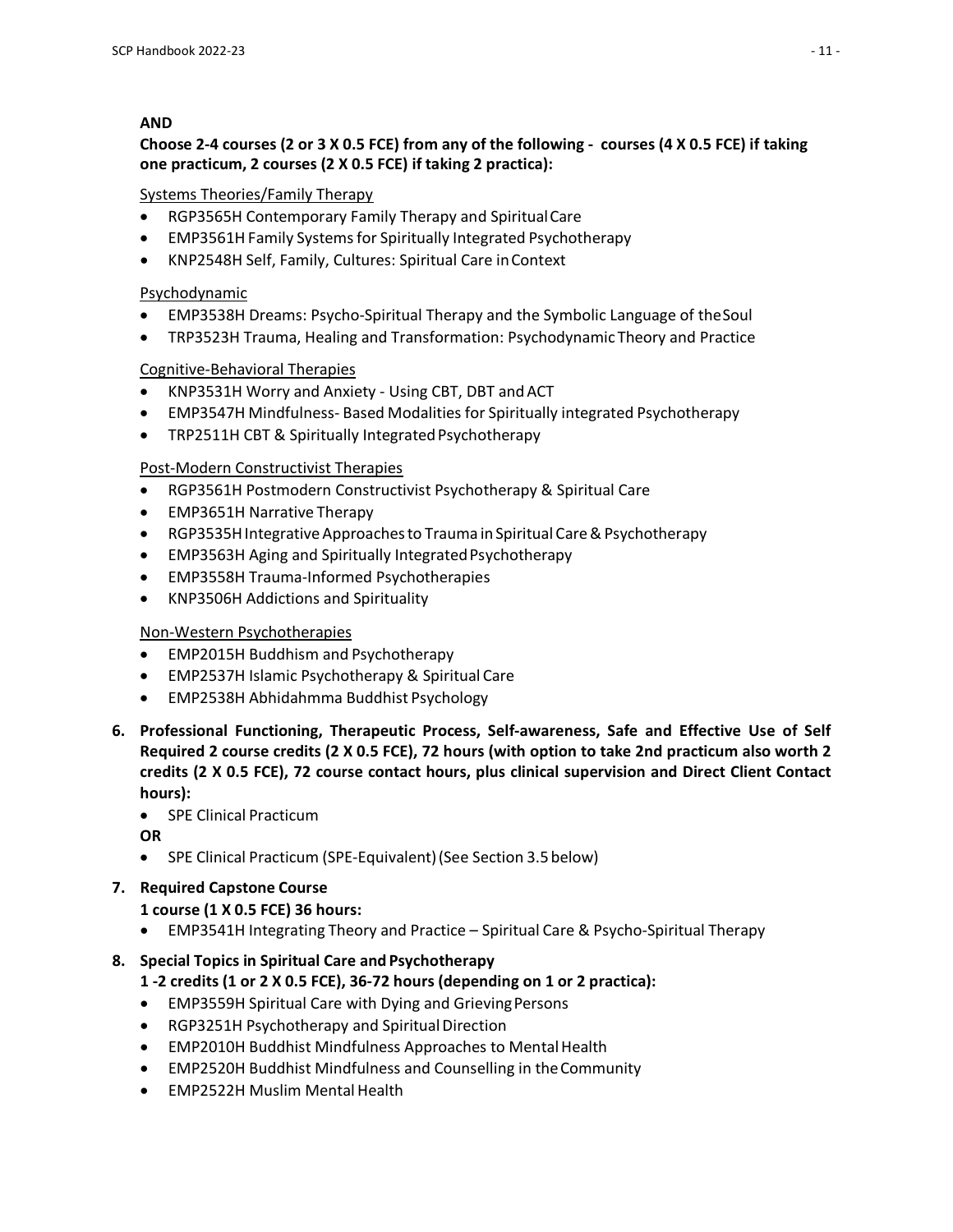- EMP3520H Ecotherapeutic Approaches to Spiritual Care and Counselling
- RGP3550H Psychology and Religion
- RGP3554H Psychology of Faith Development
- EMP3560H Suffering & Hope: Perspectives on SCP
- KNP2511H Chaplaincy in Corrections
- KNP3502H Death and Suffering Across Cultures
- EMP2523H Mental Health & Christian Theology
- RGP3273H Prayer & Meditation Through Pencil, Pastel and Ink
- TSP3357Y Psycho-spiritual Care & Therapy Practicum 3rdSPE

The total program offers a minimum of 420 to a maximum of 468 classroom contact hours in psychotherapy. Course work focusses primarily on the psychotherapeutic theory base for spiritually integrated psychotherapy combined with spiritual assessment and practices. Clinical practicum courses focus on practicing and developing skills of the psychotherapeutic theory base and integrating these, along with specific therapeutic modalities, into therapeutic functioning. Each practicum offers 72 contact hours (2 course credits; 2 X 0.5 FCE) in addition to supervised clinical training. See the syllabi (available at <http://www.tst.edu/academic/course/listings> after March 1) for more detailed descriptions of the clinical/didactic seminars that are offered in thesepractica.

Note: 72 hours of each practicum are educational face-to-face contact hours. The supervision hours and the clinical interaction (including Direct Client Contact) hours embedded in the placement are not counted in the total program classroom hours devoted to training in psychotherapy but rather are in addition to these hours.

### <span id="page-17-0"></span>3.2 Requirements for the CASC/ACSS

The Canadian Association of Spiritual Care is the professional body that educates and credentials psychospiritual therapists and spiritual care practitioners. The CASC certified members integrate foundational knowledge of their faith tradition with psycho-spiritual therapy/care. Most complete four practica of SPE to meet CASC certification requirements. Studentsin the MPS, SCP Cert who want to pursue certification as a spiritual care practitioner or psycho-spiritual therapist with CASC should choose a CASC approved SPE for their required practicum. While only 1 practicum (2 X 0.5 FCE) is required, students may complete up to 3 SPE practica<sup>[6](#page-17-2)</sup> as part of the MPS, SCP Cert. (including 1 course credit in the Special topics courses). To apply for advanced level training, members must successfully complete 2 SPE (4 X 0.5 FCE) at the basic level and at least one full year of studies [4 courses (4 X 0.5 FCE) in psycho-spiritual therapy/care and 6 courses (6 X 0.5 FCEs) in each of the following areas: faith-based ethics, tenets of faith, history of faith group, and sacred texts). SPE supervisors guide students through the competency assessment application and interview process to move to advanced level training. Students interested in pursuing certification must refer to current requirements of the CASC at [http://www.spiritualcare.ca/.](http://www.spiritualcare.ca/) The CASC academic requirements are included in the MPS, SCP Cert. program. Students who wish to complete further SPE training may maintain their status in theprogram.

#### <span id="page-17-1"></span>3.2 Requirements for theCRPO

The MPS, SCP Certificate is a recognized education and training program for the CPRO. Each clinical practicum (SPE or SPE equivalent) course (2 X 0.5 FCEs) is approximately 400 hours. The practicum includes 125 hours per practicum of direct client contact (DCC) hours and approximately 50 clinical supervision hours

<span id="page-17-2"></span> $6$  Students completing 3 practica will have a total of 21 X 0.5 FCE upon graduation.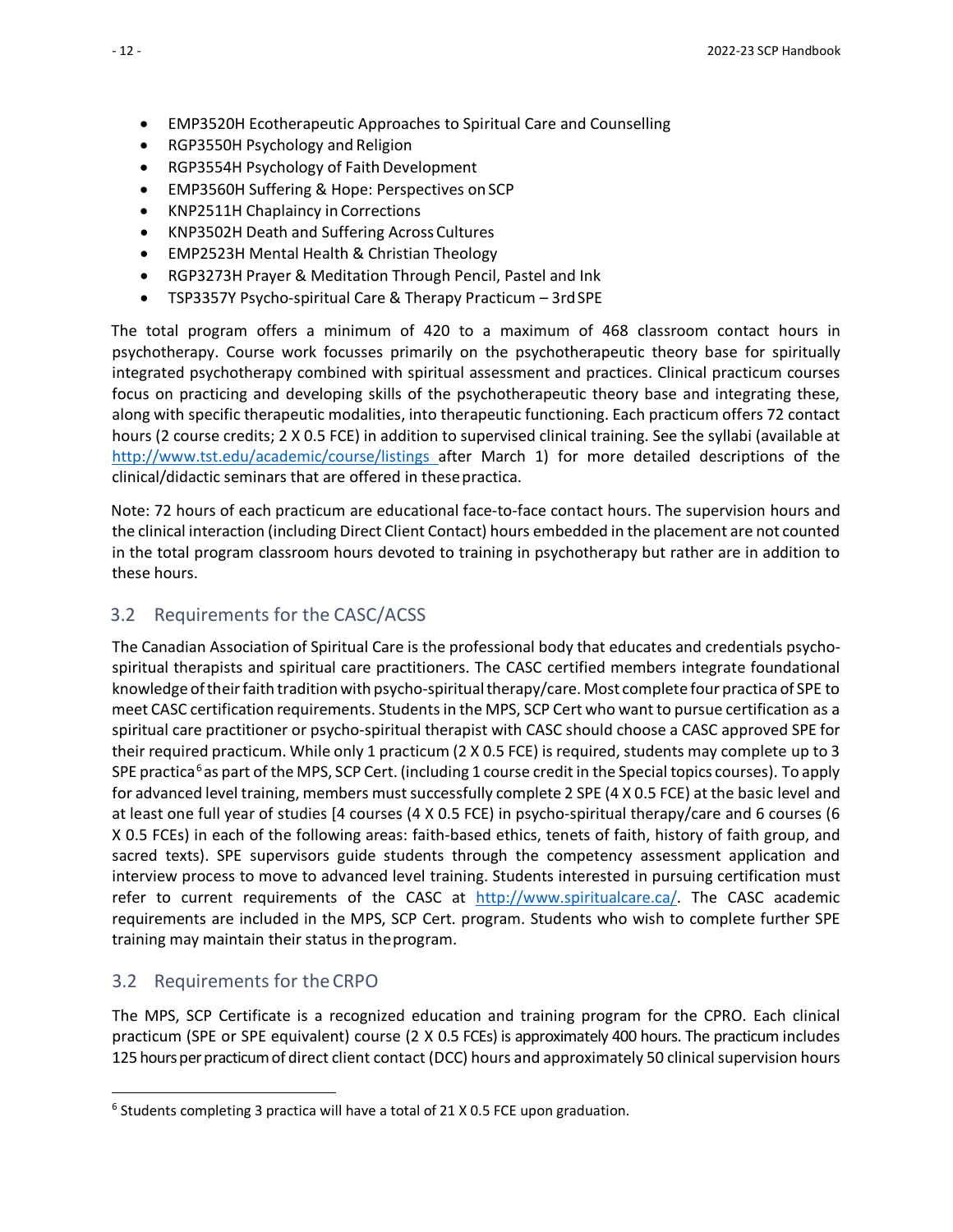(individual and group) that may be used toward the requirements for membership in the CRPO. Students are responsible to request Clinical Supervisor Attestation Form (documenting clinical supervision hours) and Direct Client Contact Hours Form from their clinical supervisor. Students may wish to remain enrolled in the program to complete further clinical training and to increase supervised clinical hours. For more information about the CRPO registration requirements, please see: <https://www.crpo.ca/supervision/>

Each practicum follows the following model:

250 Clinical hours: 125 hours of DCC with 125 hours of clinical support activities 75 Education hours: Orientation to site, Didactics, In-Service or workshops, Learning Plans 50 Supervision hours: Group and individual supervision with Case Review, SEUS focus 25 Other Activities

### <span id="page-18-0"></span>3.3 Certificate Requirements

Students must maintain ethical behaviour, standing in clinical practica (SPE or SPE equivalent), and satisfactory academic progress throughout the entire program. They must observe the *TST Standards for Professional Practice Behaviour* [\(http://www.tst.edu/about/policies\)](http://www.tst.edu/about/policies). While completing the SPE clinical practica, they are accountable to the CASC code of ethics [\(http://www.spiritualcare.ca/manual.asp](http://www.spiritualcare.ca/manual.asp) chapter 5) and are required to abide by the Professional Practice and Jurisprudence of the CRPO [\(https://www.crpo.ca/all-resources/\)](https://www.crpo.ca/all-resources/).

### <span id="page-18-1"></span>3.4 Practicum Requirements

Clinical practicums (SPE or SPE equivalent) offer an experience-based approach to learning, which combines clinical work completed under qualified supervision with group reflection and other educational activities.

For SPE, Supervisor-Educators are certified by the Canadian Association for Spiritual Care (CASC) following completion of a rigorous training program (see the CASC Manual Chapter 2, Section IV [http://www.spiritualcare.ca/education/manual-2/\)](http://www.spiritualcare.ca/education/manual-2/). SPE Programs are offered at facilities throughout Canada, including general and psychiatric hospitals, correctional centres, counselling centres, congregations, and a variety of other locations. Each centre is connected to a theological college. Students interested in pursuing other CASC-approved training options must speak with their faculty advisors. Students may be permitted to take a SPE program on a Letter of Permission with a non-TST college<sup>[7](#page-18-2)</sup>. In order to be count as credit toward the MPS, SCP Cert. the CASC Supervisor-Educator **must also be eligible to supervise for the CRPO**. Please consult with your MPS placement co-ordinator.

SPE equivalent practica may be offered by the student's college. These practicum courses have TST approval, are accepted as a practicum for the MPS, SCP Cert., and supervisors meet the supervisory requirements of CRPO. Information about these courses will be provided by the student's college along with the application and interview process. The cost of the practicum is covered through tuition. In some cases for CASC-approved SPE practica, if the student desires it to count towards their professional recognition with the CASC, there may be additional costs for student membership (approx. \$90) and course unit fee (approx. \$250).

If taking the clinical practicum during summer months, students are usually involved for eight hours per day, five days per week over 12 weeks. During fall and winter months, students can complete a practicum

<span id="page-18-2"></span> $7$  Students must request a Letter of Permission from the designated authority at their college of registration in advanced of registering for the course and must follow the regulations as outlined in section 9.3.8 of the BD Handbook and any additional requirements of their college of registration.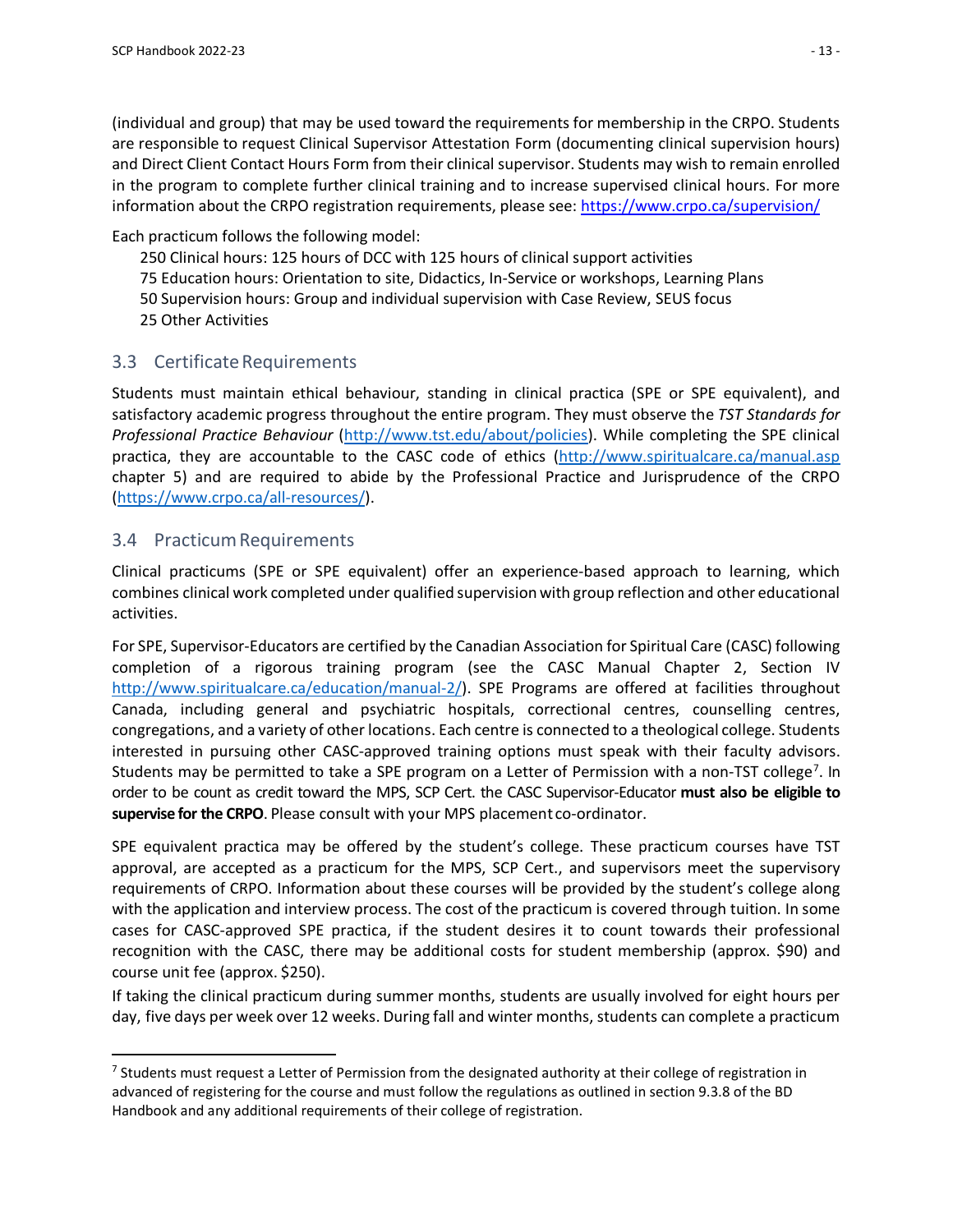two- days-per-week basis for seven to eight months. Occasionally full-time practicums are offered in the Fall and Winter sessions.

For a list of CASC approved SPE centres that are affiliated with the TST and the programs they offer, please follow this link: [http://cpe-toronto.ca/.](http://cpe-toronto.ca/) This website contains important information about the courses offered, the faculty, the application process, and other vital information about tuition and supplemental costs as applicable. (Note that summer applications are received from January  $1<sup>st</sup>$ , and fall applications are received May 1st of each year). Admission to these training programs is granted by the CASC-certified Supervisor- Educator at the centres. Supervisor-Educators are happy to discuss their clinical programs with prospective students and explain the specific aspects of their programs as they may contribute to the requirements and purposes of the inquiring participant.

For all clinical practicum courses taken as part of the MPS, SCP Cert. Program, students are required to submit copies of the final evaluation (student and supervisor) to their program director and registrar of the college of their registration within 30 days of completion of the practicum.

Students may register for either an SPE or SPE equivalent practicum (a practicum course offered by the College of registration). The SPE equivalent practicum option must be approved as a course through the TST Curriculum Committee and reviewed by the Basic Degree Common Stream Committee to ensure that: the Clinical Site Supervisors are Registered Psychotherapists deemed eligible by the CRPO to supervise students and; the practicum includes the a minimum of 125 hours<sup>[8](#page-19-2)</sup> of Direct Client Contact, approximately 75 hours of class contact (including theological reflection, safe and effective use and case-based learning through a small- group learning process), and approximately 50 hours of clinical supervision (including peer and individual supervision).

### <span id="page-19-1"></span><span id="page-19-0"></span>**4. PROGRAM EVALUATION**

### 4.1 Evaluation of Students

Student progress is assessed through evaluations of written and oral work, peer feedback, and selfevaluation. All courses state performative, measurable learning outcomes, and means of assessment, including: essays and papers; oral and written reports; case studies; class discussion; oral or written examinations; role playing; and small group participation.

The Professional Ethics course is required for all MPS, SCP Cert. students and includes a test on the CRPO Professional Practice Standards, the CASC Code of Ethics, and other aspects of professional ethics. To continue in the program, students must pass all courses. The integrative activities of the Capstone Course (EMP3541H Integrating Theory & Practice: Spiritual Care & Psycho-Spiritual Therapy) provide an intensive overall assessment of learning. Students identify the CRPO Entry-to-Practice Competencies (EPCs) where they can demonstrate success and those EPCs requiring further work. The course enables students to identify gaps in their learning and to develop a plan to address these gaps in the CRPO EPCs. Written assignments reflect the integrative requirement for the completion of the degree.

The clinical practica use comprehensive assessment tools. For example, the SPE assessment and evaluation addresses the CASC competencies [\(http://www.spiritualcare.ca/education/forms/](http://www.spiritualcare.ca/education/forms/) see forms 2.1 and 2.2). These documents provide extensive feedback on a student's performance in relation to the

<span id="page-19-2"></span><sup>8</sup> Professional associations, other than CRPO, may have a higher minimum for Direct Client Contact hours. Students are responsible for confirming the requirements direct with the applicable professional association.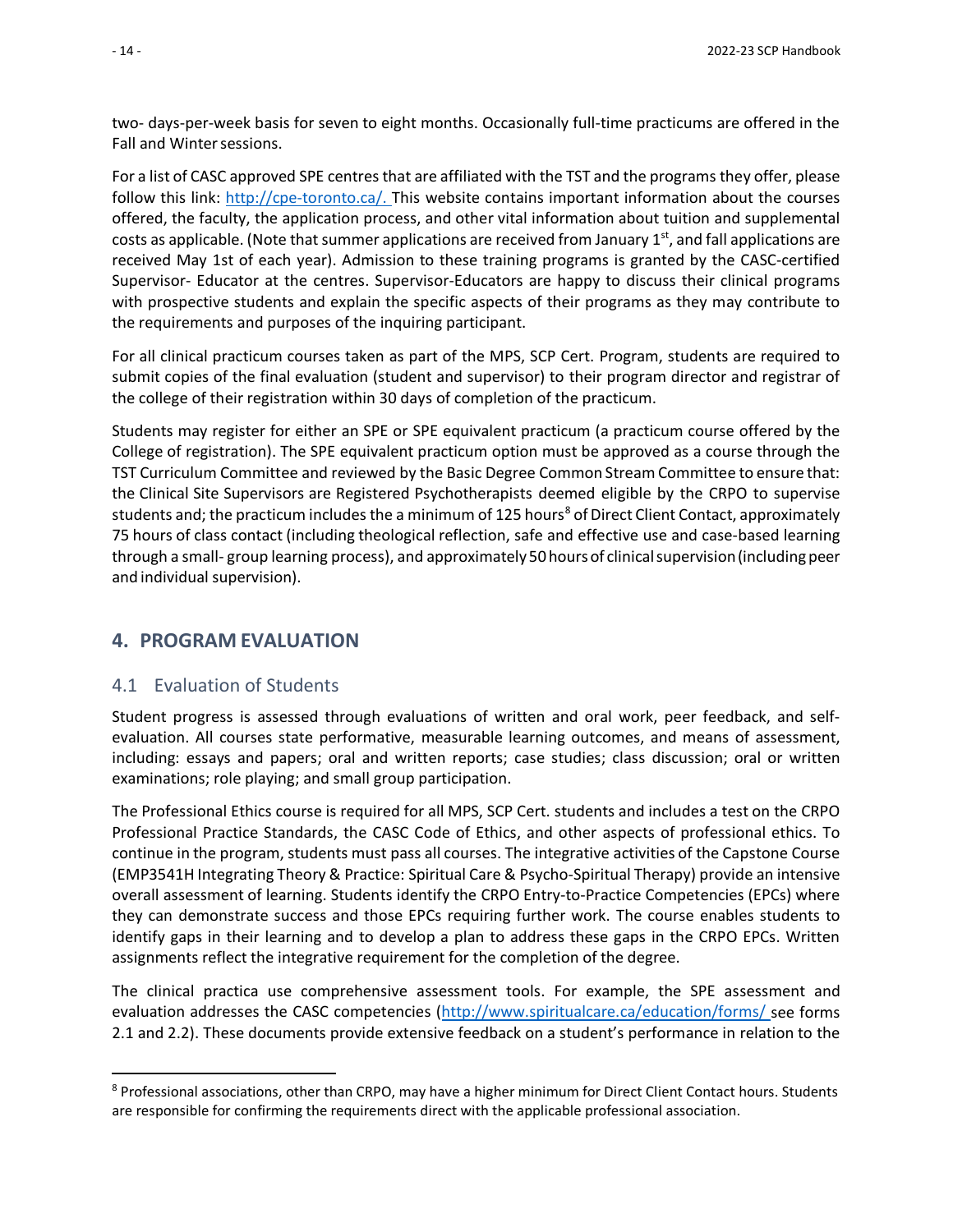CASC competencies. There is a strong correlation between the CASC and the CRPO competencies (please see CRPO and CASC Competency charts at Appendices II and III).

### <span id="page-20-0"></span>4.2 Evaluation of Program

All coursesinclude final course evaluations by students which are included in the faculty review processes on a yearly basis. As noted, the culminating integrative activities (in the Capstone Course: EMP3541H Integrating Theory & Practice: Spiritual Care & Psycho-Spiritual Therapy) function not only to test students' achievement of programmatic outcomes, but also as an indicator of the effectiveness of the program. This data is reviewed annually by the Basic Degree Common Stream Committee and changes are made as necessary.

As part of the University of Toronto Quality Assurance Process(UTQAP), the accreditation process for the Association of Theological Schools (ATS) and the regular review by the CRPO direct and indirect assessment measures are reviewed systematically and regularly by the TST Basic Degree Common Stream Committee:

**Direct assessment:** reports and performative data from the capstone integrative courses; instructors' reporting; completionrates;time-to-completion; cumulativegrade-pointaverages;reportsofinstructors in required courses based on students' performance on written work; rate of successful applications for full membership in CRPO.

**Indirect assessment:** Student course evaluations and feedback to program advisers.

As well, cyclical reviews occur every 10 years with our accrediting agency, the Association of Theological Schools (ATS), and normally every 7 years under the University of Toronto Quality Assurance Program (UTQAP). These reviews include follow-up with graduates in surveys and interviews, review of syllabi, statistical data such as completion rates, time-to-completion, and cumulative grade-point averages; and reputational reviews. Assessments consider direct and indirect assessment mechanisms (above) and placement rates after graduation. Evaluation toolssuch asthe "Graduating Student Questionnaire" (GSQ) andthe"Alumni Questionnaire" (AQ) are administered regularly by TST colleges on behalf of theATS.

### <span id="page-20-1"></span>**5. GRADUATION**

All students are required to apply for graduation from the MPS, SCP Cert. program by the deadline stated on the TST website. Please note that all students must also apply to graduate from the MPS degree with their college of registration. The Common Stream Committee will review graduation applications to ensure all requirements have been completed to a satisfactorylevel.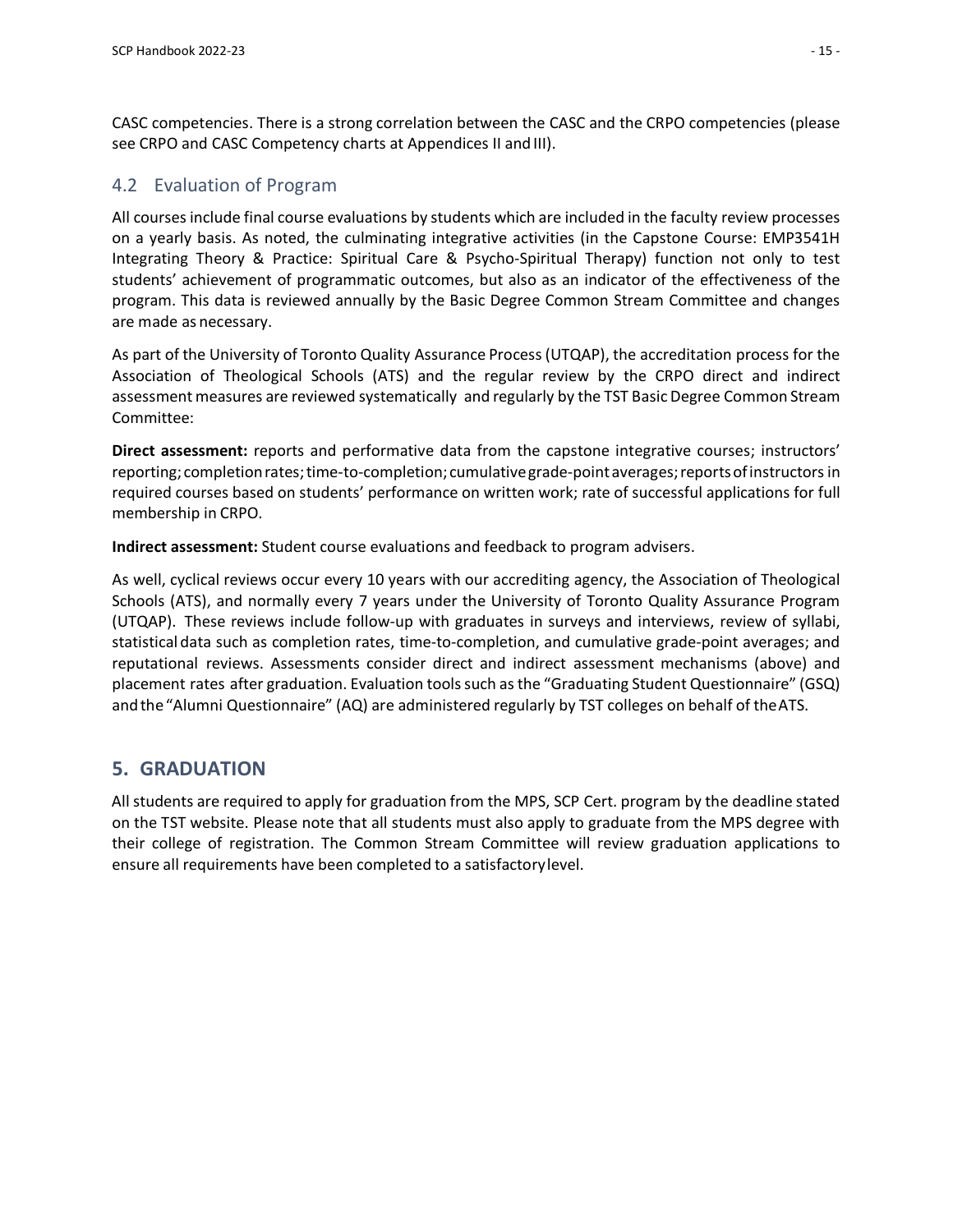## <span id="page-21-0"></span>**Appendix I: Degree Level Expectations (DLEs)**

Certificates offered in conjunction with an undergraduate program have a sub-set of complementary learning outcomes in relation to the program.

| Baccalaureate/Bachelor's<br>degree: Honours (DLE)                                                                                                                                                                                                                                                                                                                                                                                                                                                                                                                                                                                                                                                                                                                                                                                                                            | <b>General Degree-Level</b><br><b>Expectations (DLE's) for</b><br><b>Basic Degree Programs:</b><br>This degree is awarded to<br>students who have<br>demonstrated the following:                                                                                            | <b>Learning Outcomes for</b><br><b>Master of Pastoral Studies</b><br>(MPS) Program:<br>This degree is awarded to<br>students who have<br>demonstrated the following:                                                                                                                                                                                                                                                                                                                                                                                                                                                                                                                                                                                                                                                                                                                  | <b>Learning Outcomes for</b><br><b>Spiritual Care and</b><br><b>Psychotherapy Certificate:</b><br>This category two certificate<br>is awarded to students who<br>have demonstrated the<br>following:                                                                                                                                                                                                                                                                                                                                                                                                                                                                                                                                                                                                                                                                                                                                                                                                                                                                                                 |
|------------------------------------------------------------------------------------------------------------------------------------------------------------------------------------------------------------------------------------------------------------------------------------------------------------------------------------------------------------------------------------------------------------------------------------------------------------------------------------------------------------------------------------------------------------------------------------------------------------------------------------------------------------------------------------------------------------------------------------------------------------------------------------------------------------------------------------------------------------------------------|-----------------------------------------------------------------------------------------------------------------------------------------------------------------------------------------------------------------------------------------------------------------------------|---------------------------------------------------------------------------------------------------------------------------------------------------------------------------------------------------------------------------------------------------------------------------------------------------------------------------------------------------------------------------------------------------------------------------------------------------------------------------------------------------------------------------------------------------------------------------------------------------------------------------------------------------------------------------------------------------------------------------------------------------------------------------------------------------------------------------------------------------------------------------------------|------------------------------------------------------------------------------------------------------------------------------------------------------------------------------------------------------------------------------------------------------------------------------------------------------------------------------------------------------------------------------------------------------------------------------------------------------------------------------------------------------------------------------------------------------------------------------------------------------------------------------------------------------------------------------------------------------------------------------------------------------------------------------------------------------------------------------------------------------------------------------------------------------------------------------------------------------------------------------------------------------------------------------------------------------------------------------------------------------|
| 1. Depth and breadth of<br>knowledge<br>a)<br>Developed<br>knowledge and<br>critical understanding<br>of the key concepts,<br>methodologies,<br>current advances,<br>theoretical<br>approaches and<br>assumptions in a<br>discipline overall, as<br>well as in a<br>specialized area of<br>discipline;<br>Developed<br>b)<br>understanding of<br>many of the major<br>fields in a discipline<br>including, where<br>appropriate, from an<br>interdisciplinary<br>perspective, and how<br>the fields may<br>intersect with fields<br>in related disciplines;<br>Developed ability to:<br>c)<br>Gather,<br>i.<br>review,<br>evaluate and<br>interpret<br>information;<br>and<br>ii.<br>Compare the<br>merits of<br>alternate<br>hypotheses or<br>creative<br>options,<br>relevant to<br>one or more<br>of the major<br>fields in a<br>discipline;<br>Developed, detailed<br>d) | Developed and critical<br>٠<br>comprehension of the<br>methods, sources, and<br>norms of the faith<br>tradition(s) engaged by<br>the member College,<br>including, a respectful,<br>comparative dialogue<br>with Christian belief(s)<br>or other spiritual<br>tradition(s). | Developed and critical<br>$\bullet$<br>understanding of their<br>religious or spiritual<br>heritage, including its<br>sacred texts; history;<br>traditions of<br>thought/tenets of the<br>faith; faith-based<br>ethics; cultural and<br>multi-faith contexts;<br>and practice of<br>spiritual-religious<br>leadership;<br>Developed awareness<br>$\bullet$<br>of current issues in<br>global religious<br>thought, life, and<br>practice;<br>Developed a thorough<br>$\bullet$<br>understanding of<br>theory and practice of<br>psycho-spiritual<br>therapy and spiritual<br>care- Spiritual Care &<br>Psychotherapy Stream<br>(SCP);<br>Developed<br>$\bullet$<br>comprehensive and<br>discriminating<br>familiarity with at least<br>one tradition within<br>their faith focus; and<br>Developed knowledge<br>and familiarity with<br>diverse<br>religious/spiritual<br>traditions. | Depth. Through in depth<br>research, experiential<br>practicum and in-class<br>activities students will<br>demonstrate knowledge<br>and integration of<br>psychological theories<br>and development, and of<br>established theories in<br>Spiritual Care and<br>Psychotherapy in relation<br>to spiritually integrated<br>theory and practice.<br>(CRPO, Entry-to-Practice<br>Competency Profile<br>[EPCP] #1, #5)<br>Students will<br>demonstrate thorough in-<br>depth knowledge of one<br>or more spiritually<br>integrated modalities of<br>psychotherapy, an ability<br>to compare and contrast<br>with other modalities and<br>a capacity to integrate<br>knowledge of<br>comparative<br>psychotherapy relevant to<br>practice. (CRPO, EPCP #1)<br>Students will<br>demonstrate in-depth<br>capacity to relate<br>spiritually integrated<br>modalities to at least one<br>spiritual-religious<br>tradition.<br>Students will<br>demonstrate competence<br>in recognizing how<br>oppression, power,<br>privilege and social<br>injustice impact<br>communities, the<br>therapeutic relationship |
| knowledge of and                                                                                                                                                                                                                                                                                                                                                                                                                                                                                                                                                                                                                                                                                                                                                                                                                                                             |                                                                                                                                                                                                                                                                             |                                                                                                                                                                                                                                                                                                                                                                                                                                                                                                                                                                                                                                                                                                                                                                                                                                                                                       |                                                                                                                                                                                                                                                                                                                                                                                                                                                                                                                                                                                                                                                                                                                                                                                                                                                                                                                                                                                                                                                                                                      |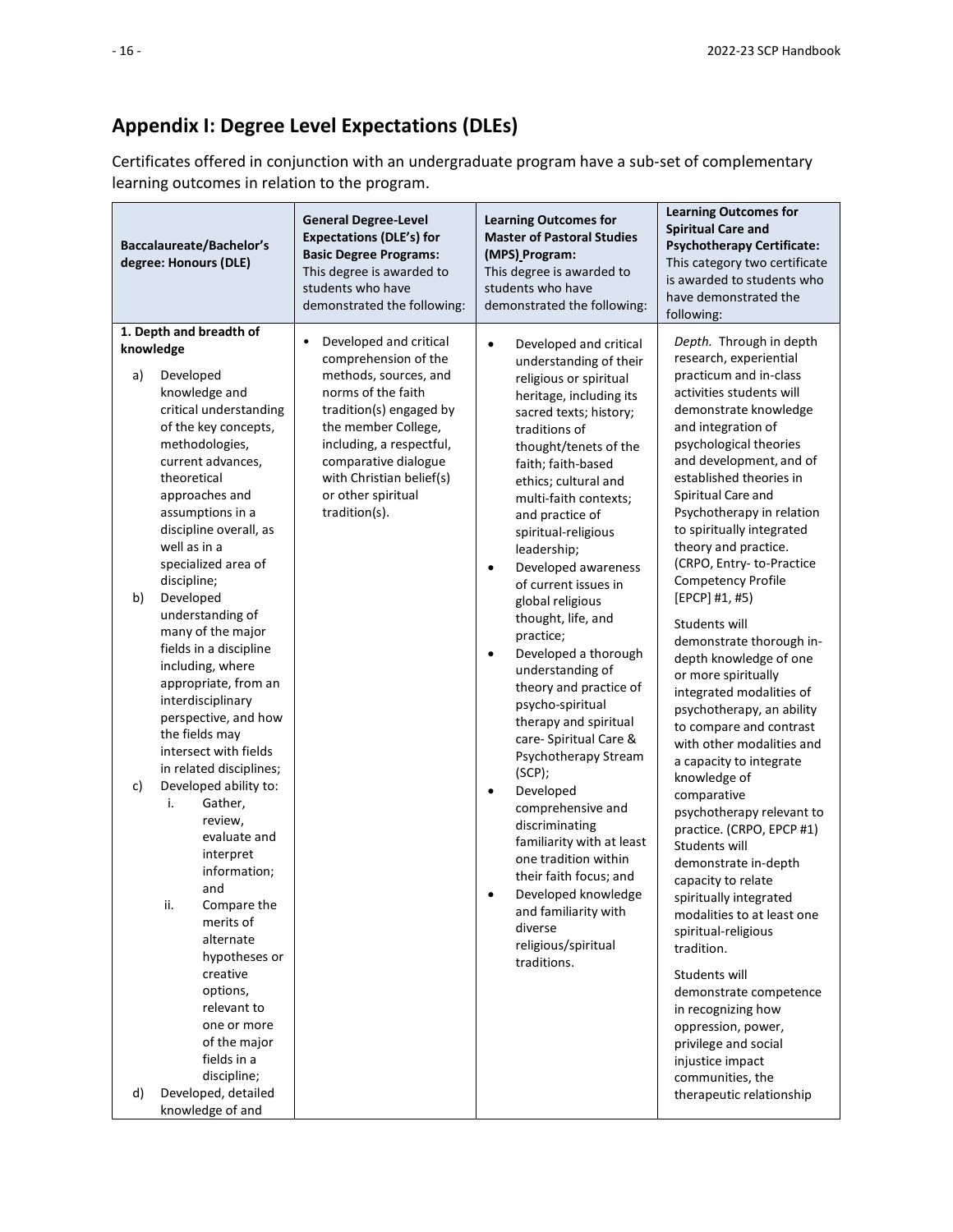| <b>Baccalaureate/Bachelor's</b><br>degree: Honours (DLE)                                                                                                                                                                                                                                                                                                                                                                                                                                                                                   | <b>General Degree-Level</b><br><b>Expectations (DLE's) for</b><br><b>Basic Degree Programs:</b><br>This degree is awarded to<br>students who have<br>demonstrated the following:                                                                                                                                                                                                                                                 | <b>Learning Outcomes for</b><br><b>Master of Pastoral Studies</b><br>(MPS) Program:<br>This degree is awarded to<br>students who have<br>demonstrated the following:                                                                                                                                                                                                                                                                                                                                                                                                                                                                                                                                                                                                                                                                                                                                                   | <b>Learning Outcomes for</b><br><b>Spiritual Care and</b><br><b>Psychotherapy Certificate:</b><br>This category two certificate<br>is awarded to students who<br>have demonstrated the<br>following:                                                                                                                                                                                                                                                                                                                           |
|--------------------------------------------------------------------------------------------------------------------------------------------------------------------------------------------------------------------------------------------------------------------------------------------------------------------------------------------------------------------------------------------------------------------------------------------------------------------------------------------------------------------------------------------|----------------------------------------------------------------------------------------------------------------------------------------------------------------------------------------------------------------------------------------------------------------------------------------------------------------------------------------------------------------------------------------------------------------------------------|------------------------------------------------------------------------------------------------------------------------------------------------------------------------------------------------------------------------------------------------------------------------------------------------------------------------------------------------------------------------------------------------------------------------------------------------------------------------------------------------------------------------------------------------------------------------------------------------------------------------------------------------------------------------------------------------------------------------------------------------------------------------------------------------------------------------------------------------------------------------------------------------------------------------|--------------------------------------------------------------------------------------------------------------------------------------------------------------------------------------------------------------------------------------------------------------------------------------------------------------------------------------------------------------------------------------------------------------------------------------------------------------------------------------------------------------------------------|
| experience in<br>research in an area of<br>the discipline;<br>Developed critical<br>e)<br>thinking and<br>analytical skills inside<br>and outside the<br>discipline; and<br>Ability to apply<br>f)<br>learning from one or<br>more areas outside<br>the discipline.                                                                                                                                                                                                                                                                        |                                                                                                                                                                                                                                                                                                                                                                                                                                  |                                                                                                                                                                                                                                                                                                                                                                                                                                                                                                                                                                                                                                                                                                                                                                                                                                                                                                                        | and process and will<br>develop skills to address<br>these (CRPO, ETPC #1.5)<br>Breadth: Students will<br>demonstrate knowledge<br>and integration of human,<br>cultural, and spiritual<br>diversity into their<br>practice and<br>hermeneutical analysis of<br>context (CRPO, EPCP #1.5)                                                                                                                                                                                                                                      |
| 2. Knowledge of<br>methodologies<br>An understanding of<br>methods of enquiry or<br>creative activity, or both, in<br>their primary area of study<br>that enables the student to:<br>a)<br>Evaluate the<br>appropriateness of<br>different approaches<br>to solving problems<br>using well established<br>ideas and techniques:<br>Devise and sustain<br>b)<br>arguments or solve<br>problems using these<br>methods; and<br>Describe and comment upon<br>particular aspects of current<br>research or equivalent<br>advanced scholarship. | Ability to articulate<br>$\bullet$<br>what the dominant<br>methodologies are in<br>an area of focus (e.g.<br>scriptural, historical,<br>practical, systematic,<br>etc.) and to evaluate<br>their role in<br>developing<br>theological<br>arguments;<br>Ability to critically<br>engage current<br>scholarship on<br>methods, sources and<br>norms of the faith or<br>spiritual tradition(s)<br>engaged by the<br>member College. | Ability to explain<br>$\bullet$<br>critical distinctions<br>between authoritative<br>primary sources and<br>relevant secondary<br>sources for the study<br>of their respective<br>religious or spiritual<br>heritage and the<br>practice of spiritual<br>leadership;<br>Ability to apply<br>$\bullet$<br>techniques of enquiry,<br>interpretation,<br>analysis, and<br>construction to<br>primary and secondary<br>sources in order to test<br>premises and<br>perspectives and to<br>acquire knowledge;<br>Critical evaluation of<br>$\bullet$<br>current research and<br>interpretation in the<br>study of sacred texts,<br>theology/ tenets of the<br>faith, the history of<br>their religious or<br>spiritual tradition, and<br>faith-based ethics<br>within their tradition,<br>and integrate this with<br>established<br>understandings in<br>spiritual care/<br>spiritually integrated<br>psychotherapy, social | h research assignments and<br>case based presentations,<br>students will demonstrate<br>capacity to remain current<br>with professional literature<br>and to use research<br>findings to inform clinical<br>practice. This will be<br>evidenced through<br>student's ability to access,<br>assess, critically analyze<br>research sources in relation<br>to the applicability to<br>particular clinical situations,<br>to integrate knowledge of<br>research into methods and<br>to enhance practice (CRPO,<br><b>EPCP #5)</b> |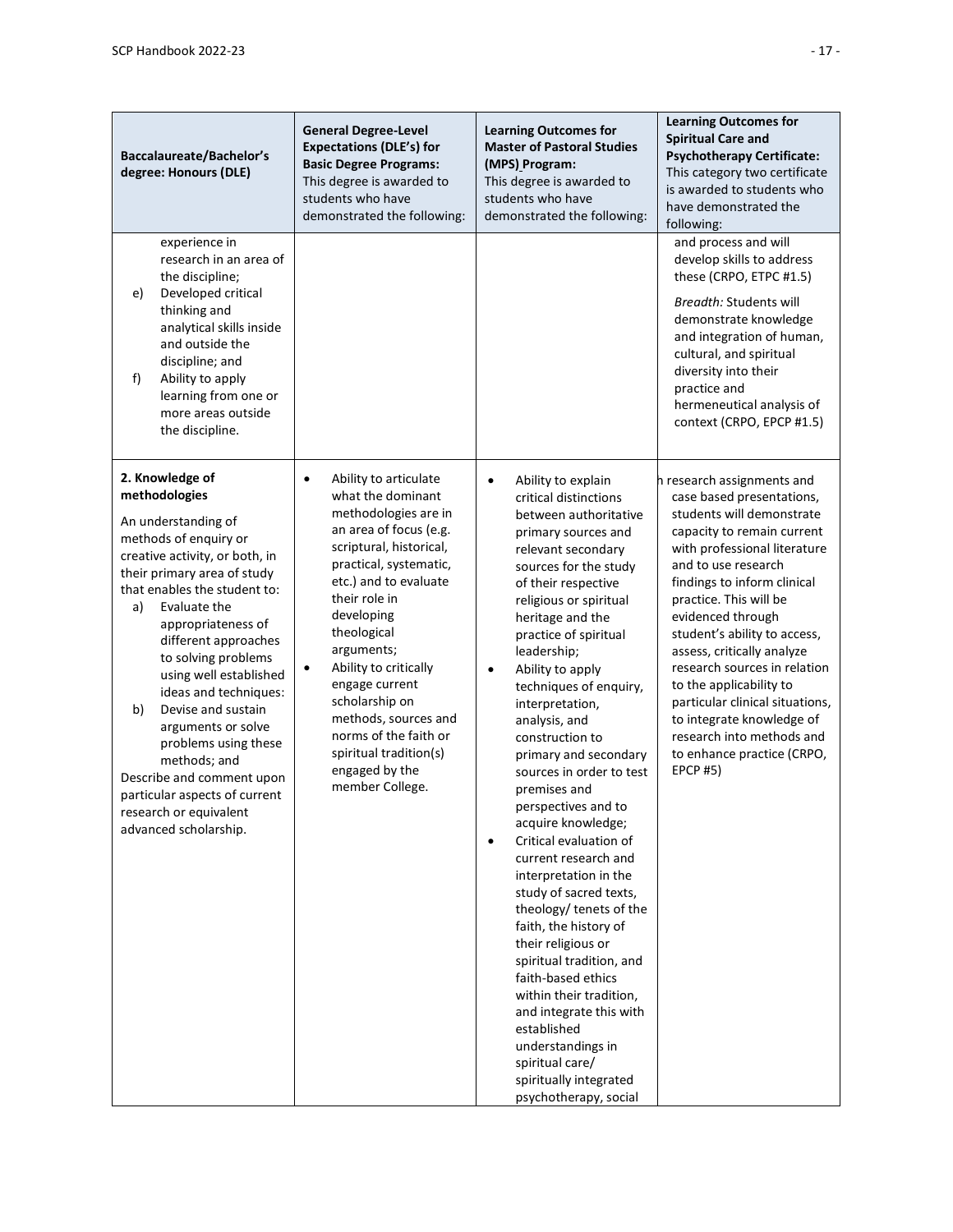| <b>Baccalaureate/Bachelor's</b><br>degree: Honours (DLE)                                                                                                                                                                                                                                                                                                                                                                                                                                                                                         | <b>General Degree-Level</b><br><b>Expectations (DLE's) for</b><br><b>Basic Degree Programs:</b><br>This degree is awarded to<br>students who have<br>demonstrated the following:                                                                                                                                                                                                                                                                                                                  | <b>Learning Outcomes for</b><br><b>Master of Pastoral Studies</b><br>(MPS) Program:<br>This degree is awarded to<br>students who have<br>demonstrated the following:                                                                                                                                                                                                                                                                                                                                                                                                                             | <b>Learning Outcomes for</b><br><b>Spiritual Care and</b><br><b>Psychotherapy Certificate:</b><br>This category two certificate<br>is awarded to students who<br>have demonstrated the<br>following:                                                                                                                                                                                                                                                                                                                                                                                                                                                                                                                                        |
|--------------------------------------------------------------------------------------------------------------------------------------------------------------------------------------------------------------------------------------------------------------------------------------------------------------------------------------------------------------------------------------------------------------------------------------------------------------------------------------------------------------------------------------------------|---------------------------------------------------------------------------------------------------------------------------------------------------------------------------------------------------------------------------------------------------------------------------------------------------------------------------------------------------------------------------------------------------------------------------------------------------------------------------------------------------|--------------------------------------------------------------------------------------------------------------------------------------------------------------------------------------------------------------------------------------------------------------------------------------------------------------------------------------------------------------------------------------------------------------------------------------------------------------------------------------------------------------------------------------------------------------------------------------------------|---------------------------------------------------------------------------------------------------------------------------------------------------------------------------------------------------------------------------------------------------------------------------------------------------------------------------------------------------------------------------------------------------------------------------------------------------------------------------------------------------------------------------------------------------------------------------------------------------------------------------------------------------------------------------------------------------------------------------------------------|
|                                                                                                                                                                                                                                                                                                                                                                                                                                                                                                                                                  |                                                                                                                                                                                                                                                                                                                                                                                                                                                                                                   | services, or<br>congregational<br>leadership; and<br>Ability to conduct<br>$\bullet$<br>library research,<br>develop and support a<br>sustainable argument<br>in written form, or in<br>application to<br>specialized spiritual<br>leadership practices<br>such as spiritual care/<br>spiritually integrated<br>psychotherapy, social<br>services, or<br>congregational<br>leadership.                                                                                                                                                                                                           |                                                                                                                                                                                                                                                                                                                                                                                                                                                                                                                                                                                                                                                                                                                                             |
| 3. Application of Knowledge<br>The ability to review,<br>present and critically<br>evaluate qualitative and<br>quantitative information to:<br>Develop lines of<br>a)<br>argument;<br>b)<br>Make sound<br>judgments in<br>accordance with the<br>major theories<br>concepts and<br>methods of the<br>subject(s) of study;<br>Apply underlying<br>c)<br>concepts, principles,<br>and techniques of<br>analysis, both within<br>and outside the<br>discipline;<br>d)<br>Where appropriate<br>use this knowledge in<br>the creative process;<br>and | Ability to employ<br>$\bullet$<br>appropriate<br>methodologies,<br>sources and norms of<br>at least one Christian<br>or spiritual tradition<br>to:<br>Engage in<br>$\circ$<br>respectful<br>dialogue with<br>other disciplines<br>and traditions;<br>Interpret cultural<br>$\circ$<br>contexts;<br>Formulate<br>$\circ$<br>theological<br>arguments;<br>Communicate<br>$\circ$<br>theological<br>concepts;<br>Exercise<br>$\circ$<br>responsible<br>citizenship, and<br>social leadership;<br>and | Ability to:<br>Apply classroom<br>learning, research<br>skills, theological/<br>spiritual reflection and<br>communication under<br>supervised<br>experiences;<br>Explain critical<br>$\bullet$<br>perspectives on, and<br>practical expertise in,<br>the tasks of spiritual<br>leadership as applied<br>to pastoral practice;<br>Identify an issue in<br>$\bullet$<br>their practice in a field<br>setting, reflect on it<br>critically, situate it<br>theologically,<br>historically, and<br>culturally, and consider<br>and compare<br>alternative approaches<br>to it whether in<br>spiritual | Students will demonstrate<br>entry to practice<br>competence in relation to<br>their application of<br>knowledge to the<br>Therapeutic Process and<br>Professional Responsibilities<br>through practicum<br>experiences and experiential<br>exercises students. This will<br>include the ability to orient<br>clients to their spiritually<br>integrated practice,<br>establishing and maintaining<br>core conditions for therapy,<br>conducting risk assessments,<br>structuring and facilitating<br>the process of spiritually<br>integrated psychotherapy,<br>making referrals, and<br>conducting effective closure,<br>complying with legal and<br>professional obligations,<br>applying ethical decision<br>making process, ability to |
| The ability to use a range of<br>established techniques to:<br>Initiate and<br>a)<br>undertake critical<br>evaluation of<br>arguments,<br>assumptions, abstract<br>concepts and<br>information;                                                                                                                                                                                                                                                                                                                                                  | Critical use of<br>$\bullet$<br>established concepts<br>and techniques to<br>address problems and<br>analyze contextual<br>concerns.                                                                                                                                                                                                                                                                                                                                                              | care/spiritually<br>integrated<br>psychotherapy, social<br>services or<br>congregational<br>leadership;<br>Apply diverse methods<br>$\bullet$<br>to the cultural contexts                                                                                                                                                                                                                                                                                                                                                                                                                        | evaluate and enhance<br>professional practice and<br>maintaining self care and<br>level of health necessary for<br>responsible therapy. (CRPO<br>ETPC #3, #4)<br>Students will demonstrate<br>competence to integrate<br>theory of human                                                                                                                                                                                                                                                                                                                                                                                                                                                                                                    |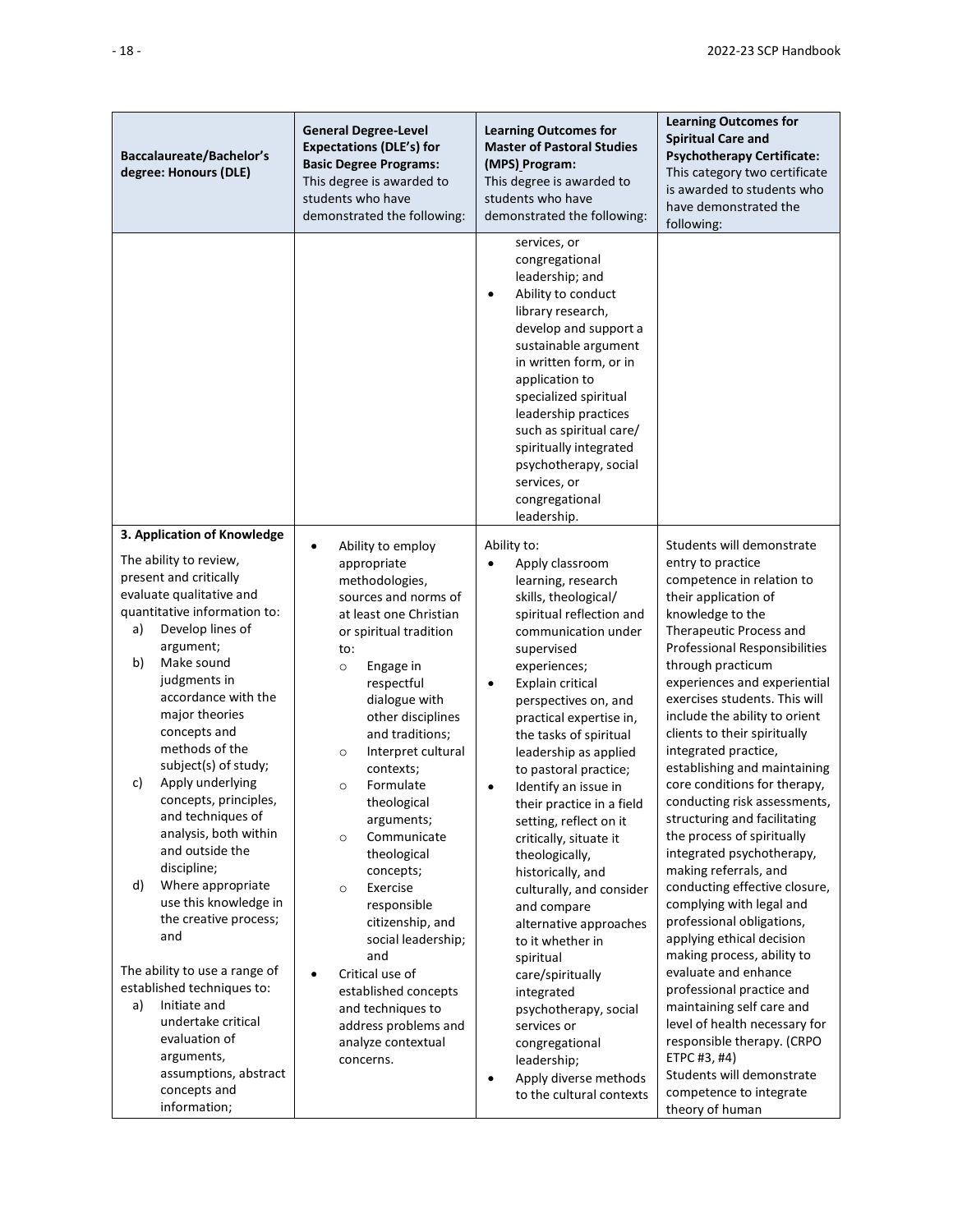| <b>Baccalaureate/Bachelor's</b><br>degree: Honours (DLE)                                                                                                                                                                                        | <b>General Degree-Level</b><br><b>Expectations (DLE's) for</b><br><b>Basic Degree Programs:</b><br>This degree is awarded to<br>students who have<br>demonstrated the following:                                                         | <b>Learning Outcomes for</b><br><b>Master of Pastoral Studies</b><br>(MPS) Program:<br>This degree is awarded to<br>students who have<br>demonstrated the following:                                                                                                                                                                                                                                                                                                                         | <b>Learning Outcomes for</b><br><b>Spiritual Care and</b><br><b>Psychotherapy Certificate:</b><br>This category two certificate<br>is awarded to students who<br>have demonstrated the<br>following:                                                                                                                                                                                                                                                                                                                                                     |
|-------------------------------------------------------------------------------------------------------------------------------------------------------------------------------------------------------------------------------------------------|------------------------------------------------------------------------------------------------------------------------------------------------------------------------------------------------------------------------------------------|----------------------------------------------------------------------------------------------------------------------------------------------------------------------------------------------------------------------------------------------------------------------------------------------------------------------------------------------------------------------------------------------------------------------------------------------------------------------------------------------|----------------------------------------------------------------------------------------------------------------------------------------------------------------------------------------------------------------------------------------------------------------------------------------------------------------------------------------------------------------------------------------------------------------------------------------------------------------------------------------------------------------------------------------------------------|
| Propose solutions;<br>b)<br>c)<br>Frame appropriate<br>questions for the<br>purpose of solving a<br>problem;<br>Solve a problem or<br>d)<br>create a new work;<br>and<br>Make critical use of<br>e)<br>scholarly review and<br>primary sources. |                                                                                                                                                                                                                                          | of the student's<br>specialization; and<br>Provide evidence of<br>$\bullet$<br>critical self-awareness<br>with regard to their<br>own and other faith<br>perspectives and<br>practices of spiritual<br>care/therapeutic<br>practices in a variety of<br>contexts.                                                                                                                                                                                                                            | psychological functioning<br>into practice and to work<br>within a framework based<br>upon established spiritually<br>integrated<br>psychotherapeutic theory<br>and integrate knowledge of<br>comparative psycho-spiritual<br>therapy relevant to practice<br>(CRPO, ETPC #1)<br>Students will demonstrate<br>competence in the Safe and<br>Effective Use of Self in<br>relation to the therapeutic<br>relationship and will be able<br>to articulate their own self<br>awareness and use of self in<br>the therapeutic relationship<br>(CRPO ETPC #3.4) |
| <b>4. Communication Skills</b><br>The ability to communicate<br>information, arguments, and<br>analyses accurately and<br>reliably, orally and in writing<br>to a range of audiences.                                                           | Ability to foster a<br>$\bullet$<br>safe and respectful<br>environment within<br>which to<br>communicate<br>arguments and<br>analyses effectively<br>and collegially, orally<br>and in writing, to a<br>range of different<br>audiences. | Ability to plan and<br>$\bullet$<br>carry out effective and<br>collegial<br>communication both<br>verbally and in writing;<br>Developed<br>$\bullet$<br>communication skills<br>that include the<br>demonstration of<br>growth in personal<br>faith, emotional<br>maturity, moral<br>integrity, and public<br>witness; and<br>Ability to plan, design<br>$\bullet$<br>and carry out initiative,<br>responsibility, and<br>accountability in<br>personal relationships<br>and group contexts. | Students will demonstrate<br>entry to practice<br>competence in use of<br>effective professional<br>communication through<br>verbal, non-verbal and<br>written means, a capacity to<br>maintain effective<br>relationships and to<br>contribute to a collaborative<br>and productive atmosphere<br>(CRPO ETPC #2). Students<br>will demonstrate a<br>competence in<br>communicating psycho-<br>spiritual education tools and<br>spiritually integrated<br>practices to a broad<br>audience (CRPO ETPC #3.6)                                              |
| 5. Awareness of Limits of<br>Knowledge<br>An understanding of the<br>limits to their own<br>knowledge and ability, and<br>an appreciation of the<br>uncertainty, ambiguity and<br>limits to knowledge and how                                   | Awareness of limits of<br>$\bullet$<br>knowledge within the<br>methods, sources, and<br>articulated norms of<br>faith/spirituality.<br>Respectful engagement<br>$\bullet$<br>with socio-cultural<br>influences,                          | Ability to analyze the<br>$\bullet$<br>insights of the<br>humanities, the social<br>sciences, the arts, and<br>the natural sciences in<br>their study of the<br>several disciplines<br>included within                                                                                                                                                                                                                                                                                       | Students will demonstrate<br>awareness of the limits of<br>their knowledge and<br>expertise in relation to the<br>clinical practice of spiritually<br>integrated psychotherapy. In<br>particular, they will<br>demonstrate their                                                                                                                                                                                                                                                                                                                         |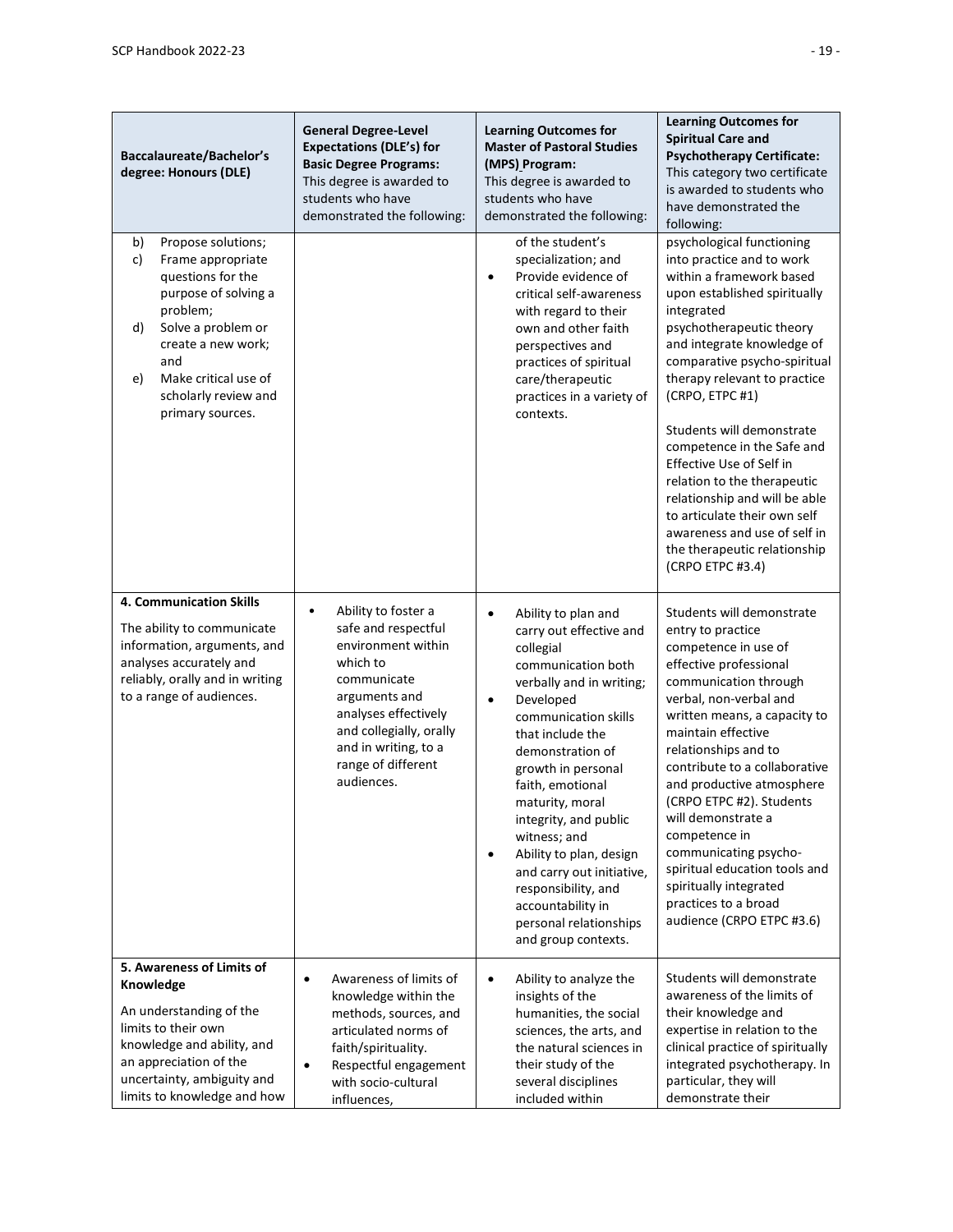| <b>Baccalaureate/Bachelor's</b><br>degree: Honours (DLE)                                                                                                                                                                                                                                         | <b>General Degree-Level</b><br><b>Expectations (DLE's) for</b><br><b>Basic Degree Programs:</b><br>This degree is awarded to<br>students who have<br>demonstrated the following:                                                                                                            | <b>Learning Outcomes for</b><br><b>Master of Pastoral Studies</b><br>(MPS) Program:<br>This degree is awarded to<br>students who have<br>demonstrated the following:                                                                                                                                                                                                                                                                                                                                                                                                                                                                                                                                                                                                                                                                                                                                | <b>Learning Outcomes for</b><br><b>Spiritual Care and</b><br><b>Psychotherapy Certificate:</b><br>This category two certificate<br>is awarded to students who<br>have demonstrated the<br>following:                                                                                                                                                                                                                                                                                                                                                                                                                                                                                                                              |
|--------------------------------------------------------------------------------------------------------------------------------------------------------------------------------------------------------------------------------------------------------------------------------------------------|---------------------------------------------------------------------------------------------------------------------------------------------------------------------------------------------------------------------------------------------------------------------------------------------|-----------------------------------------------------------------------------------------------------------------------------------------------------------------------------------------------------------------------------------------------------------------------------------------------------------------------------------------------------------------------------------------------------------------------------------------------------------------------------------------------------------------------------------------------------------------------------------------------------------------------------------------------------------------------------------------------------------------------------------------------------------------------------------------------------------------------------------------------------------------------------------------------------|-----------------------------------------------------------------------------------------------------------------------------------------------------------------------------------------------------------------------------------------------------------------------------------------------------------------------------------------------------------------------------------------------------------------------------------------------------------------------------------------------------------------------------------------------------------------------------------------------------------------------------------------------------------------------------------------------------------------------------------|
| this might influence analyses<br>and interpretations.                                                                                                                                                                                                                                            | perspectives of<br>Christian or other<br>spiritual traditions, and<br>contributions of other<br>scholarly disciplines.                                                                                                                                                                      | theological education<br>and in the practice of<br>spiritual<br>leadership/care or<br>therapy, respectful of<br>insights from the<br>spectrum of<br>theological traditions<br>and socio-cultural<br>backgrounds;<br>Ability to conduct<br>$\bullet$<br>public spiritual<br>leadership/care or<br>therapy through<br>growing critical self-<br>awareness as informed<br>by diverse knowledge<br>and experience;<br>Appreciation of the<br>$\bullet$<br>uncertainties inherent<br>in both faith/value-<br>based and non-<br>confessional academic<br>interpretations of<br>religious or spiritual<br>tradition; and<br>Critical self-awareness<br>$\bullet$<br>of developing<br>pastoral/therapeutic/<br>healing and<br>professional<br>capacities-intellectual<br>and affective.<br>individual and<br>corporate, ecclesial<br>and public-that are<br>requisite to a life of<br>spiritual leadership. | understanding of the scope<br>of practice for<br>psychotherapy and how this<br>relates to other regulated<br>and non-regulated<br>professions. They will<br>demonstrate their<br>knowledge of the provincial<br>and federal laws to which<br>they are responsible,<br>including laws governing<br>consent and confidentiality,<br>malpractice and grievances<br>(CRPO ETPC #3 & 4)<br>They will be able to<br>articulate the parameters of<br>their practice in relation to<br>the need for supervision and<br>obtaining consultation and<br>feedback in order to modify<br>practice.<br>They will demonstrate<br>capacity to engage in risk<br>assessments in relation to<br>clients and their own<br>practice (CRPO ETPC #3 &4) |
| 6. Autonomy and<br><b>Professional Capacity</b><br>Qualities and transferable<br>skills necessary for further<br>study, employment,<br>community involvement and<br>other activities requiring:<br>The exercise of<br>a)<br>initiative, personal<br>responsibility and<br>accountability in both | Ability to develop and<br>$\bullet$<br>evaluate strategies for<br>ongoing professional<br>development to<br>advance the emotional<br>maturity, collaborative<br>teamwork, effective<br>decision-making, moral<br>integrity, academic<br>integrity, and spiritual.<br>sensibilities required | Developed intellectual,<br>$\bullet$<br>affective, and<br>professional capacities<br>required for a life of<br>spiritual leadership in<br>the helping<br>professions;<br><b>Exemplified emotional</b><br>$\bullet$<br>maturity, moral<br>integrity, social skills,<br>personal responsibility                                                                                                                                                                                                                                                                                                                                                                                                                                                                                                                                                                                                       | Students will develop<br>intellectual, affective and<br>professional competence<br>required for spiritually<br>integrated therapeutic<br>practice and a capacity to<br>provide leadership for<br>spiritually integrated<br>practices and<br>psychoeducation for<br>individual and groups.                                                                                                                                                                                                                                                                                                                                                                                                                                         |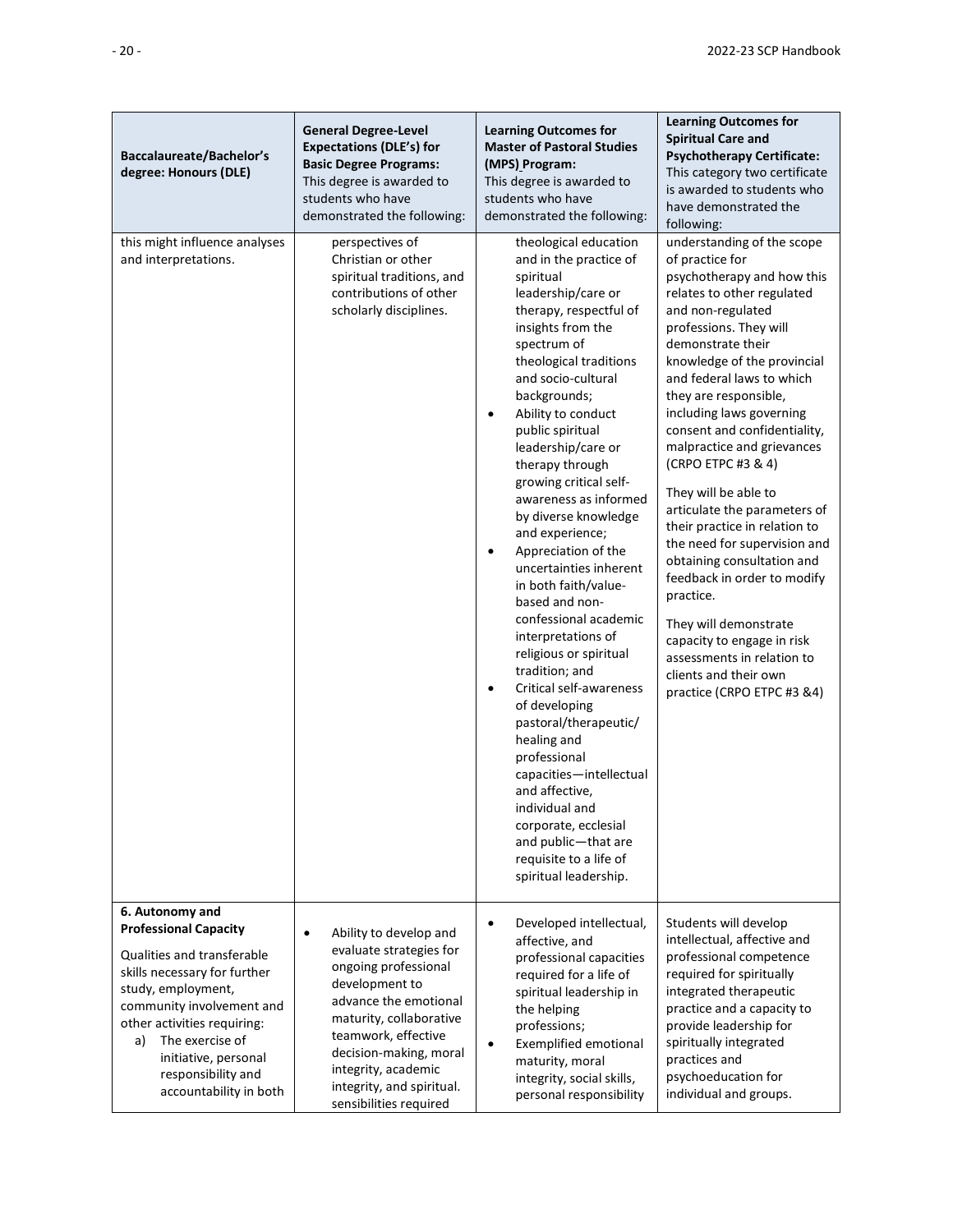| <b>Baccalaureate/Bachelor's</b><br>degree: Honours (DLE) |                                                                                                                                                                                                                                                                                                                                                                                                    | <b>General Degree-Level</b><br><b>Expectations (DLE's) for</b><br><b>Basic Degree Programs:</b><br>This degree is awarded to<br>students who have<br>demonstrated the following: | <b>Learning Outcomes for</b><br><b>Master of Pastoral Studies</b><br>(MPS) Program:<br>This degree is awarded to<br>students who have<br>demonstrated the following:                                                                                                                                                                                                                                                                                                                                                                                                                                                                                                                                                                                                                                                                                                                                                                                                                                                                                                                                                                                                                        | <b>Learning Outcomes for</b><br><b>Spiritual Care and</b><br><b>Psychotherapy Certificate:</b><br>This category two certificate<br>is awarded to students who<br>have demonstrated the<br>following:                                                                                                                                                                                                                                                                                                                                                          |
|----------------------------------------------------------|----------------------------------------------------------------------------------------------------------------------------------------------------------------------------------------------------------------------------------------------------------------------------------------------------------------------------------------------------------------------------------------------------|----------------------------------------------------------------------------------------------------------------------------------------------------------------------------------|---------------------------------------------------------------------------------------------------------------------------------------------------------------------------------------------------------------------------------------------------------------------------------------------------------------------------------------------------------------------------------------------------------------------------------------------------------------------------------------------------------------------------------------------------------------------------------------------------------------------------------------------------------------------------------------------------------------------------------------------------------------------------------------------------------------------------------------------------------------------------------------------------------------------------------------------------------------------------------------------------------------------------------------------------------------------------------------------------------------------------------------------------------------------------------------------|---------------------------------------------------------------------------------------------------------------------------------------------------------------------------------------------------------------------------------------------------------------------------------------------------------------------------------------------------------------------------------------------------------------------------------------------------------------------------------------------------------------------------------------------------------------|
| b)<br>C)<br>d)<br>e)                                     | personal and group<br>contexts;<br>Working effectively<br>with others;<br>Decision-making in<br>complex contexts;<br>Ability to manage<br>their own learning in<br>changing<br>circumstances, both<br>within and outside<br>the discipline and to<br>select an appropriate<br>program of further<br>study; and<br>Behaviour consistent<br>with academic<br>integrity and social<br>responsibility. | for specialized<br>leadership.                                                                                                                                                   | and discipline,<br>initiative, academic<br>integrity, spiritual<br>sensibilities, and social<br>concern in both school<br>and field situations;<br>Ability to explain an<br>$\bullet$<br>account of the<br>premises, character<br>and commitments of a<br>specific religious<br>tradition (Christian,<br>Muslim or Buddhist)<br>and to situate it<br>theologically, in terms<br>of how it relates to the<br>larger traditions of<br>thought within the<br>given tradition;<br>Ability to plan, design<br>$\bullet$<br>and carry out spiritual<br>leadership for public<br>and spiritual/religious<br>settings;<br>Ability to analyze the<br>$\bullet$<br>variety of pathways<br>and spiritual practices<br>within a religious<br>tradition, and an ability<br>to reflect critically on<br>their own sense of<br>vocation to spiritual<br>leadership; and<br>Ability to develop<br>strategies to foster<br>spiritual/psycho-<br>spiritual growth, well-<br>being of self and<br>others, and<br>demonstrate capacity<br>for self-reflexive and<br>spiritual practices to<br>promote therapeutic<br>and healing goals<br>within communities of<br>faith and/or other<br>professional contexts. | In demonstrating integration<br>of competencies related to<br>Collegial and<br>Interprofessional<br>Relationships and<br><b>Professional Responsibilities</b><br>(CRPO ETPC #2,#3) skills will<br>be transferable across<br>diverse settings.<br>Through practicum<br>experiences and the<br>capstone course, students<br>will demonstrate their entry<br>to practice level of<br>competence to work<br>autonomously within the<br>requirements of supervision<br>for the CRPO according to<br>the CRPO entry to practice<br>competencies (CRPO ETPC<br>#1-#5 |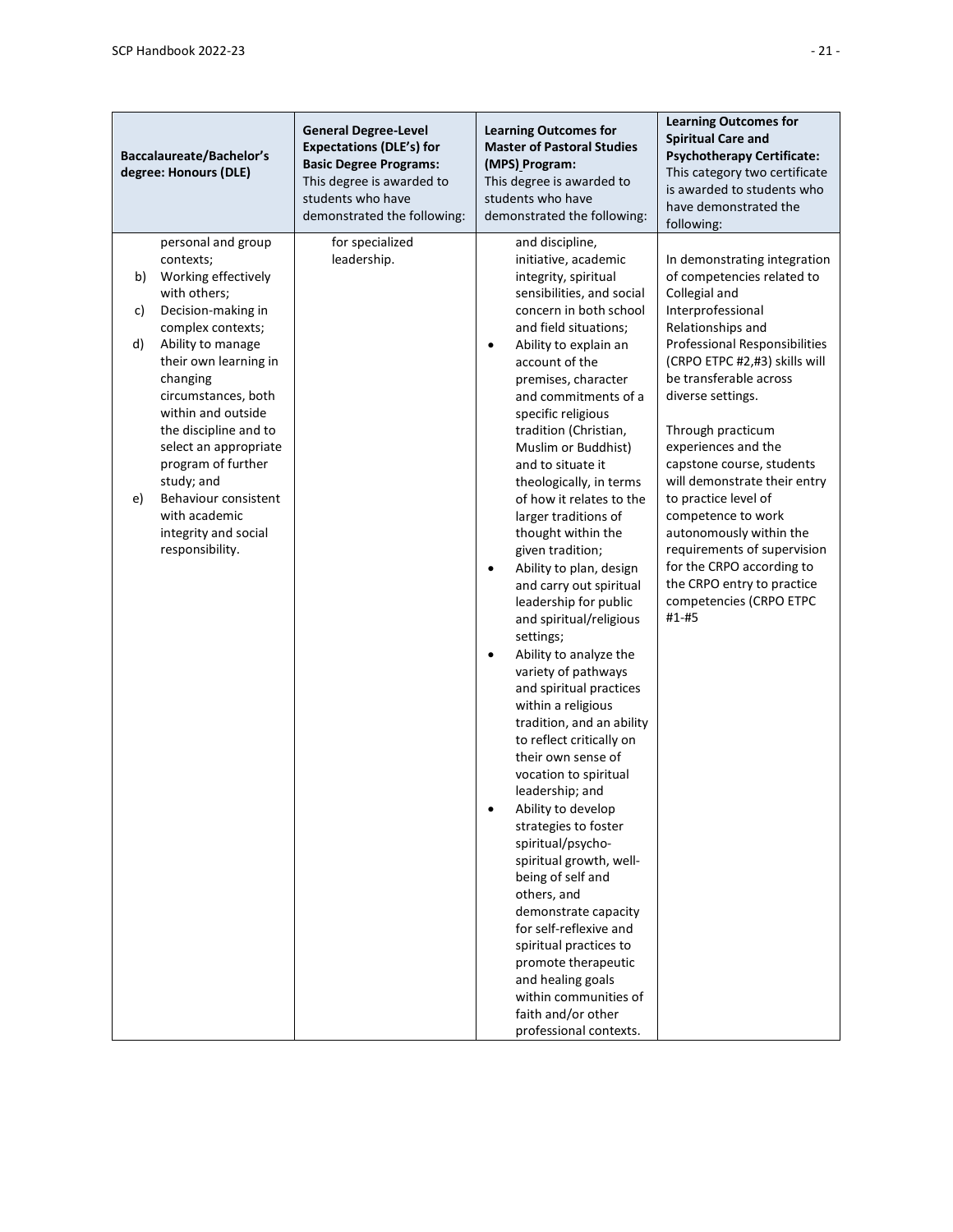# <span id="page-27-0"></span>**Appendix II: CRPO Entry to Practice Competency Chart**

|              | 1. Foundations                                                                                                               |  |
|--------------|------------------------------------------------------------------------------------------------------------------------------|--|
|              | 1.1 Integrate a theory of human psychological functioning.                                                                   |  |
| a            | Integrate knowledge of human development across the lifespan.                                                                |  |
| b            | Integrate knowledge of contextual and systemic factors that facilitate or impair human functioning.                          |  |
|              | Integrate knowledge of the psychological significance of spiritual, moral, social, emotional, cognitive,                     |  |
| $\mathsf{C}$ | behavioural, sexual, gender, and biological development.                                                                     |  |
|              | 1.2 Work within a framework based upon established psychotherapeutic theory.                                                 |  |
| a            | Integrate the theory or theories upon which the therapist's practice is based.                                               |  |
| b            | Integrate knowledge of how human problems develop, from the viewpoint of the therapist's theoretical<br>orientation.         |  |
| c            | Identify circumstances where therapy is contraindicated.                                                                     |  |
| d            | Recognize the benefits, limitations, and contraindications of differing psychotherapeutic approaches.                        |  |
| e            | Establish a therapeutic relationship informed by the theoretical framework.                                                  |  |
| f            | Integrate a theory of change consistent with the therapist's theoretical orientation.                                        |  |
| g            | Integrate knowledge of the impact of trauma on psychological functioning.                                                    |  |
|              | 1.3 Integrate knowledge of comparative psychotherapy relevant to practice.                                                   |  |
| a            | Integrate knowledge of key concepts common to all psychotherapy practice.                                                    |  |
| b            | Recognize the range of psychotherapy practised within the province of Ontario.                                               |  |
| С            | Integrate knowledge of psychopathology.                                                                                      |  |
| d            | Recognize the major diagnostic categories in current use.                                                                    |  |
| e            | Recognize the major classes of psychoactive drugs and their effects.                                                         |  |
|              | 1.4 Integrate awareness of self in relation to professional role.                                                            |  |
| a            | Integrate knowledge of the impact of the therapist's self on the therapeutic process.                                        |  |
| b            | Recognize how the therapist's values and attitudes, both in and out of awareness, may impact<br>diverse clients.             |  |
| с            | Recognize the cognitive, emotional and behavioural patterns of the therapist that may influence therapeutic<br>relationship. |  |
|              | Recognize instances where the therapist's life experiences may enhance or compromise therapeutic                             |  |
| d            | effectiveness.                                                                                                               |  |
|              | 1.5 Integrate knowledge of human and cultural diversity.                                                                     |  |
| a            | Integrate knowledge of human diversity.                                                                                      |  |
| b            | Recognize how oppression, power and social injustice may affect the client and also the therapeutic process.                 |  |
| c            | Adapt the therapist's approach when working with culturally diverse clients.                                                 |  |
| d            | Recognize barriers that may affect access to therapeutic services.                                                           |  |
| e            | Identify culturally-relevant resources.                                                                                      |  |
|              | 2. Collegial & Inter-professional Relationships                                                                              |  |
|              | 2.1 Use effective professional communication.                                                                                |  |
| a            | Use clear and concise written communication.                                                                                 |  |
| b            | Use clear and concise oral communication.                                                                                    |  |
| c            | Use clear and concise electronic communication.                                                                              |  |
| d            | Communicate in a manner appropriate to the recipient.                                                                        |  |
| е            | Use effective listening skills.                                                                                              |  |
| f            | Differentiate fact from opinion.                                                                                             |  |
| g            | Recognize and respond appropriately to non-verbal communication.                                                             |  |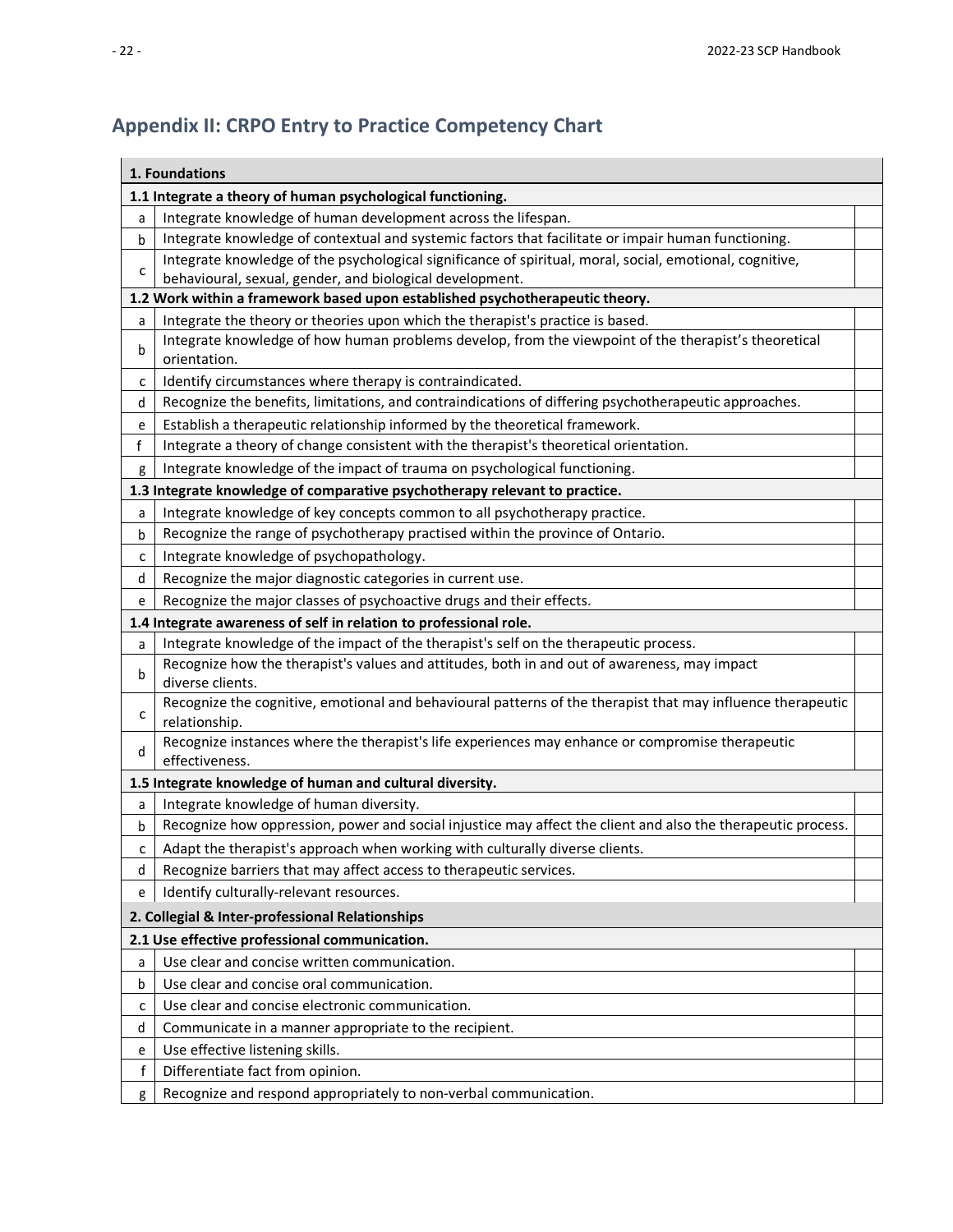|    | 2.2 Maintain effective relationships.                                                                               |  |  |  |  |
|----|---------------------------------------------------------------------------------------------------------------------|--|--|--|--|
| a  | Show respect to others.                                                                                             |  |  |  |  |
| b  | Maintain appropriate professional boundaries.                                                                       |  |  |  |  |
| с  | Recognize and address conflict in a constructive manner.                                                            |  |  |  |  |
| d  | Demonstrate personal and professional integrity.                                                                    |  |  |  |  |
|    | 2.3 Contribute to a collaborative and productive atmosphere.                                                        |  |  |  |  |
| a  | Create and sustain working relationships with other professionals encountered in practice.                          |  |  |  |  |
| b  | Create and sustain working relationships with colleagues of diverse socio-cultural identities.                      |  |  |  |  |
| C  | Initiate inter-professional collaborative practice.                                                                 |  |  |  |  |
|    | 3. Professional Responsibilities                                                                                    |  |  |  |  |
|    | 3.1 Comply with legal and professional obligations.                                                                 |  |  |  |  |
| a  | Comply with applicable federal and provincial legislation.                                                          |  |  |  |  |
| b  | Comply with CRPO legislation and professional standards.                                                            |  |  |  |  |
| c  | Address organizational policies and practices that are inconsistent with legislation and professional<br>standards. |  |  |  |  |
| d  | Comply with relevant municipal and local bylaws related to private practice.                                        |  |  |  |  |
|    | 3.2 Apply an ethical decision making process.                                                                       |  |  |  |  |
| a  | Recognize ethical issues encountered in practice.                                                                   |  |  |  |  |
| b  | Resolve ethical dilemmas in a manner consistent with legislation and professional standards.                        |  |  |  |  |
| C  | Accept responsibility for course of action taken.                                                                   |  |  |  |  |
|    | 3.3 Maintain self-care and level of health necessary for responsible therapy.                                       |  |  |  |  |
| a  | Maintain personal physical, psychological, cognitive and emotional fitness to practice.                             |  |  |  |  |
| b  | Build and use a personal and professional support network.                                                          |  |  |  |  |
| c  | Maintain personal hygiene and appropriate professional presentation.                                                |  |  |  |  |
|    | 3.4 Evaluate and enhance professional practice.                                                                     |  |  |  |  |
| a  | Undertake critical self-reflection.                                                                                 |  |  |  |  |
| b  | Solicit client feedback throughout the therapeutic process.                                                         |  |  |  |  |
| с  | Plan and implement methods to assess effectiveness of interventions.                                                |  |  |  |  |
| d  | Obtain feedback from peers and supervisors to assist in practice review.                                            |  |  |  |  |
| е  | Identify strengths as a therapist, and areas for development.                                                       |  |  |  |  |
| f  | Set goals for improvement.                                                                                          |  |  |  |  |
| g  | Modify practice to enhance effectiveness.                                                                           |  |  |  |  |
| h. | Participate in relevant professional development activities.                                                        |  |  |  |  |
| Ť  | Maintain awareness of resources and sources of support relevant to practice.                                        |  |  |  |  |
|    | 3.5 Obtain clinical supervision or consultation.                                                                    |  |  |  |  |
| a  | Initiate clinical supervision or consultation when appropriate or required.                                         |  |  |  |  |
| b  | Articulate parameters of supervision or consultation.                                                               |  |  |  |  |
| с  | Protect client privacy and confidentiality, making disclosure only where permitted or required.                     |  |  |  |  |
| d  | Initiate a legal consultation when necessary.                                                                       |  |  |  |  |
|    | 3.6 Provide education and training consistent with the therapist's practice.                                        |  |  |  |  |
| a  | Recognize when to provide education and training to clients and others.                                             |  |  |  |  |
| b  | Recognize therapist's limits of professional expertise as a trainer / educator.                                     |  |  |  |  |
| с  | Plan and implement effective instructional activities.                                                              |  |  |  |  |
|    | 3.7 Maintain client records.                                                                                        |  |  |  |  |
| a  | Comply with the requirements of CRPO and relevant professional standards.                                           |  |  |  |  |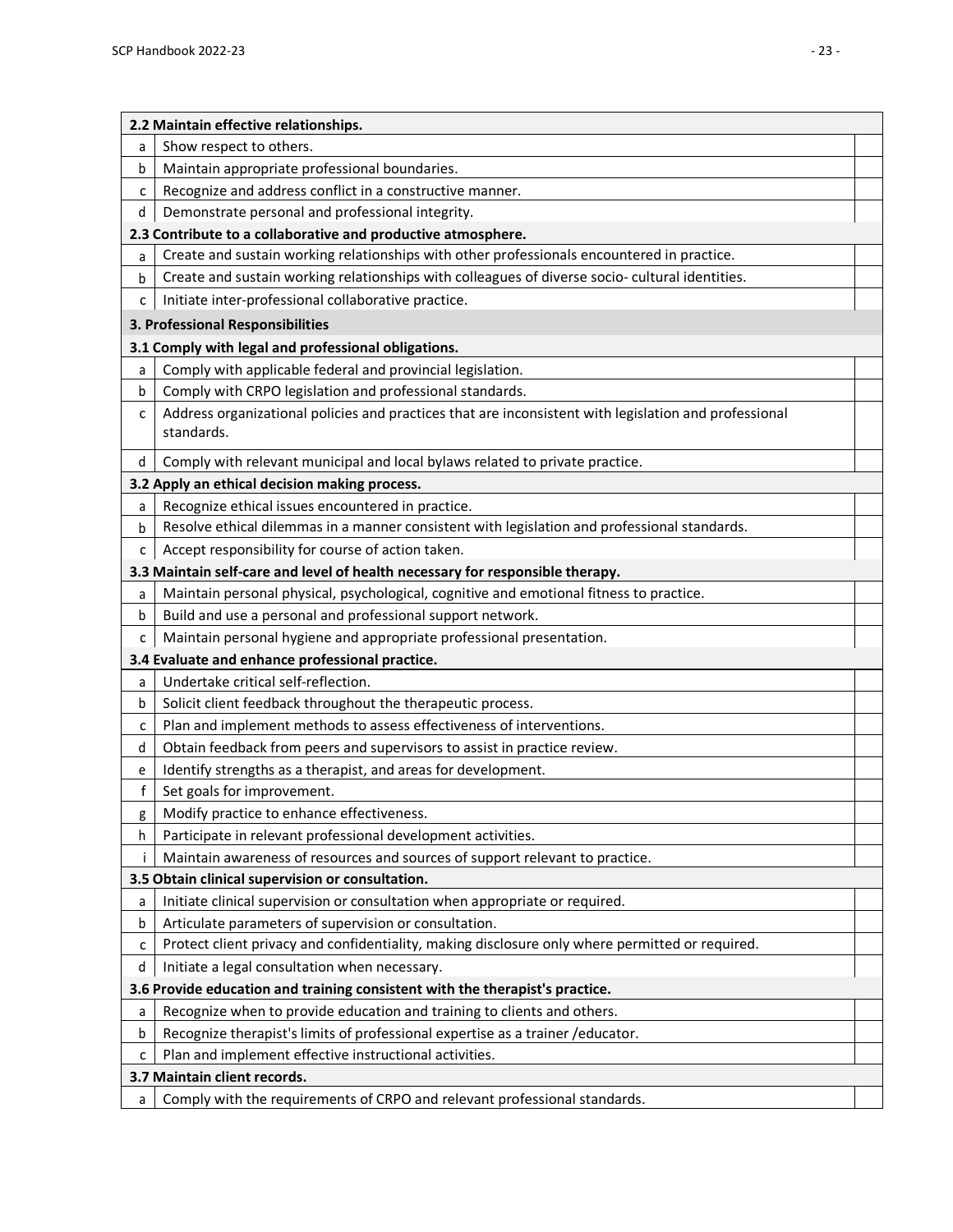**3.8 Assist client with needs for advocacy and support.** a | Identify when advocacy or third-party support may be of value to the client, and advise client accordingly. b | Support client to overcome barriers. **3.9 Provide reports to third parties.** a Prepare clear, concise, accurate and timely reports for third parties, appropriate to the needs of the recipient. b Recognize ethical and legal implications when preparing third-party reports. **3.10 Establish business practices relevant to professional role.** a Comply with the requirements of CRPO and relevant professional standards. b Explain limitations of service availability. **4. Therapeutic Process 4.1 Orient client to therapist's practice.** a Describe therapist's education, qualifications and role. b Differentiate the role of the therapist in relation to other health professionals.  $c \mid$  Explain the responsibilities of the client and the therapist in a therapeutic relationship.  $d \mid$  Explain the advantages and disadvantages of participating in psychotherapy. e | Explain client rights to privacy and confidentiality, and the limitations imposed upon it by law. f Explain relevant rules and policies. g | Respond to client questions. h | Explain and obtain informed consent in accordance with legal requirements. **4.2 Establish and maintain core conditions for therapy.**  $a \mid$  Employ empathy, respect, and authenticity. b Establish rapport.  $c \mid$  Demonstrate awareness of the impact of the client's context on the therapeutic process.  $d \mid$  Demonstrate sensitivity to the setting in which therapy takes place.  $e$  | Assume non-judgmental stance. f Explain theoretical concepts in terms the client can understand. g Foster client autonomy.  $h$  Maintain appropriate therapeutic boundaries. i | Define clear boundaries of response to client's requests or demands. j Take all reasonable measures to safeguard physical and emotional safety of client during clinical work.  $k \mid$  Employ effective skills in observation of self, the client and the therapeutic process. l Demonstrate dependability. **4.3 Ensure safe and effective use of self in the therapeutic relationship.** a Demonstrate awareness of the impact of the therapist's subjective context on the therapeutic process. b Recognize the impact of power dynamics within the therapeutic relationship.  $c$  Protect client from imposition of the therapist's personal issues. d Employ effective and congruent verbal and non-verbal communication.  $e$  Use self-disclosure appropriately. **4.4 Conduct an appropriate risk assessment.** a | Assess for specific risks as indicated. b | Develop safety plans with clients at risk.  $c \mid$  Refer to specific professional services where appropriate.  $d \mid$  Report to authorities as required by law. e | Follow up to monitor risk over time.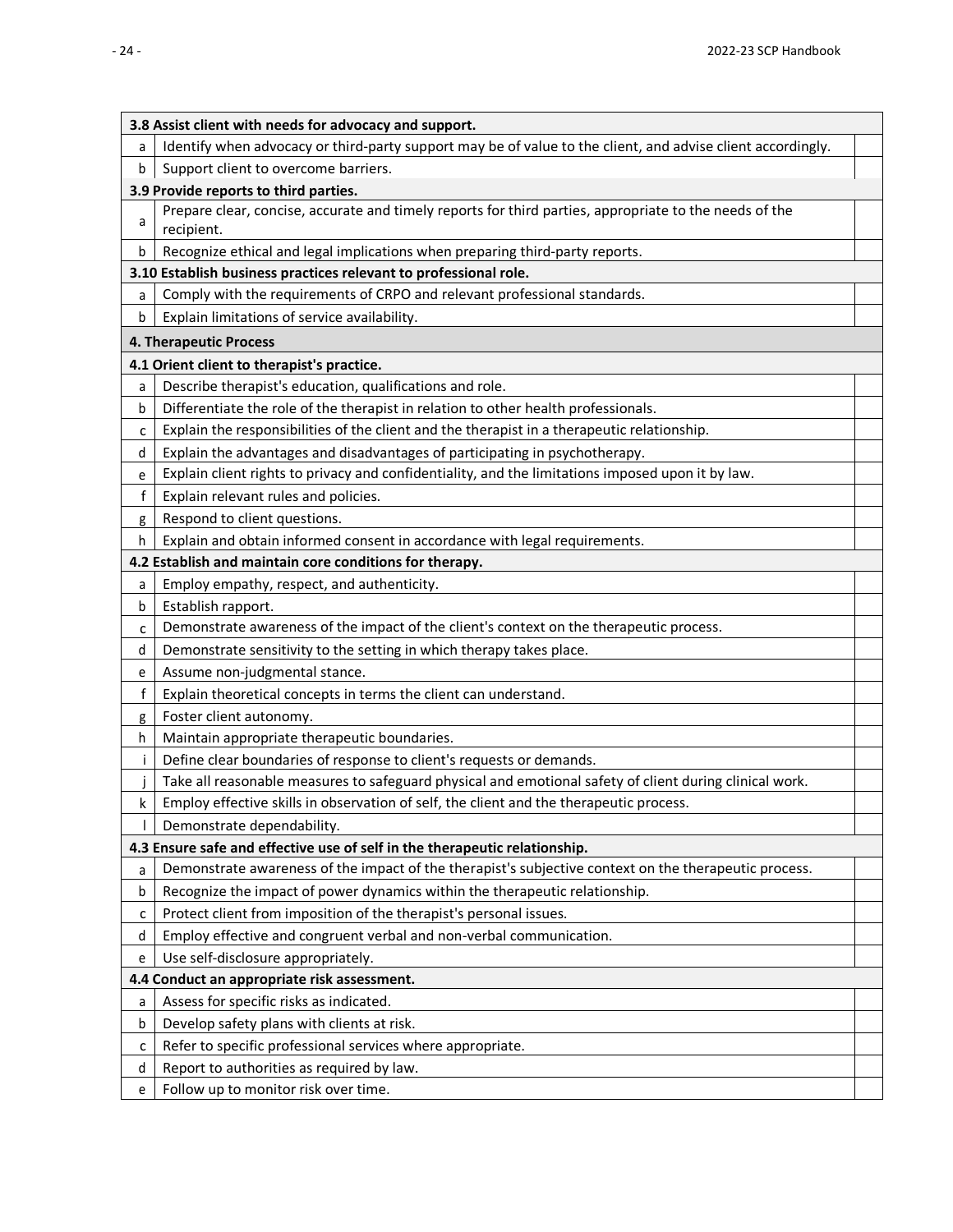|              | 4.5 Structure and facilitate the therapeutic process.                                                                                              |  |
|--------------|----------------------------------------------------------------------------------------------------------------------------------------------------|--|
| a            | Communicate in a manner appropriate to client's developmental level and socio- cultural identity.                                                  |  |
| b            | Identify and respond appropriately to client's strengths, vulnerabilities, resilience and resources.                                               |  |
| c            | Respond non-reactively to anger, hostility and criticism from the client.                                                                          |  |
| d            | Respond professionally to expressions of inappropriate attachment from the client.                                                                 |  |
| e            | Anticipate and respond appropriately to the expression of intense emotions and help the client to                                                  |  |
|              | understanding and management.                                                                                                                      |  |
| f            | Recognize a variety of assessment approaches.                                                                                                      |  |
| g            | Formulate an assessment.                                                                                                                           |  |
| h            | Develop individualized goals and objectives with the client.                                                                                       |  |
| Ť            | Formulate a direction for treatment or therapy.                                                                                                    |  |
|              | Practise therapy that is within therapist's level of skill, knowledge and judgement.                                                               |  |
| k            | Focus and guide sessions.                                                                                                                          |  |
| $\mathbf{I}$ | Engage client according to their demonstrated level of commitment to therapy.                                                                      |  |
| m            | Facilitate client exploration of issues and patterns of behaviour.                                                                                 |  |
| n            | Support client to explore a range of emotions.                                                                                                     |  |
| о            | Employ a variety of helping strategies.                                                                                                            |  |
| р            | Ensure timeliness of interventions.                                                                                                                |  |
| q            | Recognize the significance of both action and inaction.                                                                                            |  |
| $\mathsf{r}$ | Identify contextual influences.                                                                                                                    |  |
| S            | Review therapeutic process and progress with client periodically, and make appropriate                                                             |  |
|              | adjustments.                                                                                                                                       |  |
| t            | Recognize when to discontinue or conclude therapy.<br>4.6 Refer client.                                                                            |  |
|              |                                                                                                                                                    |  |
| a<br>b       | Develop and maintain a referral network.<br>Identify situations in which referral or specialized treatment may benefit the client, or be required. |  |
|              |                                                                                                                                                    |  |
| C            | Refer client, where indicated, in a reasonable time.                                                                                               |  |
|              | 4.7 Conduct an effective closure process.<br>Prepare client in a timely manner for the ending of a course of therapy.                              |  |
| a            |                                                                                                                                                    |  |
| b            | Outline follow-up options, support systems and resources.                                                                                          |  |
|              | 5. Professional Literature & Applied Research                                                                                                      |  |
|              | 5.1 Remain current with professional literature.                                                                                                   |  |
| a            | Read current professional literature relevant to practice area.                                                                                    |  |
| b            | Access information from a variety of current sources.                                                                                              |  |
| c            | Analyze information critically.                                                                                                                    |  |
| d            | Determine the applicability of information to particular clinical situations.                                                                      |  |
| e            | Apply knowledge gathered to enhance practice.                                                                                                      |  |
| f            | Remain current with developments in foundational areas.                                                                                            |  |
|              | 5.2 Use research findings to inform clinical practice.                                                                                             |  |
| a            | Integrate knowledge of research methods and practices.                                                                                             |  |
| b            | Determine the applicability of research findings to particular clinical situations.                                                                |  |
| c            | Analyze research findings critically.                                                                                                              |  |
| d            | Apply knowledge gathered to enhance practice.                                                                                                      |  |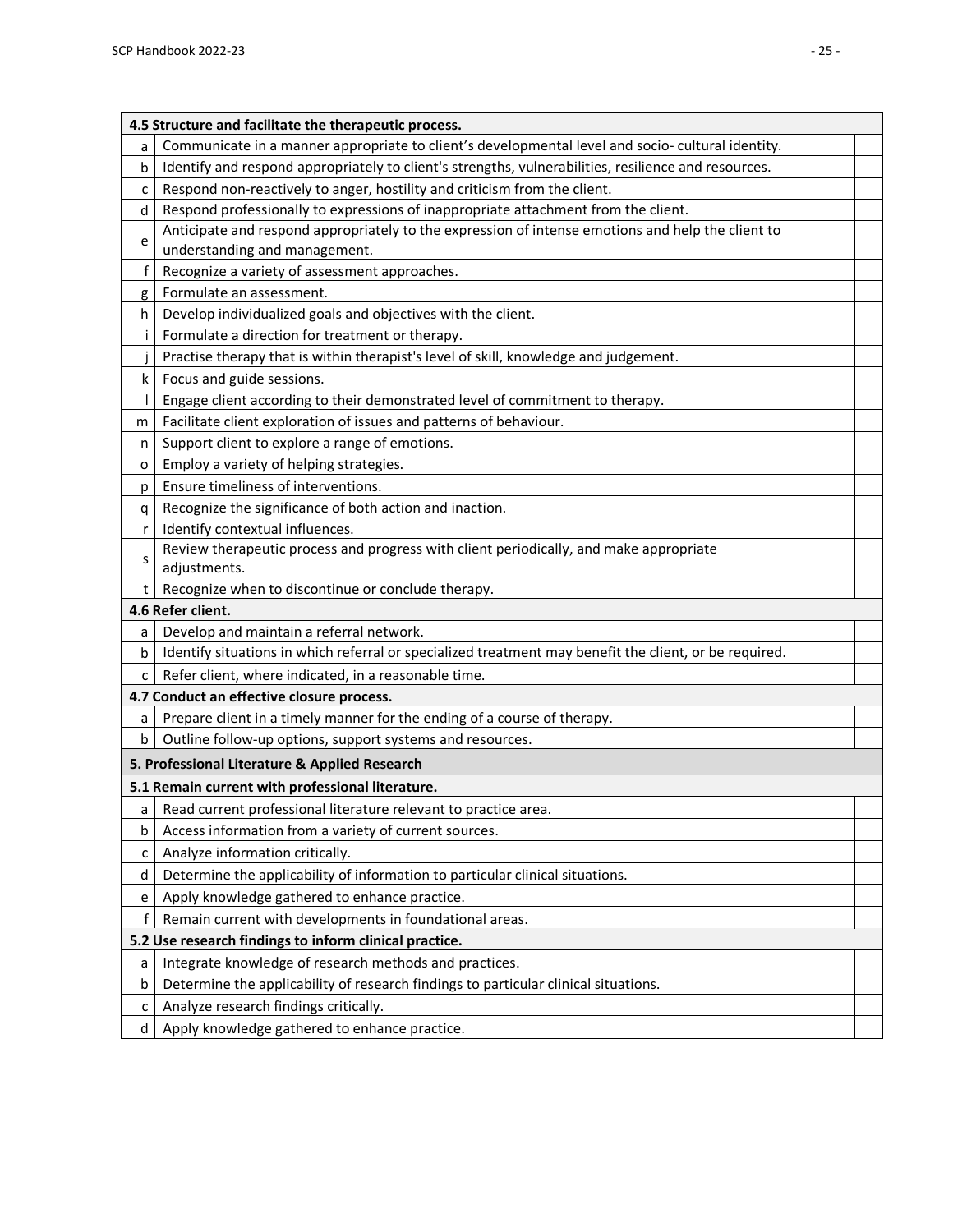### <span id="page-31-0"></span>**Appendix III: CASC Competencies (revised 2019)**

#### **Competencies for Spiritual Care and Counselling**

#### **INTRODUCTION**

**T**he Canadian Association for Spiritual Care / Association canadienne de soins spirituels (CASC/ACSS) identifies two types of Certified Professional: Spiritual Care Practitioner and Psycho-Spiritual Therapist.

CASC/ACSS Certified Professionals demonstrate competence in the four key domains of Professional Identity, Knowledge, Professional Ethical Conduct and Professional Skills, and are able to demonstrate initiative and adaptability inclusive of leadership initiatives in complex systems. CASC/ACSS Certified Professionals are educated and trained to perform activities with:

- advanced integration ofself-awareness, knowledge, attitudes and skills; and
- maturity, autonomy, and with confidence and naturalnessin role functioning.

CASC/ACSS Members working towards Certification grow in these areas of competence through their CASC/ACSS training and education. Once Certified, CASC/ACSS Members participate in a peer review process whereby they demonstrate personal growth, continuing education and professional development. The CASC/ACSS Certified Professional's unique and primary focus is to integrate one's connection to the spiritual and the sacred with one's professional identity, knowledge, ethical conduct and skills.

#### **1. PROFESSIONALIDENTITY**

A Certified Member is rooted in one's spiritual/religious/cultural tradition that connects with self, other and the sacred for a holistic and spiritually-oriented approach to care and therapy. From this foundation, a CASC/ACSS Certified Professional reflectively integrates the wisdom of spiritual/religious/cultural traditions with psychotherapeutic modalities as a way of being with and for others during times of crisis, challenge and change.

- 1.1. Embodies a holistic and spiritually-oriented approach to care and therapy.
- 1.2. Engagesin regular personal and communalspiritual practicesto nurture awareness of and connection with the spiritual and the sacred in allrelationships.
- 1.3. Engages in regular reflective practice that informs professional functioning.
- 1.4. Demonstrates safe and effective use ofself in personal and professional practice.
- 1.5. Attends to the dynamics of one's own social location<sup>1</sup>, beliefs, power, vulnerability and boundaries as these impact relationships with individuals andgroups.
- 1.6. Engages in personal growth and professional continuing education, such as ongoing supervision.

1 Social Location: "The groups people belong to because of their place or position in history and society. All people have a social location that is defined by their gender, race, social class, age, ability, religion, sexual orientation, and geographic location. Each group membership confers a certain set of social roles and rules, power, and privilege (or lack of), which heavily influence our identity and how we see the world."

<https://web2.uvcs.uvic.ca/courses/csafety/mod2/glossary.htm>

Competencies of CASC/ACSS Certified Professionals – Revised June 19, 2019 Page 4 of 8

#### **2. KNOWLEDGE**

A Certified Member integrates psychological and spiritual / religious / cultural frameworks and engages in evidence-informed professional practice supported by current research.

#### 2.1. **SPIRITUAL/RELIGIOUS/CULTURAL**

- 2.1.1. Identifies one's own beliefs and spiritual/religious/cultural traditions and their influence on personhood andpractice.
- 2.1.2. Acquires knowledge of world religions, spiritualities and cultural traditions through experiential and conceptuallearning.Develops cultural humility and competency through learning about the diversity of social location, cultural safety and humanrights.
- 2.1.3. Develops cultural humility and competency through learning about Indigenous peoples' experience of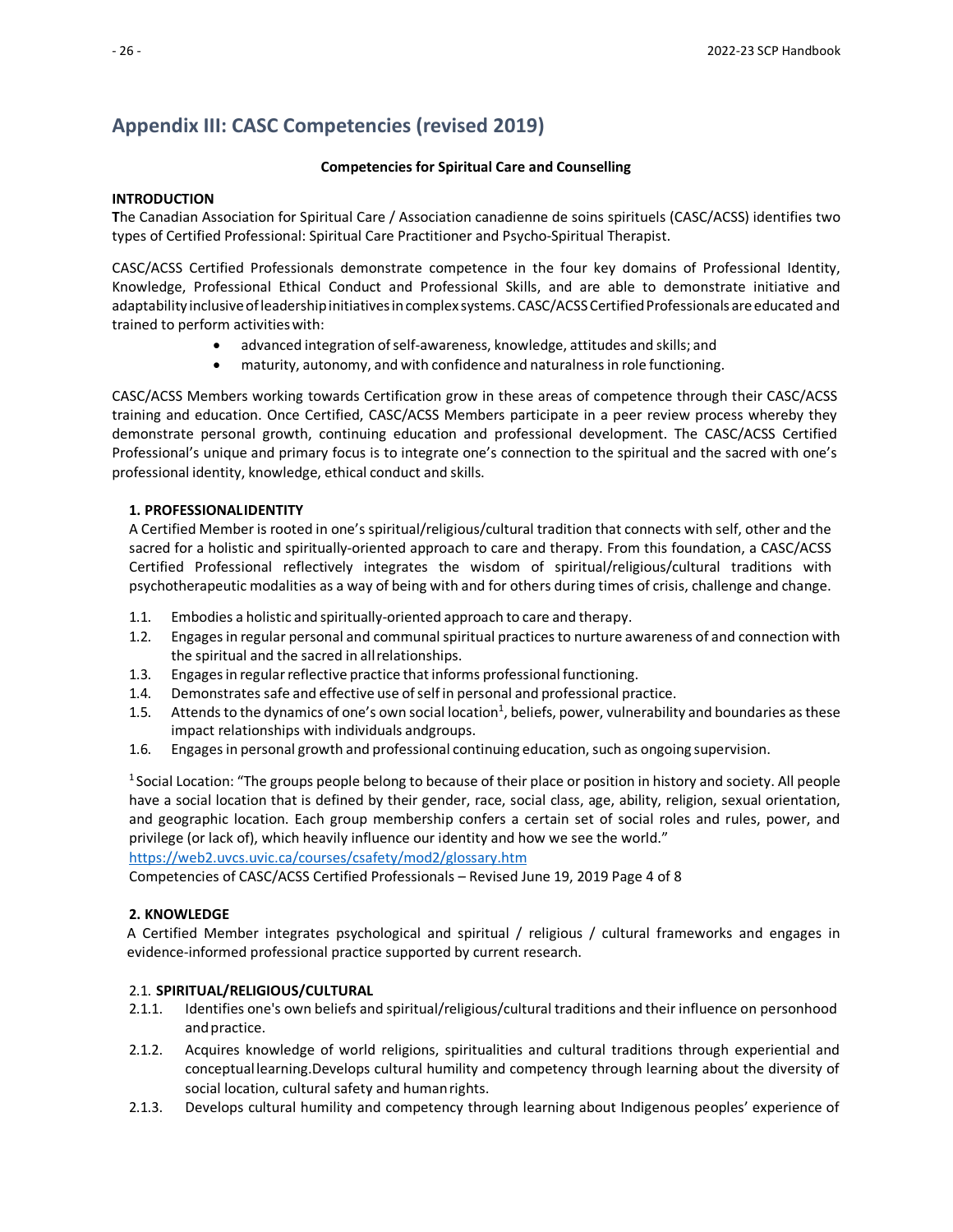colonization in Canada, and the findings and recommendations of the Truth and Reconciliation Commission.

#### **2.2. PSYCHOLOGICAL THEORIES**

- 2.2.1. Demonstrates an understanding of a broad spectrum of psychological and personality theories and is proficient in at least one psychotherapeutic modality.
- 2.2.2. Articulates theoretical and philosophical frameworks out of which one practices, recognizing the benefits, limitations and contraindications ofdiffering frameworks.
- 2.2.3. Understands and engages group dynamics and organizational systems.
- 2.2.4. Engagesin experiential learning using adult education principles and an action-reflection model.
- 2.2.5. Integrates knowledge of human and spiritual development and utilizes theories of change to facilitate wellness.
- 2.2.6. Utilizes a trauma-informed approach with individuals and groups attentive to the potential for decline or growth in humanfunctioning.
- 2.2.7. Demonstrates familiarity with the major psychological diagnostic categories in current use.
- 2.2.8. Demonstrates familiarity with major classes of psychoactive drugs, the drugs used in one's area of practice, and their effects onhealth.
- 2.2.9. Integrates knowledge of psychological theories with spiritual/religious/cultural frameworks.

#### **2.3. RESEARCH**

- 2.3.1. Engages evidence-informed practice as integral to professional functioning.
- 2.3.2. Demonstrates knowledge of research methods, including theoretical, quantitative and qualitative methodologies, Quality Assurance and Program Evaluation.
- 2.3.3. Demonstrates ability to conduct a literature search, critically assess the value and quality of both seminal and current research, integrate findings and share through written and oral communication.
- 2.3.4. Implements relevant research findings into practice context and engages in ongoing evaluation of new practices.
- 2.3.5. Participates in research led by other primary investigators and, when possible, conducts research as the primary investigator in projects applicable to one's practice context.

#### **3. PROFESSIONAL ETHICALCONDUCT**

A Certified Member practices and advocates for excellent and equitable care congruent with the CASC/ACSS Scope of Practice and Code of Ethics and Professional Conduct. A Certified Member demonstrates accountability to clients, the public, spiritual/religious/cultural communities, employers and relevant regulatory and professional organizations in all professional relationships.

- 3.1. Works within one's scope of practice knowing when it is appropriate to make a referral or initiate a consultation.
- 3.2. Articulates andmaintains clear and appropriate therapeutic and professional boundaries.
- 3.3. Demonstrates awareness of and sensitivity to the diversity of an individual's social location and life experiences.
- 3.4. Demonstrates and promotes inclusive behaviour and advocates for diverse spiritual/religious/cultural needs and practices.
- 3.5. Articulates and demonstrates the importance and limits of confidentiality.
- 3.6. Keeps records in a manner appropriate to the professional setting.
- 3.7. Engages ethical issues encountered in one's practice, teaching and research.
- 3.8. Demonstrates awareness of occupational hazards and takes preventative measures.
- **4.** Demonstrates clear and concise professional communication, including written, oral, electronic, third party reporting and consultation. **PROFESSIONALSKILLS**

A Certified Member utilizes a comprehensive skill set for the purpose of engaging in therapeutic relationships with individuals, groups, communities and organizations. CASC/ACSS Certified Professionals are attentive to the spiritual and the sacred in each encounter.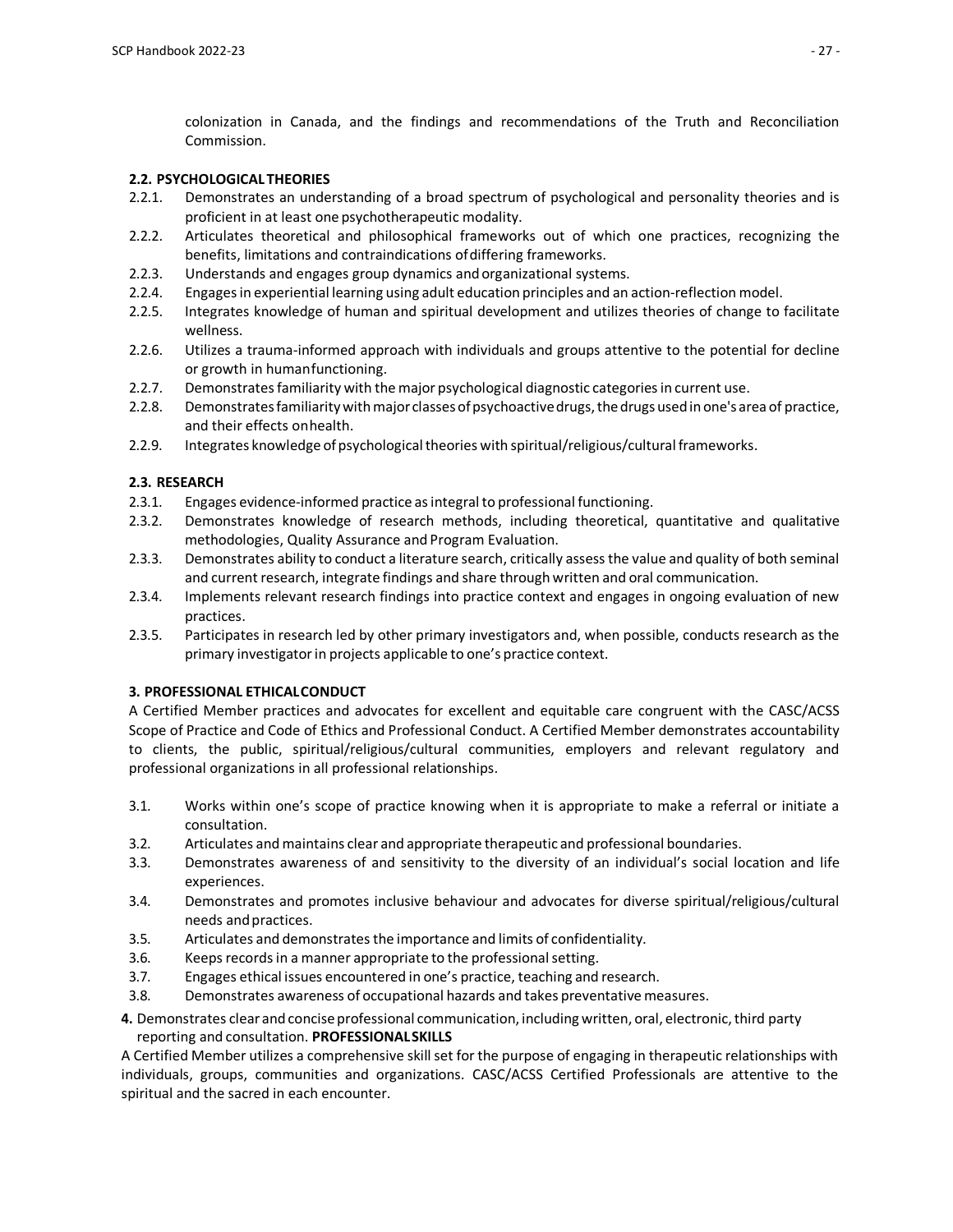#### 4.1. **THERAPEUTICRELATIONSHIP**

Develops a spiritually-integrated therapeutic relationship of trust to engage clients and communities in their healing processes.

- 4.1.1. Practices safe and effective use of self.
- 4.1.2. Demonstrates a non-anxious presence and neutral stance in the provision of care.
- 4.1.3. Engages clients and clients' narratives on their own terms.
- 4.1.4. Works collaboratively with clients, care team and relevant stakeholders.
- 4.1.5. Listens actively and responds effectively using both verbal and non-verbal communication.
- 4.1.6. Communicates role and function, confidentiality and consent in a manner appropriate to the recipient.
- 4.1.7. Explains theoretical and spiritual concepts in everyday language.
- 4.1.8. Recognizes conflict, whether overt or covert, verbal or non-verbal and uses a conflict resolution approach appropriate to thesituation.

#### **4.2. ASSESSMENT**

Collaboratively gathers and evaluates information as it pertains to clients 'presenting issues and is relevant to their life-giving and life-limiting beliefs, thoughts, emotions, behaviours and social needs.

- 4.2.1. Demonstrates an awareness of how social location operates consciously and unconsciously at personal, interpersonal and systemiclevels.
- 4.2.2. Implicitly assesses by means of listening to the life narrative of the client.
- 4.2.3. Explicitly assesses by utilizing spiritual assessmenttoolsthat are appropriate to context.
- 4.2.4. Explores with clients what is life-limiting and life-giving in their beliefs and values, ways of coping and resources.
- 4.2.5. Assesses spiritual distress, spiritual pain, suffering, grief and loss.
- 4.2.6. Explores sources of strength, hope, resilience and opportunities for transformation.
- 4.2.7. Identifies intra- and interpersonal dynamics related to family history.
- 4.2.8. Identifiesintra- and interpersonal dynamicsrelated to present and pasttrauma.
- 4.2.9. Conducts risk assessments appropriate to one's therapeutic context.
- 4.2.10. Identifies how clients' spiritual, religious, philosophical and cultural beliefs and values may inform treatment choices.
- 4.2.11. Assessesritual/ceremonial needs and spiritual/religious care appropriate to one's context.
- 4.2.12. Assesseslimits of one's professional ability and identifies circumstances when consultation orreferral may be beneficial orrequired.

#### **4.3. INTERVENTION**

Provides a variety of interventions according to a co-created therapeutic plan that supports clients' overall goals and includes their community of care.

- 4.3.1. Collaboratively develops appropriate interventions consistent with clients'social location.
- 4.3.2. Facilitates expression of clients' stories and emotions to address spiritual distress and enhance spiritual resources.
- 4.3.3. Utilizes reflection from religious/theological/spiritual/cultural perspectives for the purpose of meaning- making withclients.
- 4.3.4. Provides or facilitates prayers, rituals, rites, ceremonies and services appropriate to context.
- 4.3.5. Offers support and guidance for spiritual growth.
- 4.3.6. Supports relational connections and experiences of community.
- 4.3.7. Evaluates with clients the effectiveness of the therapeutic relationship and interventions.
- 4.3.8. Utilizes clinical supervision and consultation to monitor effectiveness of interventions.
- 4.3.9. Refers to additional professional or community-based services when appropriate, including the interprofessional care team, elders and religiousleader.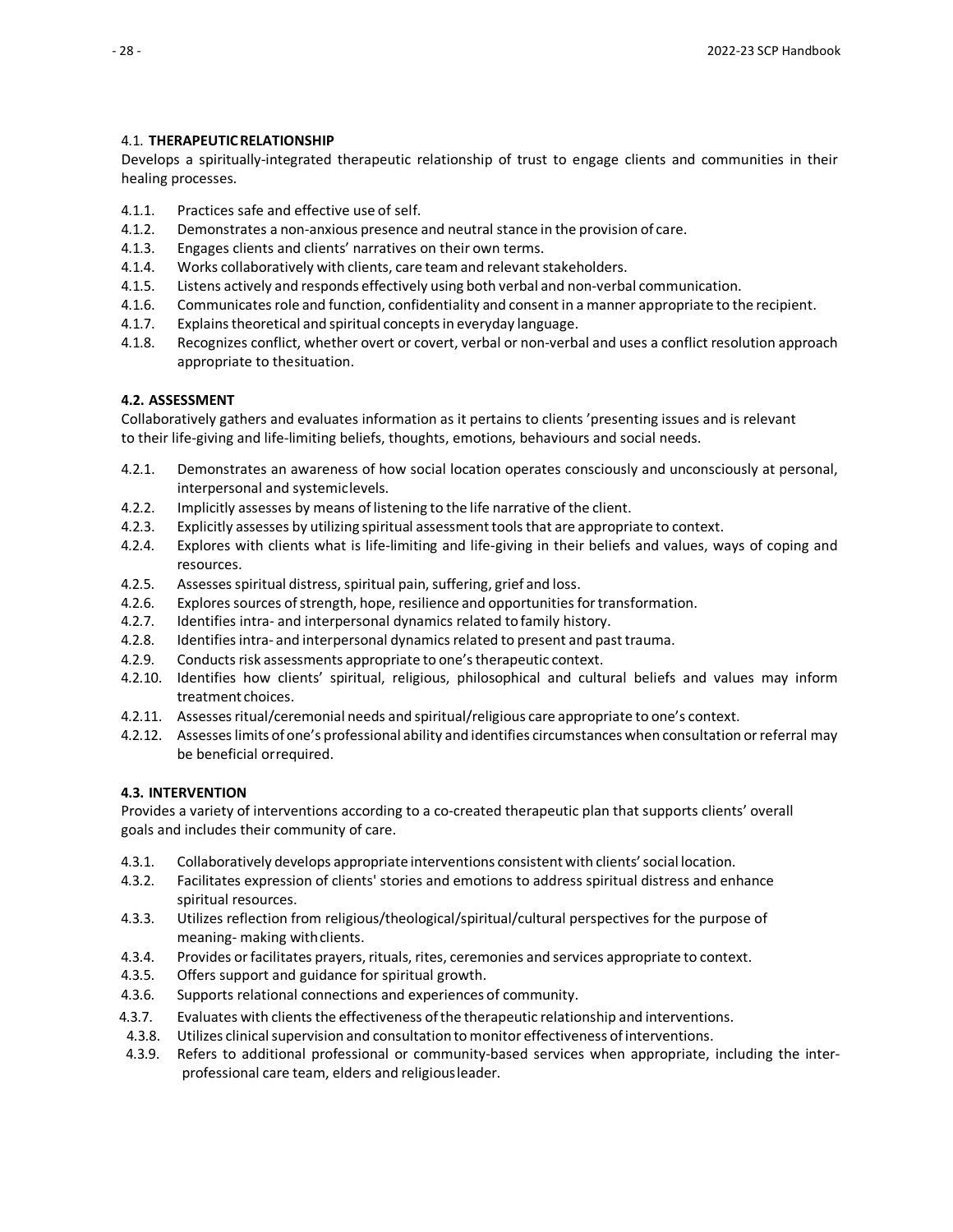#### **4.4. DOCUMENTATION**

Documents referrals, informed consent, clinical assessments and interventions relevant to one's clinical context.

- 4.4.1. Notes reason forinitial referral or presenting issue, assessment and follow-up plans.
- 4.4.2. Differentiates facts from opinion in the clinical record.
- 4.4.3. Demonstratesthe necessity and limits of confidentiality regarding clientinformation.
- 4.4.4. Uses an informed consent processrelevant to one's practice context.
- 4.4.5. Employs electronic communication asrelevant to practice and maintains appropriate security in its use.
- 4.4.6. Keeps records and statistics in a timely manner for an appropriately designated length of time.
- 4.4.7. Maintains professional documentation on clients in a secure location.

#### **4.5. LEADERSHIP**

Envisions creative possibilities that inspire oneself and others to supportive and advocacy action with individuals and communities and within organizations.

- 4.5.1. Demonstrates a non-anxious presence and neutral stance in the provision of mediation and consultation.
- 4.5.2. Acts as a change agent in one's clinical setting to promote a culture of care, respect, justice and reconciliation.
- 4.5.3. Promotes, facilitates and supports ethical decision-making in one's workplace.
- 4.5.4. Thinks and acts creatively in times of crisis or conflict while attending to the emotions and differing viewpoints in thesituation.
- 4.5.5. Demonstrates planning and management skills in the development of spiritual and therapeutic practice in private or organizationalsettings.
- 4.5.6. Establishes and maintainsinter-professional relationships.
- 4.5.7. Educates and advocates for the value of spirituality to health and wellbeing at the individual, communal and systemic levels. This includes advocating for the uniqueness of CASC/ACSS Certified Professionals.
- 4.5.8. Builds capacity forspiritual health and wellbeing among other professionals and community partners.
- 4.5.9. Participates and contributes in one's spiritual / religious / cultural communities and professional organizations.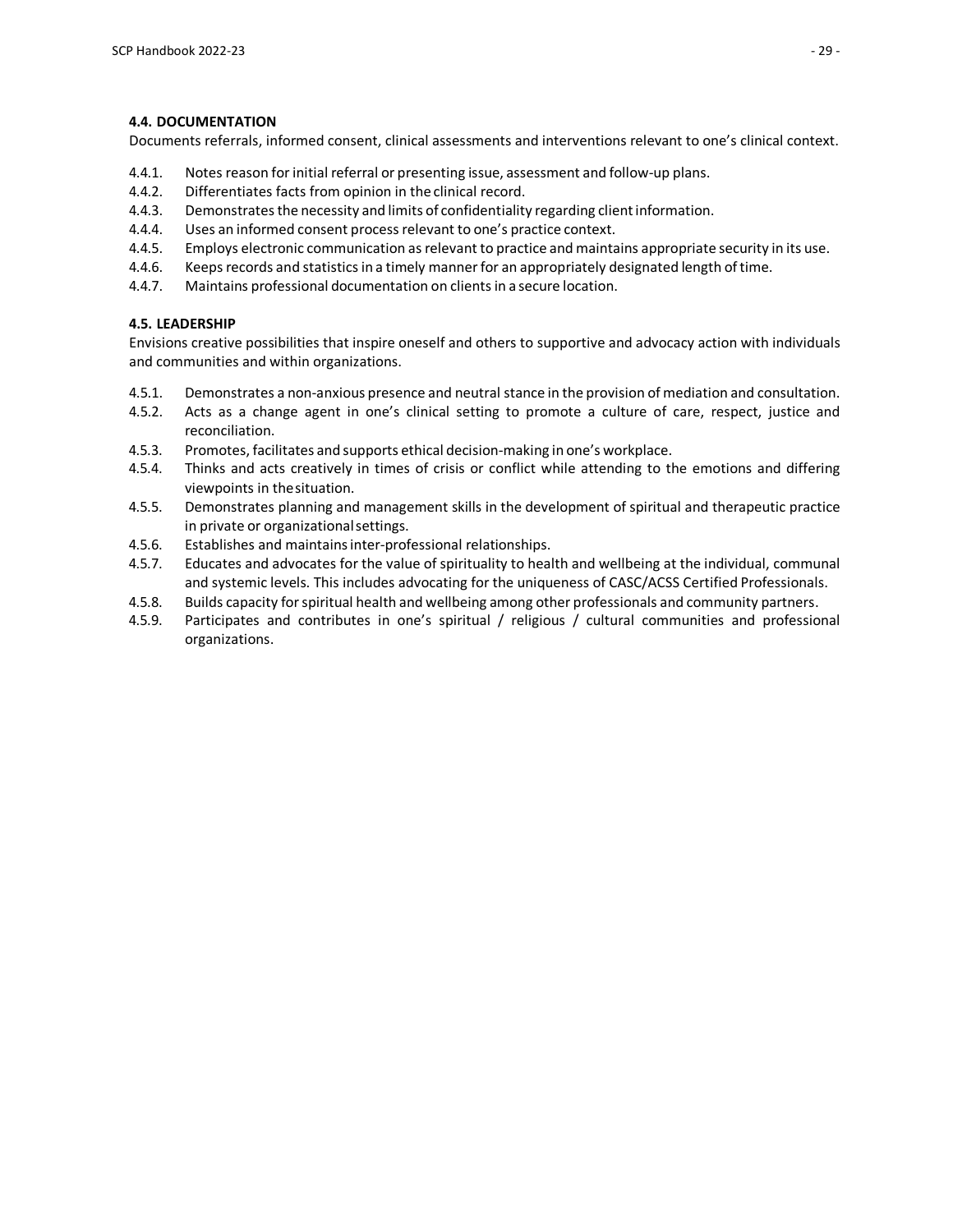#### <span id="page-35-0"></span>**Faith-based Foundations: 7 credits (7 X 0.5 FCE) in following categories Course codes & dates completed Course codes & dates completed Categories:** Sacred Texts Tenets of Faith Faith-based Ethics History Leadership Context **Psycho-spiritual Therapy Courses: 13 credits (13 X 0.5 FCE) in categories 1-8 1. Foundations for Spiritually Integrated Psychotherapeutic Practice: 1credit Date Completed**  $\Box$  KNP1512H Foundational Counselling & Spiritual Care Skills for Helping Professionals **OR** □ EMP1531H Introduction to Counselling & Spiritual CarePractice **2. Human Development & Theories of Growth: 1 credit Date Completed** EMP2535H Human Growth & Development across the LifeSpan **OR**  $\Box$  KNP1443H Human Growth & the Spiritual Journey **3. Professional Ethics: Icredit Date Completed Date Completed Date Completed**  $\Box$  RGP3564H Professional Ethics in Counselling & Spiritual Care **OR** EMP3521H Professional Ethics Psycho-spiritualTherapy **4. Mental Disorders/Psychopathologies & Assessment: 1credit Date Completed** KNP3511H Psycho-Spiritual Assessment &Therapy **OR** EMP2581H Psychopathology in MentalHealth **5. Theories of Psychotherapeutic Practice: 3-5credits Date Completed 1 required core credit Psychotherapeutic Theories:** KNP3521H Psychotherapeutic Theories for Spiritual Care & Counselling Required Credit: 2-3 courses from any of the following (if 2 practica, take 2 courses; if 1 practicum, take 3 courses): **Systems Theories:** □ RGP3565H Contemporary Family Therapy & Spiritual Care EMP3561H FamilySystems KNP2548H Self, Family, Cultures: Spiritual Care inContext **Psychodynamic:** EMP3538H Dreams: Psycho-Spiritual Therapy & Symbolic Language of theSoul  $\square$  TRP3523H Foundations of Psychodynamic Therapy **Cognitive-Behavioral**:  $\Box$  KNP3531H Worry and Anxiety: Using CBT, DBT and ACT Therapies EMP3547H Mindfulness-BasedModalities TRP2511H CBT and Spiritually IntegratedPsychotherapy **Post-Modern/Constructivist Therapies:** □ RGP3561H Postmodern Counselling & SpiritualCare EMP3651H NarrativeTherapy □ RGP3535H Integrative Approaches to Trauma in Spiritual Care & Psychotherapy EMP3558H Trauma-Informed Psycho-Spiritual Therapy EMP3563H Aging and Spiritually IntegratedPsychotherapy **Non-Western Psychotherapies:** EMP2015H Buddhism &Psychotherapy EMP2537H Islamic Psychotherapy & SpiritualCare EMP2538H Abhidhamma BuddhistPsychology Course 2:

### **Appendix IV: SAMPLE MPS, SCP Cert. Program Check List**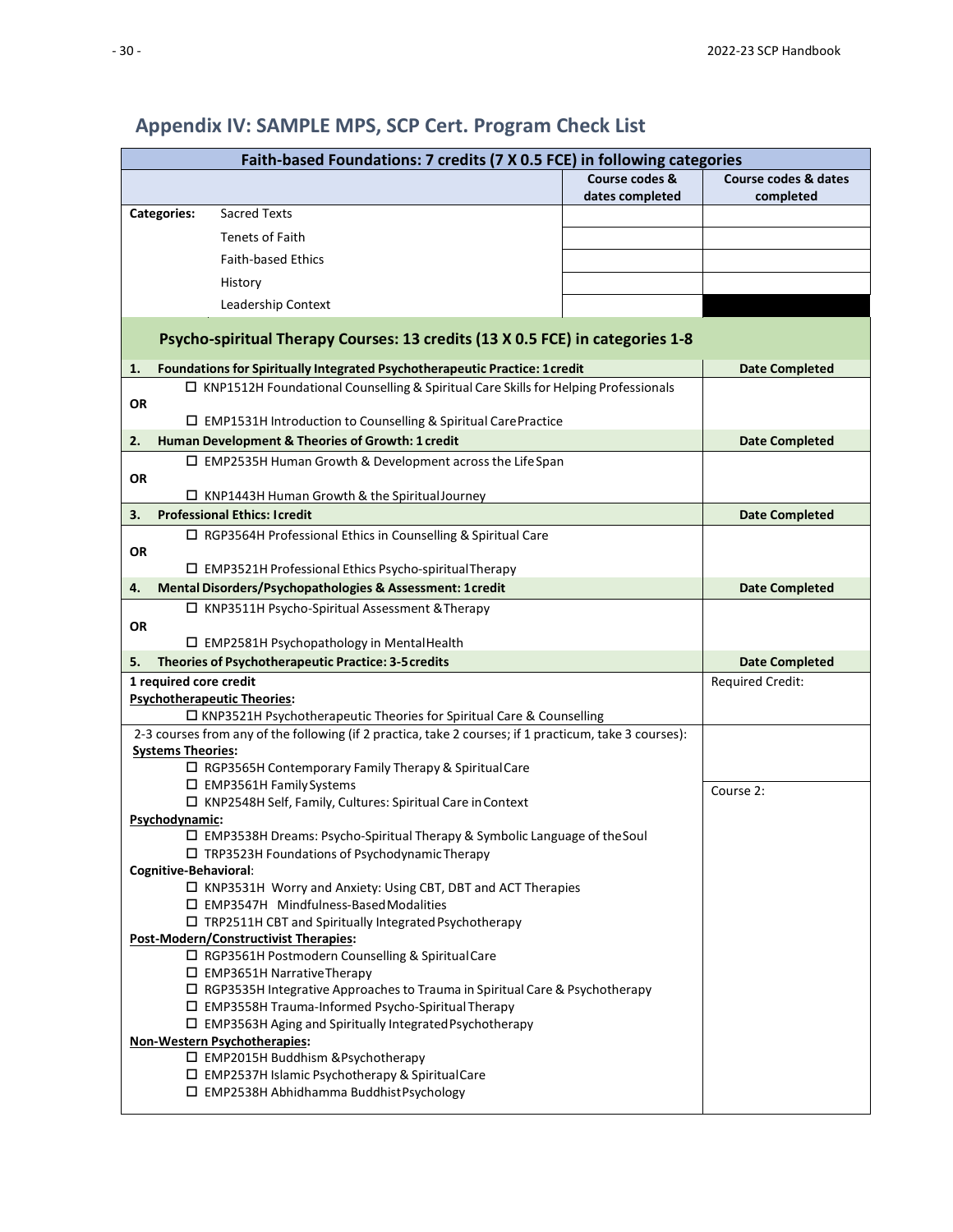| 6.<br>Professional Functioning, Therapeutic Process, Self-awareness, Safe & Effective Useof Self:<br>1 (full-year) 2 course credits or 2 (full-year) totaling 4 course credits | Date Completed        |
|--------------------------------------------------------------------------------------------------------------------------------------------------------------------------------|-----------------------|
| $\Box$ SPE TSP3551Y Psycho-spiritual Care & Therapy Practicum or approved SPE Equivalent<br>Practicum                                                                          |                       |
|                                                                                                                                                                                |                       |
| <b>Optional 2nd Practicum</b>                                                                                                                                                  |                       |
| $\Box$ SPE TSP3552Y Psycho-spiritual Care & Therapy or approved SPE Equivalent Practicum                                                                                       |                       |
| <b>Required Capstone Course: 1 credit</b><br>7.                                                                                                                                | <b>Date Completed</b> |
| $\Box$ EMP3541H Integrating Theory & Practice: Spiritual Care & Psycho-Spiritual Therapy                                                                                       |                       |
| Special Topics Elective: 1-2 credits (May take 2 courses if completing one practicum)<br>8.                                                                                    |                       |
| To meet the elective requirement, students may take a course from the list below, take a third                                                                                 |                       |
| practicum which will count as one credit in the degree or may take an additional course from                                                                                   | Course:               |
| category 5.                                                                                                                                                                    |                       |
| <b>EMP3559H Spiritual Care with Dying &amp; Grieving Persons</b>                                                                                                               |                       |
| RGP3251H Psychotherapy & Spiritual Direction                                                                                                                                   | Date Completed:       |
| <b>EMP2010H Buddhist Mindfulness Approaches to Mental Health</b>                                                                                                               |                       |
| EMP2520H Mindfulness and Counselling in the Community                                                                                                                          |                       |
| <b>EMP2252 Muslim Mental Health</b>                                                                                                                                            |                       |
| RGP3550H Psychology & Religion                                                                                                                                                 |                       |
| RGP3554H Psychology of Faith Development                                                                                                                                       |                       |
| EMP3560H Suffering & Hope: Perspectives on SCP                                                                                                                                 |                       |
| Third Practicum Option (i.e., TSP3357Y Psycho-spiritual Care & Therapy Practicum -                                                                                             |                       |
| CPE Basic 3/Advanced 1)                                                                                                                                                        |                       |
|                                                                                                                                                                                |                       |
|                                                                                                                                                                                |                       |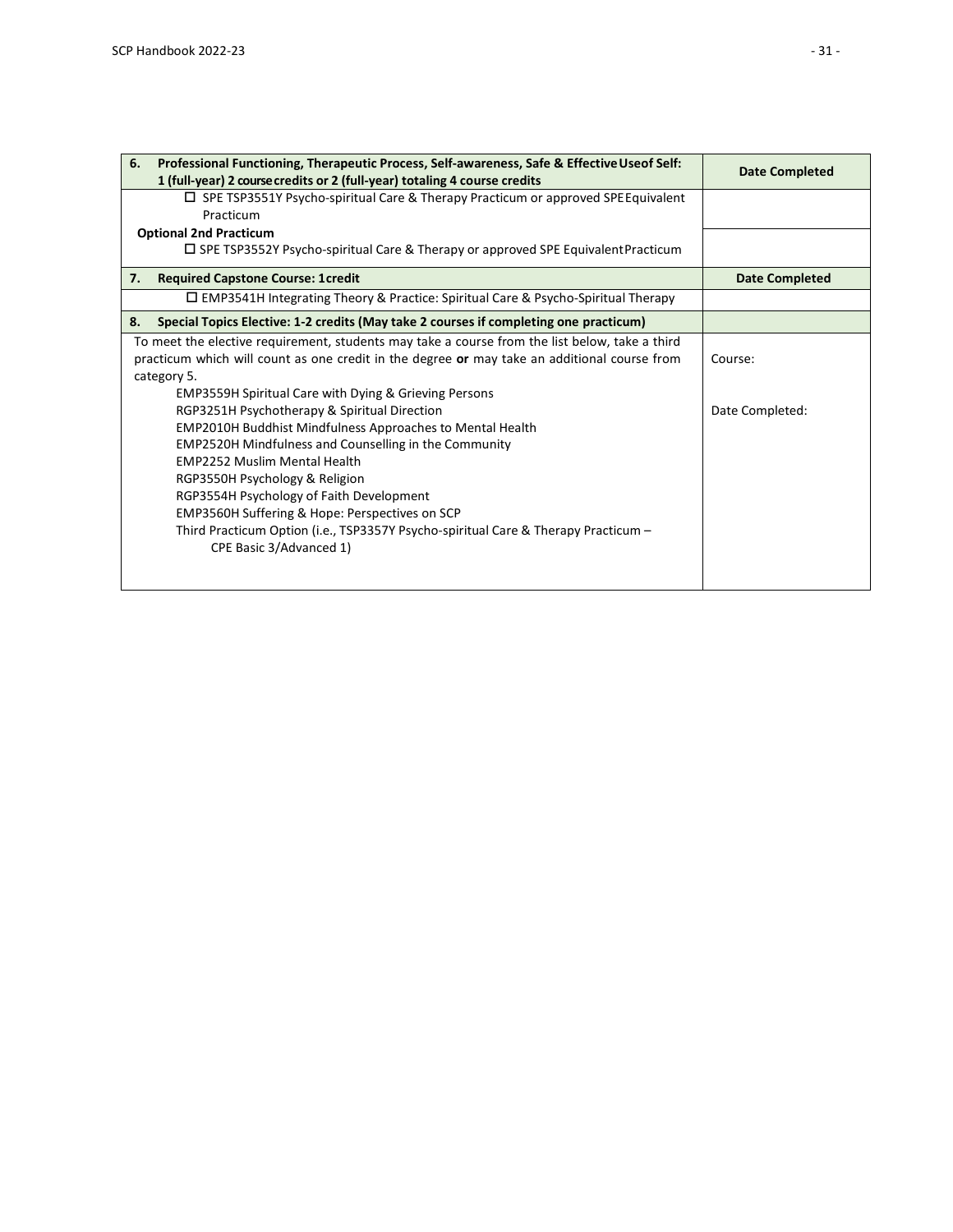### <span id="page-37-0"></span>**Appendix V: Faculty List**

### **Master of Pastoral Studies, Spiritual Care & Psychotherapy Certificate MPS, SCP Cert. Faculty List as at March 2022**

#### **Notes:**

- Further information on faculty can be found through the followingwebsites: Toronto School of Theology <https://www.tst.edu/academics/directory> Emmanuel College [https://www.emmanuel.utoronto.ca/about-](https://www.emmanuel.utoronto.ca/about-emmanuel/facultystaff-directory/) [emmanuel/facultystaff-directory/](https://www.emmanuel.utoronto.ca/about-emmanuel/facultystaff-directory/) Knox College <https://knox.utoronto.ca/faculty-and-staff/>
- Additional faculty may be added to this list following the appropriate TST Governance approval.

#### **Core Faculty**

Esther Acolatse, PhD Associate Professor of Pastoral Theology and Intercultural Studies, Knox College

Desmond Buhagar, PhD, RP Assistant Professor of Pastoral Theology, Regis College Certified Specialist & Teaching Supervisor (CASC); Registered Marriage and Family Therapist (AAMFT)

Pamela Couture, PhD Jane & Geoffrey Chair in Church & Community, Emmanuel College

Nazila Isgandarova, PhD, RP, RSW Assistant Professor of Islamic Spiritual Care, Emmanuel College Certified Supervisor-Educator (CASC), Social Worker

Pamela McCarroll, PhD, RP Associate Professor of Practical Theology, Emmanuel College; Full Graduate Status Certified Supervisor-Educator (CASC)

Glenn McCullough, PhD, RP Assistant Professor, Emmanuel College

Angela Schmidt, DMin, RP Director of Experiential and Innovative Learning and Assistant Professor of Spiritual Care, Knox College Certified Supervisor-Educator (CASC)

Mi-Weon Yang, PhD, RP Assistant Professor, Knox College

#### **Supporting Faculty**

Marsha Hewitt, PhD, RP Professor, Social and Psychology of Religion, Trinity College

Joseph Schner, PhD, CPsych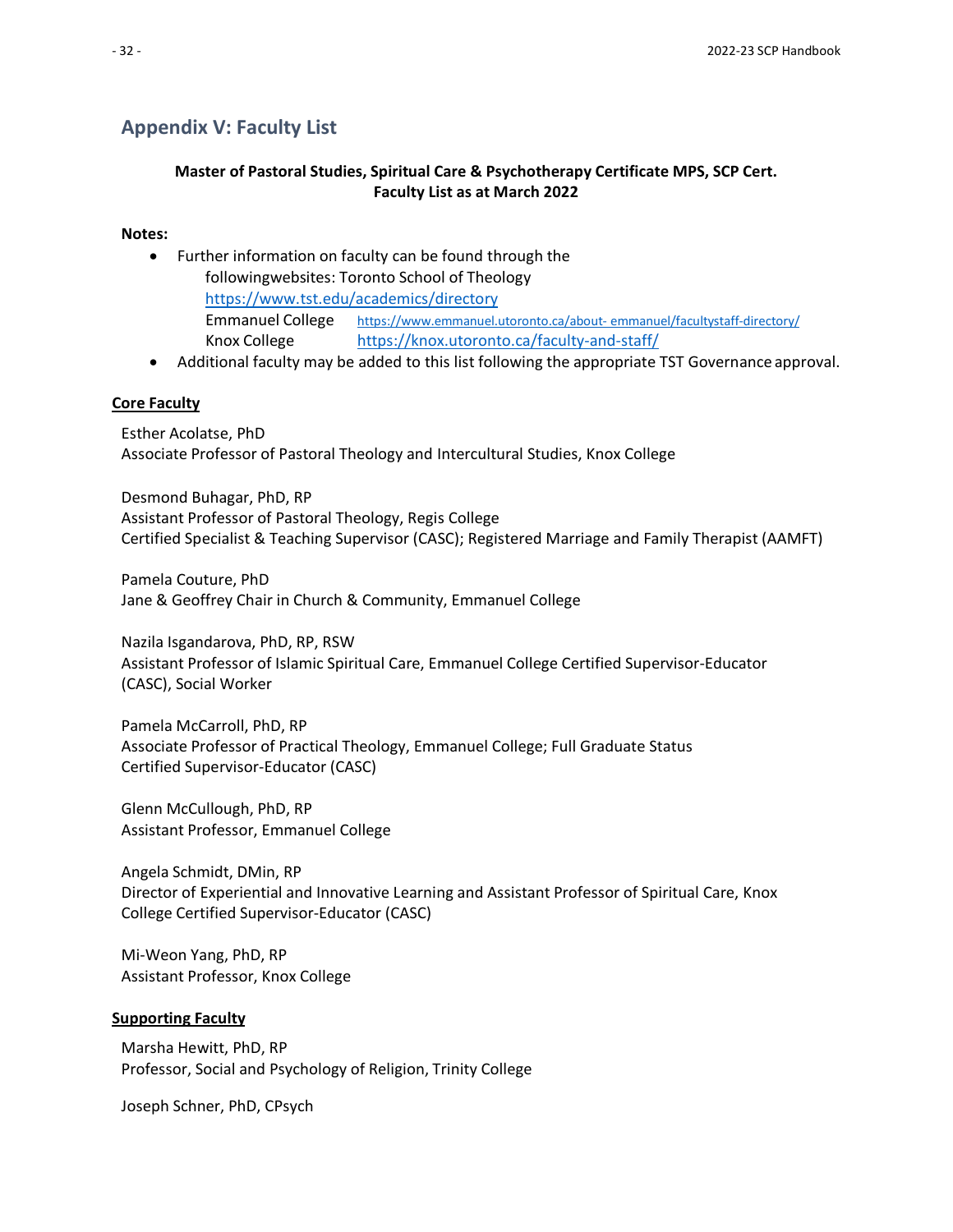Professor Emeritus of Psychology & Psychology of Religion, Regis College College of Psychologists (CPsych)

Jane Smith-Eivemark, DMin, RP Sessional Lecturer, Emmanuel College Jungian Analyst; Certified Supervisor-Educator (CASC)

Geoffrey Haber, DMin, RP Sessional Lecturer, Knox College

Brad Shoemaker, PhD, RP Sessional Lecturer, Knox College

#### **Adjunct Faculty – SPE Clinical Supervisors**

See: <http://cpe-toronto.ca/> <http://cpe-toronto.ca/programs/> <http://www.tst.edu/content/casc> [http://www.tst.edu/academic/registration-information-clinical-pastoral-education-cpe-and-pastoral](http://www.tst.edu/academic/registration-information-clinical-pastoral-education-cpe-and-pastoral-counselling-education)[counselling-education](http://www.tst.edu/academic/registration-information-clinical-pastoral-education-cpe-and-pastoral-counselling-education) - description of registration processes through TST

#### **SPE Adjunct Faculty – Approved Clinical Supervisors (CASC)**

#### **GTA**

Dwight Biggs MDiv, DMin, RP Adjunct Faculty, Knox College Leader of Spiritual Care Services, Royal Victoria Hospital Certified Educator-Supervisor (CASC)

Bill Ford MDiv, RP Adjunct Faculty, Emmanuel College Manager, Spiritual Care, Unity Health Certified Supervisor-Educator (CASC)

Geoffrey Haber BA, BA, MA, DMin, Adjunct Faculty, Knox College Director, Department of Spiritual Care, Baycrest Certified Supervisor-Educator (CASC)

Sharon Konyen, MTS, RP Adjunct Faculty, Emmanuel College Certified Supervisor-Educator (CASC)

Linda Kuschnik, MDiv, RP Adjunct Faculty, Emmanuel College Spiritual Care Provider & Clinical Educator, Mount Sinai Hospital Certified Supervisor-Educator (CASC)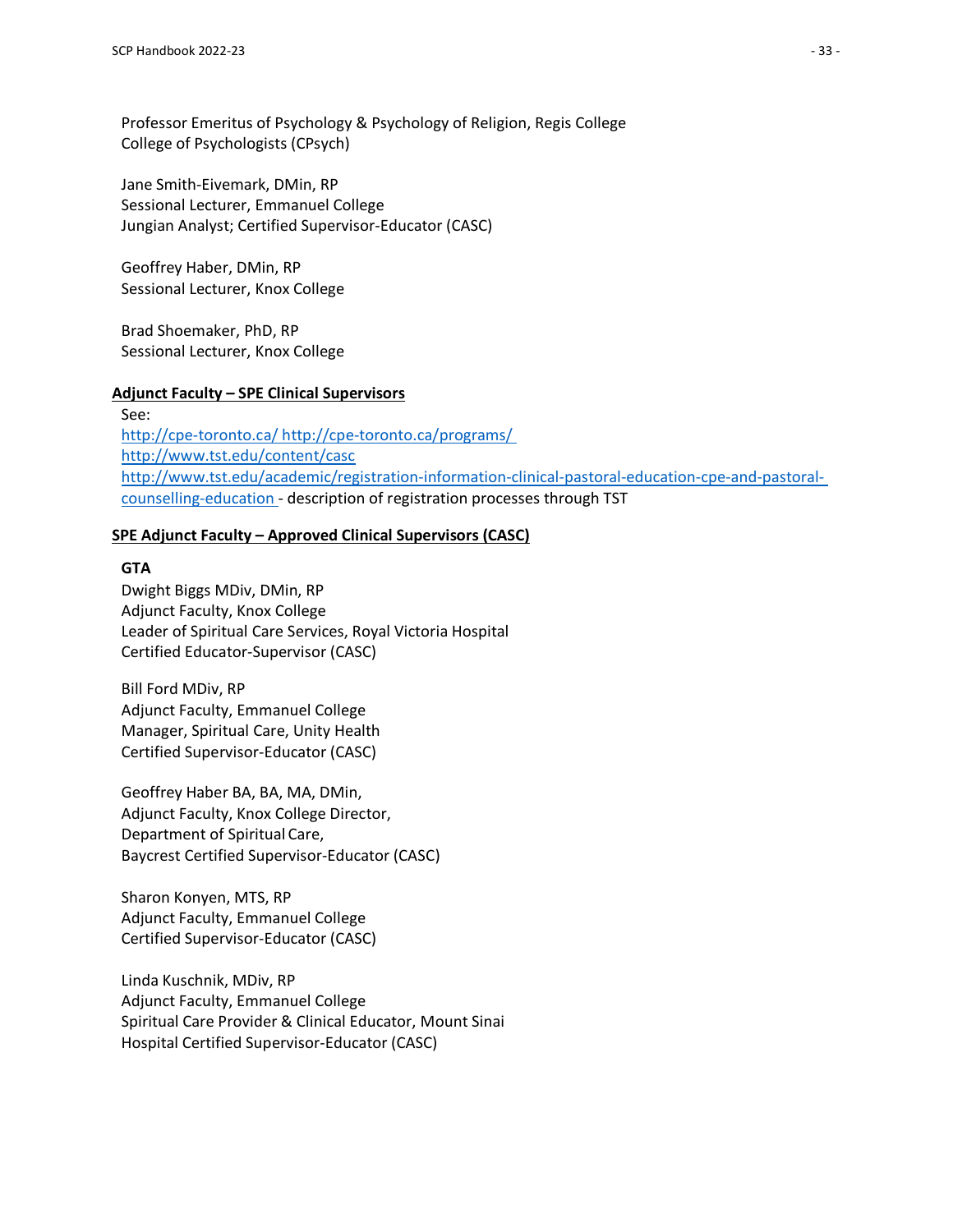Shawn Lucas, MDiv, RP Adjunct Faculty, Emmanuel College Manager & Educator, Spiritual Care Services, Centre for Addiction and Mental Health Certified Supervisor-Educator (CASC)

Elaine Nagy, MDiv, RP Adjunct Faculty, Knox College Clinical Educator, Spiritual Care Department, University Health Network (UHN) Certified Supervisor-Educator (CASC)

Jane Smith-Eivemark, DMin, RP Adjunct Faculty, Emmanuel College Manager & Educator, Trillium Health Partners Jungian Analyst Certified Supervisor-Educator (CASC)

Ajith Varghese, ThM, RP Adjunct Faculty, Knox College Manager & Educator, Spiritual & Religious Care Department, Scarborough Hospital Certified Supervisor-Educator (CASC)

Brian Walsh, MA, RP Adjunct Faculty, Emmanuel College Spiritual Care Services, Centre for Addiction and Mental Health Certified Supervisor-Educator (CASC)

#### **Outside the GTA**

Kelly Collins, MDiv, MA, RP Adjunct Faculty, Knox College Spiritual Care Practitioner and Clinical Educator, St. Joseph Health Centre, Hamilton ON

Dawn Fania, MDiv, RP Adjunct Faculty, Knox College Spiritual Care Practitioner and Certified Clinical Educator, Parkwood Hospital, St Joseph Healthcare System, London ON

Tom O'Connor, ThD, RP Adjunct Faculty, Knox College Professor Emeritus, Martin Luther University College Certified Supervisor-Educator (CASC)

Alida van Dijk, PhD, RP Adjunct Faculty, Knox College Executive Director of London Community Counselling Centre, London ON Psycho-Spiritual Therapist and Certified Clinical Educator (CASC)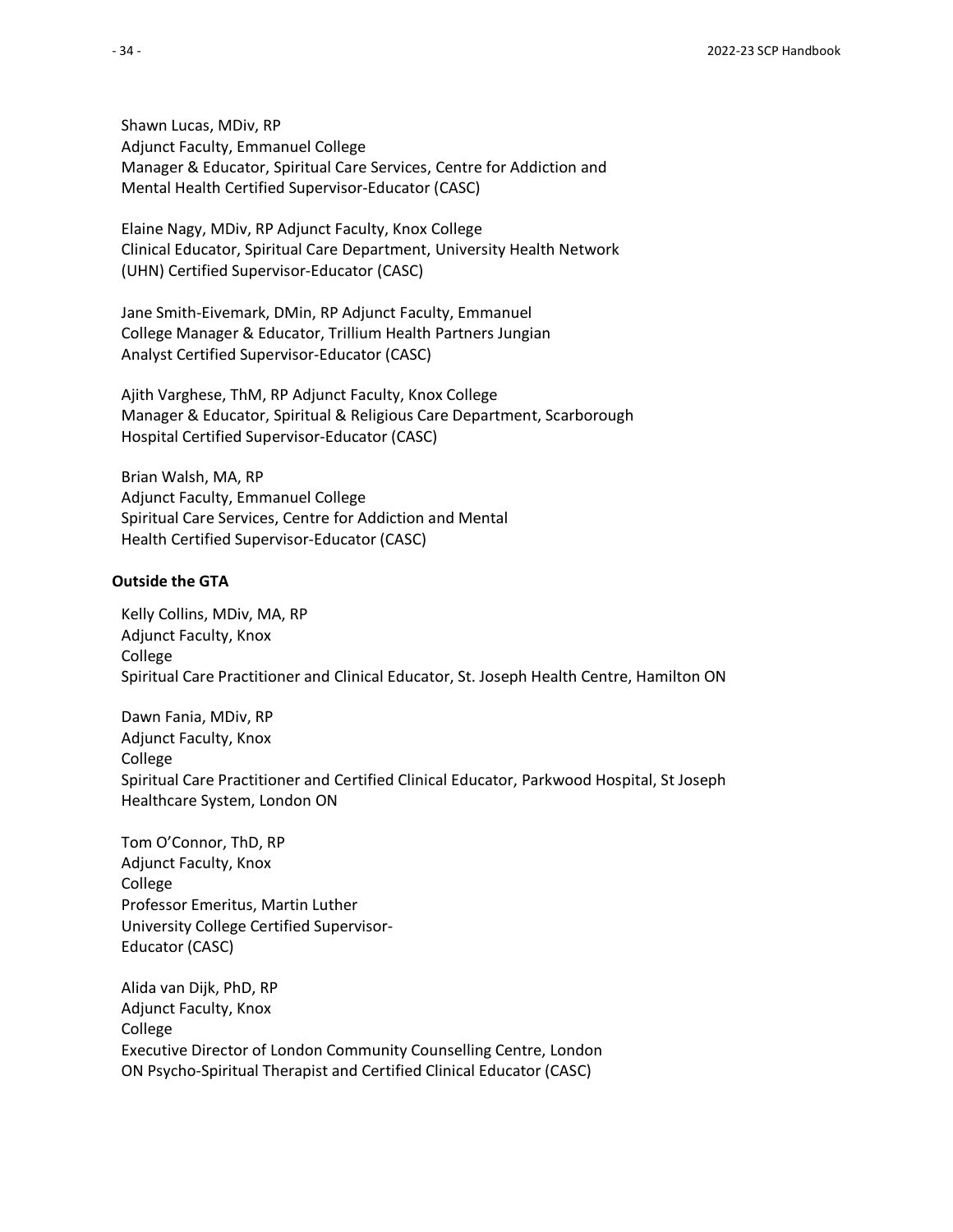Steven Yeo, MDiv, RP Adjunct Faculty, Knox College Spiritual Care Practitioner and Certified Clinical Educator, St Joseph Healthcare System, London ON